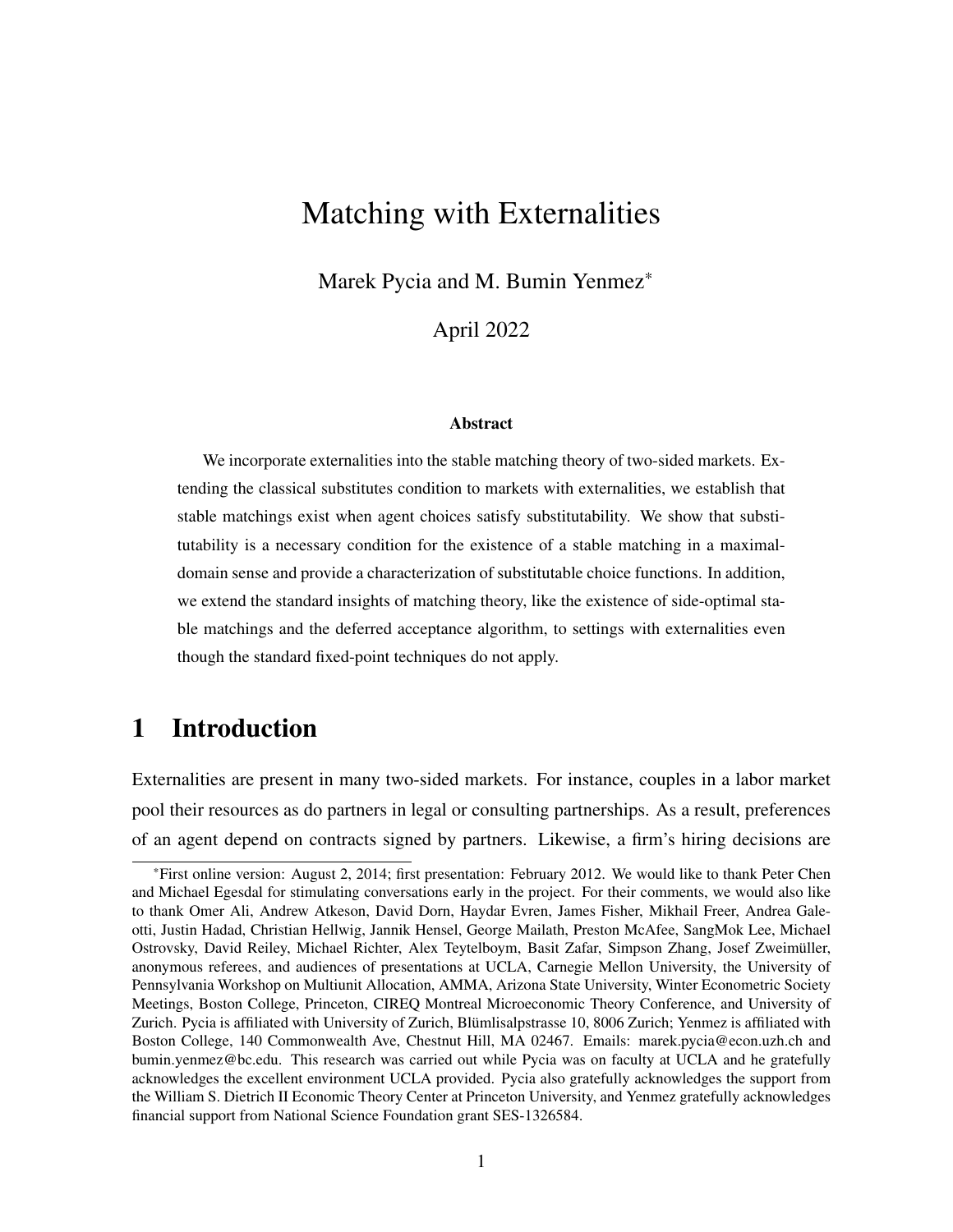affected by how candidates compare to competitors' employees. Finally, because of technological requirements of interoperability, an agent's purchase decisions depend on other agents'  $decisions.<sup>1</sup>$ 

In this paper, we incorporate externalities into the stable matching theory of [Gale and Shap](#page-37-0)[ley](#page-37-0) [\(1962\)](#page-37-0).<sup>2</sup> We refer to the two sides of the market as buyers and sellers. Each buyer-seller pair can sign bilateral contracts. Furthermore, each agent is endowed with a choice function that selects a subset of contracts from any given set conditional on a reference set for the other agents. We build a theory of matching with externalities that both establishes new insights and extends to the settings with externalities some of the key insights of the classical theory without externalities, such as the existence of stable matchings and the role of the deferred acceptance (or cumulative offer) algorithm. $3$ 

Our theory is built on a substitutes condition that extends the classical substitutes condition to the setting with externalities. Our condition requires that each agent rejects more contracts from any set than its subsets conditional on the same reference set (as in the classical substitutes condition) and also that each agent rejects more contracts from a set  $X$  conditional on a reference set  $\mu$  than set X conditional on a reference set  $\mu'$  such that  $\mu$  reflects better market conditions than  $\mu'$  for her side of the market. The idea of better market condition extends the revealed preference idea of [Blair](#page-35-0) [\(1988\)](#page-35-0) to the setting with externalities. When there are no externalities, this substitutes condition reduces to the classical gross substitutes condition of [Kelso and Crawford](#page-38-0) [\(1982\)](#page-38-0). Our condition is satisfied by standard choice functions of households consisting of a primary and a secondary earner who pool resources; the pooling of resources implies that the choice function of a secondary earner depends on the income of the primary earner and hence exhibits externalities (see Section [3\)](#page-10-0).

We first construct a version of the deferred acceptance algorithm that performs well despite the presence of externalities. This algorithm—which may be interpreted as a new ascending auction—may be useful in potential market-design applications. Because an agent's choice depends on others' contracts, our algorithm keeps track not only of which contracts are avail-

<sup>&</sup>lt;sup>1</sup>These markets are discussed in more detail in Section [3](#page-10-0) and Supplementary Appendix D.

 ${}^{2}$ Even though we derive our results in a general many-to-many matching setting with contracts (cf. [Hatfield](#page-38-1) [and Milgrom, 2005,](#page-38-1) [Klaus and Walzl, 2009,](#page-38-2) and [Hatfield and Kominers, 2017\)](#page-38-3), the results are new in all special instances of our setting, including many-to-one and one-to-one matching problems.

<sup>&</sup>lt;sup>3</sup>We focus on the classical short-sighted stability concept in which each agent assumes that other agents do not react to their choice. Our results, however, are applicable to many other stability concepts including far-sighted ones because we formulate the results in terms of agents' choice behavior and not in terms of their preferences. See Remark 1 of the previous version of our paper, which is available at [http://dx.doi.org/10.2139/ssrn.](http://dx.doi.org/10.2139/ssrn.2475468) [2475468](http://dx.doi.org/10.2139/ssrn.2475468).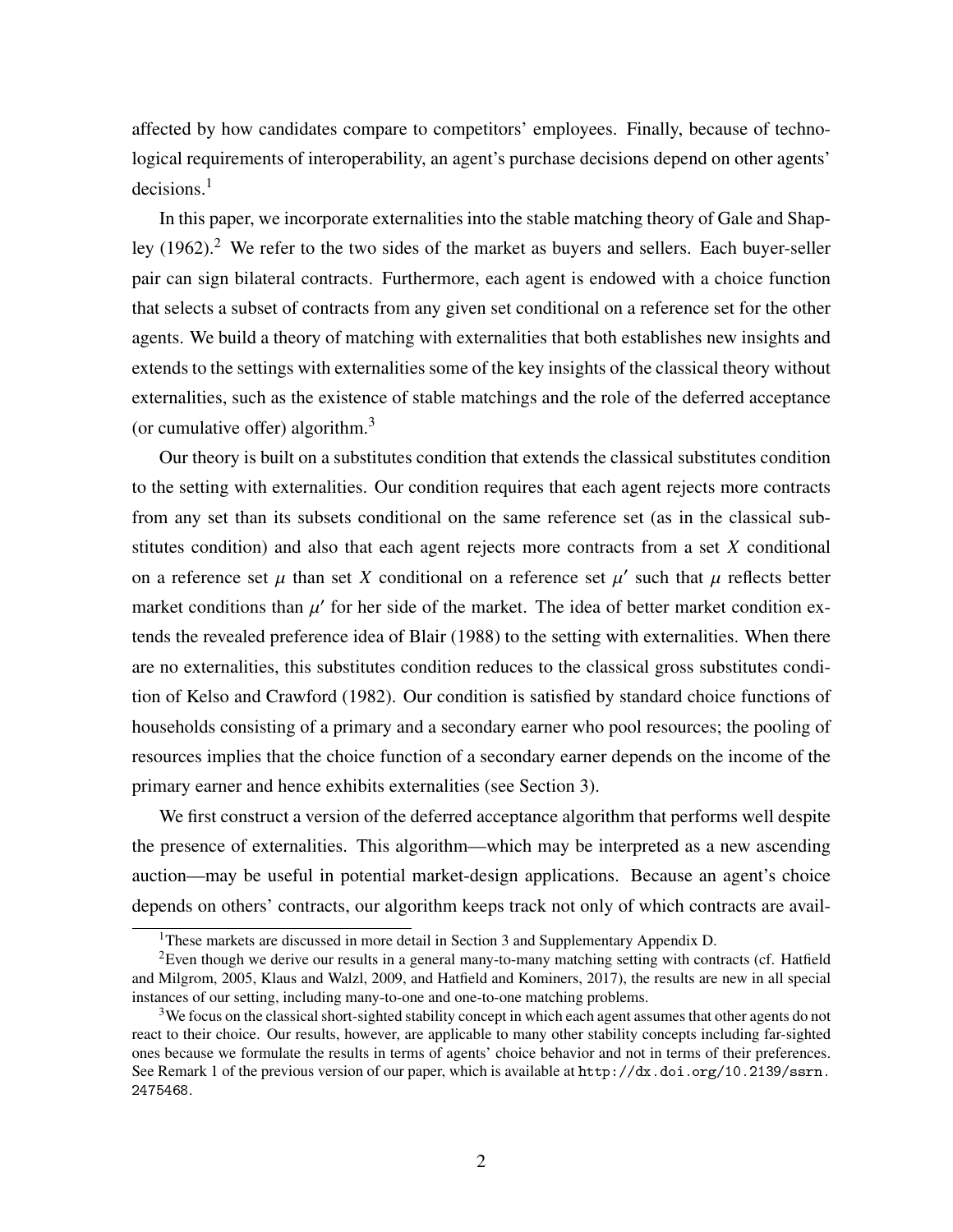able but also of the reference sets that agents on each side use to condition their choice. The construction requires care because after the reference set changes an agent may want to go back to a contract that they already rejected. To ensure that this does not happen, we construct the initial reference sets in a preliminary phase of the algorithm. Relatedly, we cannot stop the algorithm as soon as the sets of available contracts converge: we need to continue until the reference sets converge as well. Our construction of initial reference sets ensures that subsequent reference sets change in a monotonic way with respect to the better market conditions preorder, thus ensuring that from some point on the reference sets belong to the same equivalence class. While these equivalence classes might consist of many matchings, we further show that the algorithm converges to one of them and never cycles among the members of the same equivalence class.

Our main results show the existence of a stable matching when choice functions satisfy substitutability because the algorithm converges to one (Theorem [1\)](#page-14-0), and that substitutability is necessary for the existence of a stable matching in a maximal-domain sense extending the insights of [Hatfield and Milgrom](#page-38-1) [\(2005\)](#page-38-1), [Hatfield and Kojima](#page-38-4) [\(2010\)](#page-38-4), and [Hatfield and Komin](#page-38-3)[ers](#page-38-3) [\(2017\)](#page-38-3) for the standard substitutability condition in settings without externalities (Theorem [2\)](#page-16-0).

In addition to the main results, we show that every stable matching is Pareto efficient (The-orem [3\)](#page-21-0) and an optimal stable matching exists for side  $\theta$  under the additional assumption that there exists a matching that reflects better market conditions than any other matching that can be chosen for side  $\theta$  (Theorem [4\)](#page-21-1). This additional assumption is satisfied trivially in settings without externalities, where the existence of side-optimal stable matchings was established by [Gale and Shapley](#page-37-0) [\(1962\)](#page-37-0) for the marriage problem. Furthermore, we provide a characterization of substitutable choice functions (Theorem [5\)](#page-24-0): a choice function satisfies the substitutes condition if, and only if, the choice from a set consists of the highest ranked contracts according to some ranking, where the set of allowed rankings is fixed for the choice function. This characterization is inspired by the decomposition result of [Aizerman and Malishevski](#page-34-0) [\(1981\)](#page-34-0) for the setting without externalities.<sup>4</sup> In Supplementary Appendix C, we further establish comparative statics that show how the presence of externalities changes the set of stable matchings and we show that a general version of the rural hospitals theorem [\(McVitie and Wilson](#page-39-0) [\(1970\)](#page-39-0), [Roth](#page-40-0) [\(1984\)](#page-40-0), and [Hatfield and Milgrom](#page-38-1) [\(2005\)](#page-38-1)) holds true in matching with externalities.<sup>5</sup> In

<sup>&</sup>lt;sup>4</sup>For applications of such a decomposition result in settings without externalities see [Chambers and Yenmez](#page-36-0) [\(2017\)](#page-36-0).

 $5<sup>5</sup>$ The rural hospital theorem states that each agent gets the same number of contracts in every stable matching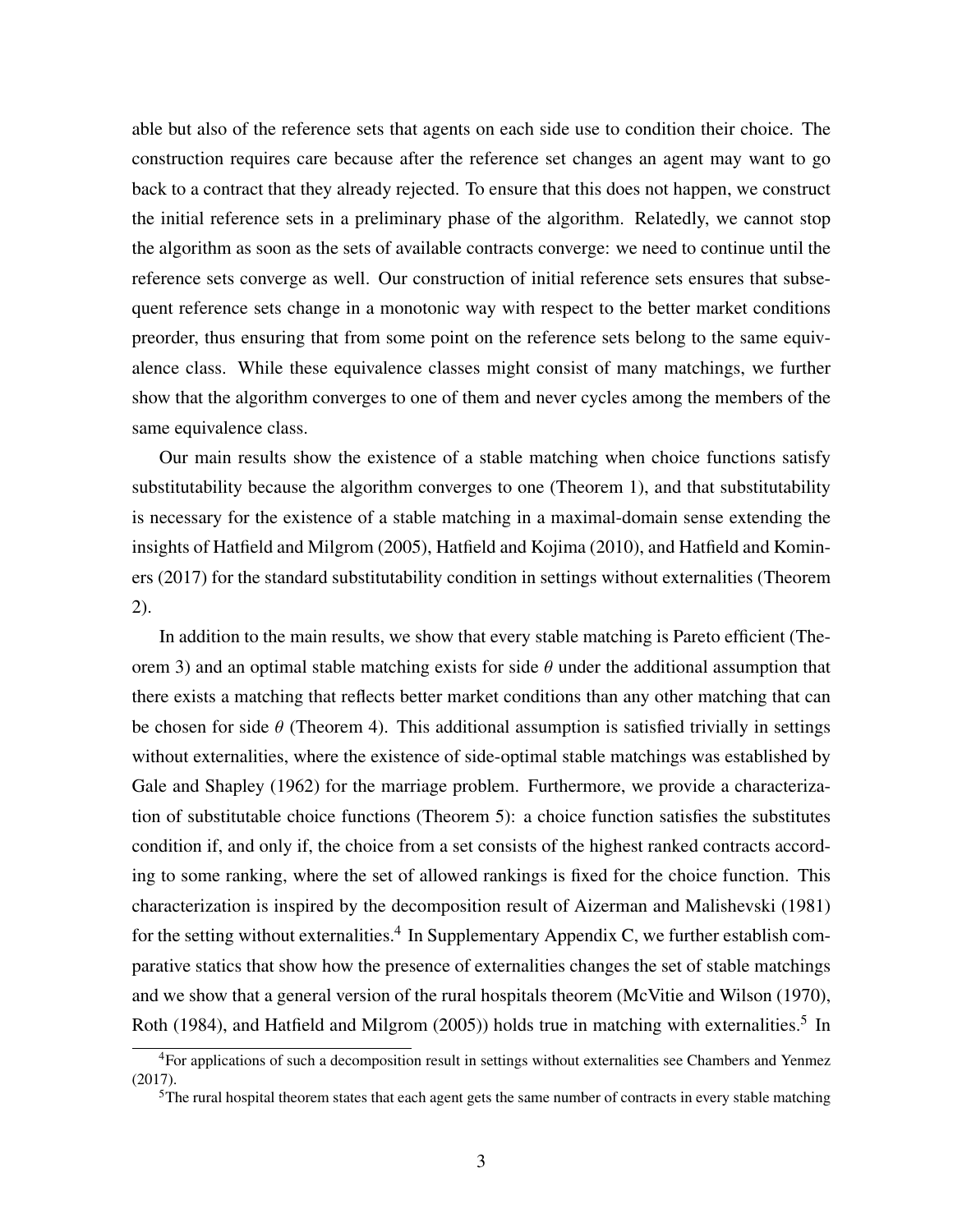Supplementary Appendix D.3 we apply our results to the analysis of dynamic matching.

Many of our contributions—the substitutes condition, its characterization, results on efficiency, side-optimal stable matchings, and comparative statics—have no forerunners in the literature analyzing externalities in matching. The prior matching literature studying externalities focused on the question of existence of stable matchings and algorithms that find them.<sup>6</sup>

The literature analyzing the existence and nonexistence results largely builds on the seminal paper by [Sasaki and Toda](#page-40-1) [\(1996\)](#page-40-1), who showed that stable one-to-one matchings need not exist in the presence of externalities and proposed a weak stability concept that allows a pair of agents to block a matching only if they benefit from the block under all possible rematches of the remaining agents and showed that such weak stable matchings exist in one-to-one environ-ments.<sup>7</sup> In contrast, our paper uses the standard stability concept of [Gale and Shapley](#page-37-0) [\(1962\)](#page-37-0) and the literature on matching without externalities.<sup>8</sup>

Our contribution on the existence question is closest to the few papers that look at the standard stability in selected matching problems with externalities. Bando [\(2012;](#page-35-1) [2014\)](#page-35-2) studies many-to-one matching allowing externalities in the choice behavior of firms (agents who match with potentially many agents on the other side) but not of workers. Imposing several assumptions on firms' choice behavior, he proves the existence of stable matchings and analyzes the deferred acceptance algorithm; his assumptions ensure that the standard deferred acceptance algorithm that does not keep track of the reference sets finds a stable matching.<sup>9</sup>

 $6$ See [Bando, Kawasaki and Muto](#page-35-3) [\(2016\)](#page-35-3) for a recent survey.

in a many-to-one matching problem without externalities. Our generalization allows different contracts to have different weights that may depend on the quantity, price, or quality of the contracts. An agent's choice function satisfies *the law of aggregate demand* if the weight of contracts chosen from a set conditional on a reference set  $\mu$ is greater than the weight of contracts chosen from a subset conditional on a reference set that has worse market conditions than  $\mu$ . When there are no externalities, this law of aggregate demand reduces to the monotonicity condition of [Fleiner](#page-37-1) [\(2003\)](#page-37-1). We show that when choice functions satisfy the law of aggregate demand in addition to the aforementioned properties, all stable matchings have the same weight for every agent (see Theorem 7 in Supplementary Appendix).

<sup>&</sup>lt;sup>7</sup>The subsequent literature—e.g., [Chowdhury](#page-36-1) [\(2004\)](#page-36-1), [Hafalir](#page-38-5) [\(2008\)](#page-38-5), [Eriksson, Jansson and Vetander](#page-37-2) [\(2011\)](#page-37-2), [Chen](#page-36-2) [\(2013\)](#page-36-2), [Gudmundsson and Habis](#page-37-3) [\(2017\)](#page-37-3), [Salgado-Torres](#page-40-2) [\(2011](#page-40-2)*a*,*[b](#page-40-3)*), and [Bodine-Baron et al.](#page-35-4) [\(2011\)](#page-35-4) maintained the focus on the existence question and proposed a variety of weak stability concepts that modify Sasaki and Toda's by varying the degree to which the rematches of other agents penalize the blocking pair. [Ray](#page-40-4) [and Vohra](#page-40-4) [\(2015\)](#page-40-4) placed the rematches in the context of von Neumann–Morgenstern stable set.

 ${}^{8}$ Even in the absence of externalities, an agent might be unwilling to block if they are concerned that doing so will trigger a chain of events that will lead them to lose a partner they block with. In the standard stability concept, agents ignore such chain reactions: they block if it benefits them in the absence of further reaction from the remaining agents. We contribute to the literature on stability defined through blocking chains by pointing out that agents' choice behavior—which we take to be a primitive of our modeling—synthesizes both agents' preferences and assumptions on other agents' reactions to a block; see Footnote [3.](#page-0-0)

 $9$ See also [Uetake and Watanabe](#page-40-5) [\(2012\)](#page-40-5) who use the deferred acceptance algorithm to estimate firm mergers in a matching model with externalities.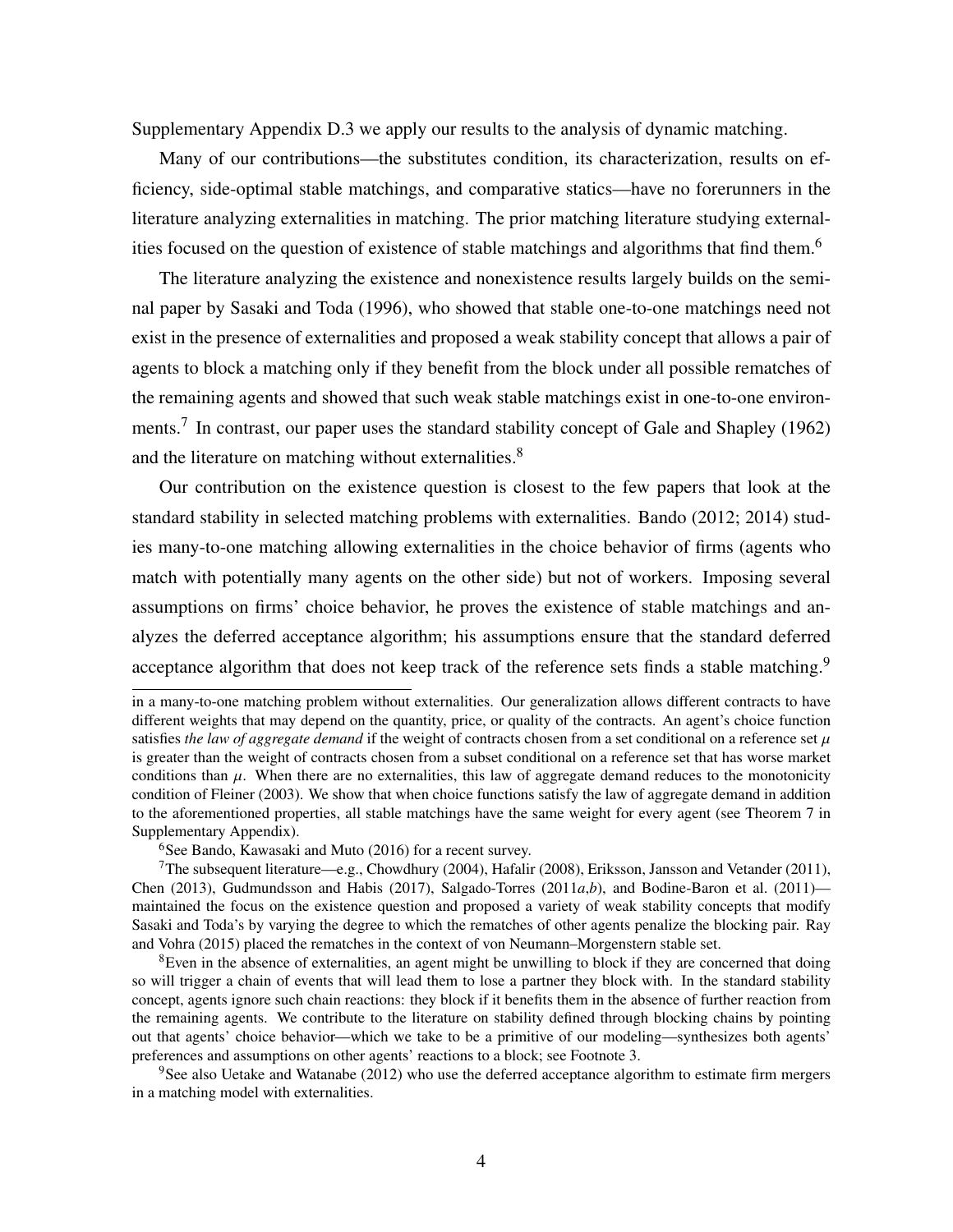Our substitutes condition does not imply Bando's assumptions nor is implied by them; see Examples [1](#page-17-0) and [2.](#page-19-0) An advantage of our approach is that it is equally valid in one-to-one, many-to-one, and many-to-many matching settings, while Bando's conditions do not guarantee the existence of stable many-to-many matchings even when there are externalities only on one side of the market.

Two types of externalities attracted particular attention in the literature. [Dutta and Massó](#page-37-4) [\(1997\)](#page-37-4), [Klaus and Klijn](#page-38-6) [\(2005\)](#page-38-6), [Kojima, Pathak and Roth](#page-39-1) [\(2013\)](#page-39-1), and [Ashlagi, Braverman and](#page-35-5) [Hassidim](#page-35-5) [\(2014\)](#page-35-5) study externalities within couples who have joint preferences over pairs of jobs. Complementing these studies, we illustrate our general theory by applying it to externalities within couples in local labor markets when a higher-paying job for one member of the couple might enable the other member to be more selective; see Section [3.](#page-10-0) [Dutta and Massó](#page-37-4) [\(1997\)](#page-37-4), [Echenique and Yenmez](#page-37-5) [\(2007\)](#page-37-5), [Pycia](#page-39-2) [\(2012\)](#page-39-2), and [Hatfield and Kominers](#page-38-7) [\(2015\)](#page-38-7) study peer effects among students matched to the same college and production complementarities among workers matched to the same firm.<sup>10</sup> We complement these studies by applying our general theory to benchmarking in admissions and hiring (see Supplementary Appendix D.2); benchmarking is an externality across colleges or firms.

Another important difference with the aforementioned papers is that they focused on sufficient conditions for existence, except for [Pycia](#page-39-2) [\(2012\)](#page-39-2) who also—like us—provided a corresponding necessity result. Within the confines of the college admission setting he studies, he showed that his preference alignment condition is not only sufficient but also necessary in a maximal-domain sense. Pycia's alignment condition is neither implied by nor implies standard substitutability as discussed in his paper; for the same reasons, his condition is neither implied by nor implies our condition.<sup>11</sup>

The second focus area of the previous literature that allowed externalities is algorithms that lead to stable matchings [\(Echenique and Yenmez](#page-37-5) [\(2007\)](#page-37-5), [Pycia](#page-39-2) [\(2012\)](#page-39-2), and Inal [\(2015\)](#page-38-8)). These studies of the algorithmic question restricted attention to settings in which the complementarities and peer effects are only among market participants matched to the same agent on the other side of the market. The deferred acceptance algorithm we proposed is not restricted

<sup>&</sup>lt;sup>10</sup>Relatedly, [Ostrovsky](#page-39-3) [\(2008\)](#page-39-3) studies complementarities in a supply chain network and [Sun and Yang](#page-40-6) [\(2006\)](#page-40-6) study complementarities in an exchange economy.

<sup>&</sup>lt;sup>11</sup>In particular, his alignment condition generally fails in models with transfers because the receiver of the transfer prefers a higher payment while the sender prefers a lower payment (cf. [Pycia, 2008\)](#page-39-4). [Mumcu and](#page-39-5) [Saglam](#page-39-5) [\(2010\)](#page-39-5) extend the alignment approach to analyze when all matchings in the non-empty collection of top matchings are stable and [Teytelboym](#page-40-7) [\(2012\)](#page-40-7) extends this approach to externalities among agents in a component of a network and shows that Pycia's alignment condition is then sufficient for the existence of a stable matching.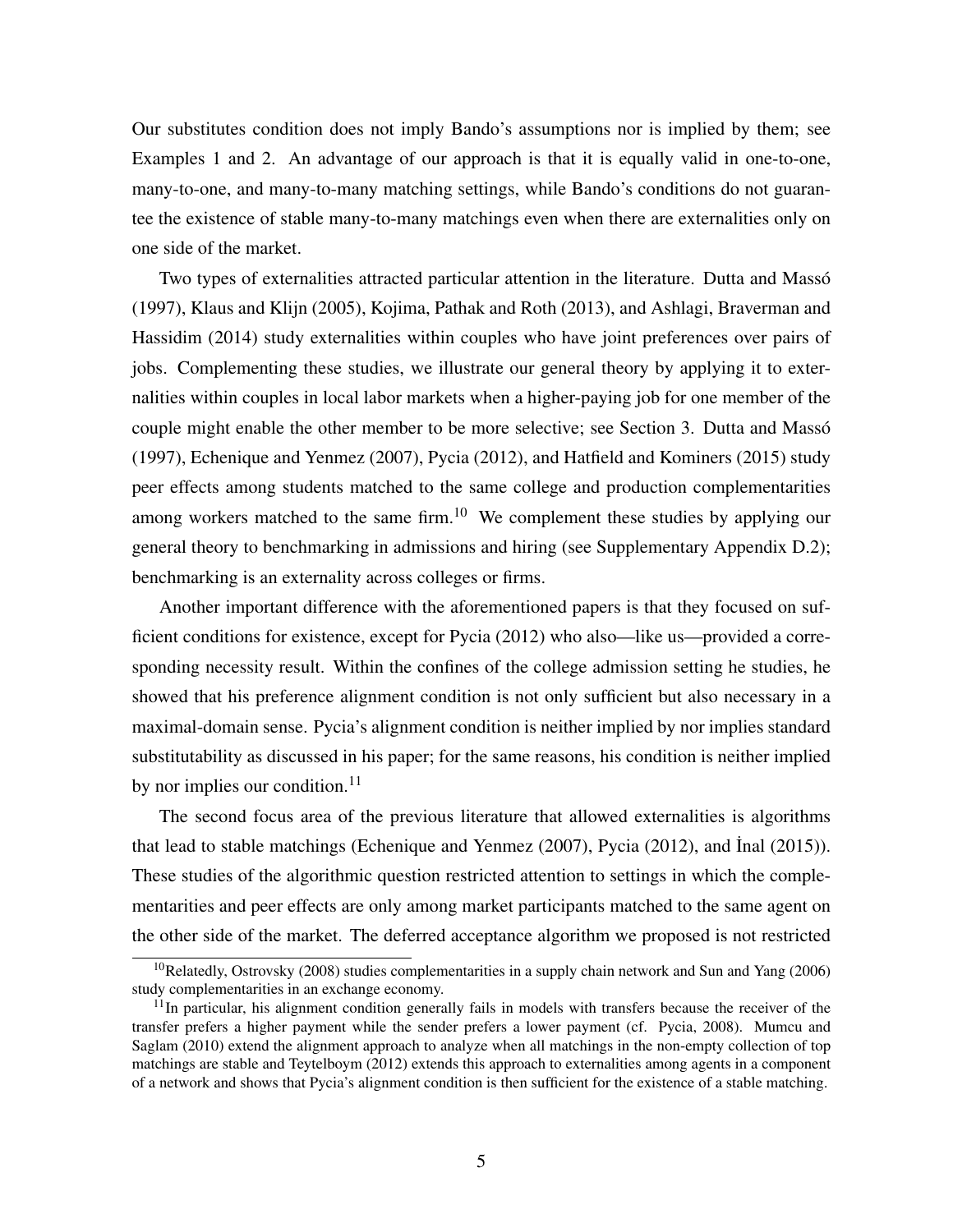in this way.<sup>12</sup>

### 2 Model

There is a finite set of agents I partitioned into buyers, B, and sellers,  $S$ ,  $B \cup S = I$ . The set of agents on the same side with agent *i* is denoted as  $\theta(i)$ . Therefore,  $\theta(i) = \mathcal{B}$  if *i* is a buyer and  $\theta(i) = S$  if *i* is a seller. With a slight abuse of notation,  $\theta$  also denotes one side of the market, so  $\theta \in \{\mathcal{B}, \mathcal{S}\}\$ . If  $\theta$  is a side, then  $-\theta$  is the other side, that is,  $-\mathcal{B} \equiv \mathcal{S}$  and  $-\mathcal{S} \equiv \mathcal{B}$ . Agents interact with each other bilaterally through contracts. Each contract x specifies a buyer  $b(x)$ , a seller  $s(x)$ , and terms, which may specify price, quantity, and quality. There exists a finite set of contracts X. For any  $X \subseteq X$ ,  $X_i$  denotes the set of contracts in X involving agent i, that is  $X_i = \{x \in X : i \in \{b(x), s(x)\}\}\.$  Similarly,  $X_{-i}$  denotes the set of contracts not involving agent *i*, that is,  $X_{-i} \equiv X \setminus X_i$ .

Each agent *i* has a choice function  $c_i$ , where  $c_i(X_i|\mu_{-i})$  is the set of contracts that *i* chooses from a set  $X_i$  conditional on a reference set  $\mu_{-i}$ , which is the set of contracts signed by the other agents on the same side.<sup>13</sup> The presence of externalities means that agents' choices are conditional on the state of the market, and to allow the conditioning, the state of the market should be observable by the agents. A natural observable is the matching that prevails on the market; and hence we condition the choices on the matching.

We expand the domain of the choice function so that, for any  $X, \mu \subseteq X$ ,  $c_i(X|\mu) = c_i(X_i|\mu_{-i})$ . Choice function  $c_i$  has externalities if there exist  $X, \mu, \mu' \subseteq X$  such that  $c_i(X|\mu) \neq c_i(X|\mu')$ ; otherwise, the choice function exhibits no externalities. Let  $r_i(X|\mu) \equiv X_i \setminus c_i(X|\mu)$  be the set of contracts rejected by agent  $i$  from  $X$  conditional on a reference set  $\mu$ . Similarly, define  $C^{\theta}(X|\mu) \equiv \bigcup_{i \in \theta} C_i(X|\mu)$  to be the set of chosen contracts and  $R^{\theta}(X|\mu) \equiv \bigcup_{i \in \theta} r_i(X|\mu)$  to be the set of rejected contracts from set X by side  $\theta$  conditional on a reference set  $\mu$ . Note that for any  $X, \mu \subseteq X$  and side  $\theta, C^{\theta}(X|\mu)$  and  $R^{\theta}(X|\mu)$  form a partition of X since every contract involves exactly one agent from each side of the market and is either accepted or rejected by the agent. A **matching problem** is a tuple  $(B, S, X, C^B, C^S)$ .

We use the term **matching** to refer to any set of contracts. We embed any quota constraints,

<sup>&</sup>lt;sup>12</sup>On the other hand, our algorithm cannot substitute for the earlier proposals in their applicability settings. For instance, in the environment they study, [Echenique and Yenmez](#page-37-5) [\(2007\)](#page-37-5) constructed an algorithm that finds all stable matching whenever stable matchings exist.

<sup>&</sup>lt;sup>13</sup>We could allow choice functions  $c_i$  to depend not only on  $X_i$  and  $\mu_{-i}$  but also on  $\mu_i$  (that is the set of contracts signed by  $i$ ) with no change in our analysis except for claims entailing the restrictions of our conditions to subsets of agents, as in Footnote [19.](#page-9-0)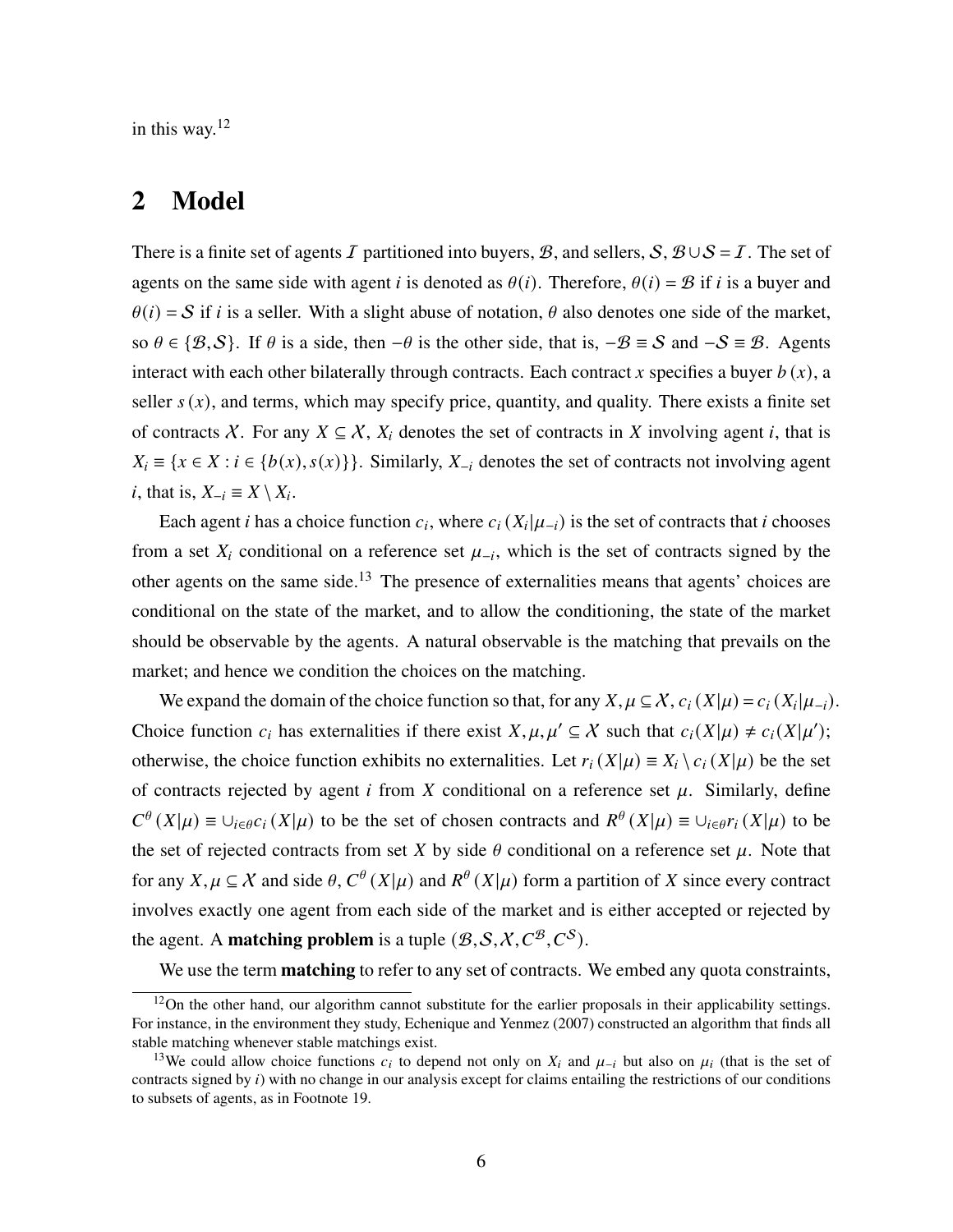if they exist, in agents' choice behavior. For instance, we model one-to-one matching markets by assuming that each agent chooses at most one contract from any set of contracts. Thus, examples of our setting include standard one-to-one and many-to-one matching problems with and without transfers.<sup>14</sup>

A matching  $\mu$  is **individually rational** for agent *i* if  $c_i(\mu_i|\mu_{-i}) = \mu_i$ . Less formally, conditional on the contracts of other agents on the same side, agent  $i$  wants to keep all of her contracts. A buyer *i* and seller *j* form a **blocking pair** for matching  $\mu$  if there exists a contract  $x \in \mathcal{X}_i \cap \mathcal{X}_j$  such that  $x \notin \mu$  and  $x \in c_i(\mu \cup \{x\} | \mu) \cap c_j(\mu \cup \{x\} | \mu)$ . In words, a pair can block a matching  $\mu$  if they both would like to sign a new contract conditional on  $\mu$ . Matching  $\mu$  is stable if it is individually rational for all agents and there are no blocking pairs. This stability concept is identical to pairwise stability studied in settings without externalities [\(Gale and](#page-37-0) [Shapley, 1962\)](#page-37-0). As in the standard settings without externalities, stability defined in terms of individual and pairwise blocking is equivalent to group stability when choice rules are substitutable; see Supplementary Appendix C.3.

#### 2.1 Properties of Choice Functions

To guarantee the existence of stable matchings, we impose more structure on choice functions. First, we generalize two standard assumptions studied in the matching literature without externalities to our setting. Then, we introduce a new assumption, which is trivially satisfied when there are no externalities.

The first assumption is a basic rationality axiom we assume throughout the paper.

**Definition 1.** Choice function  $c_i$  satisfies the **irrelevance of rejected contracts** if for all  $X_i, X'_i \subseteq X_i$  and  $\mu_{-i} \subseteq X_{-i}$ , we have

$$
c_i(X'_i|\mu_{-i}) \subseteq X_i \subseteq X'_i \implies c_i(X_i|\mu_{-i}) = c_i(X'_i|\mu_{-i}).
$$

If choice function  $c_i$  satisfies the irrelevance of rejected contracts, then excluding contracts that are not chosen does not change the chosen set.<sup>15</sup> This is a basic property of choice func-

<sup>14</sup>Without affecting any of the results, we could alternatively model one-to-one matching and other matching environments with quota constraints by assuming that only some sets of contracts are feasible matchings. This alternative route is straightforward if agents condition their choice behavior on any sets of contracts rather than on feasible matchings. As is usual in models of matching with contracts, in applications with transfers, we assume that there is a lowest monetary unit.

<sup>&</sup>lt;sup>15</sup>All our assumptions on individual choice functions can equivalently be stated in terms of the side choice functions.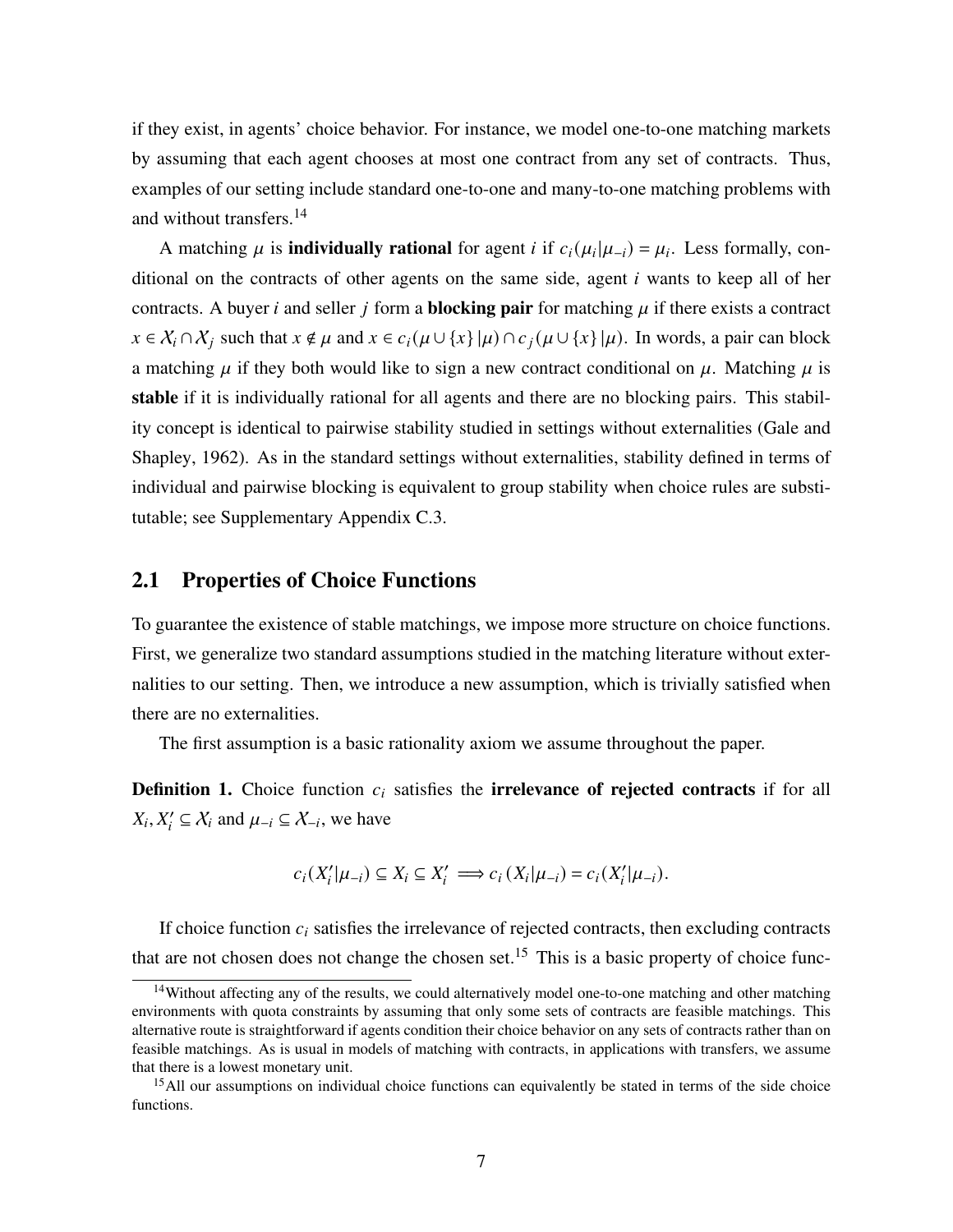tions. It is equivalent to the *weak axiom of revealed preference* in settings without externalities [\(Alva, 2018\)](#page-35-6). The irrelevance of rejected contracts has been recognized as an important property in the choice-function approach to matching by, e.g., [Blair](#page-35-0) [\(1988\)](#page-35-0) and [Aygün and Sönmez](#page-35-7) [\(2013\)](#page-35-7), who restricted attention to the case without externalities. The irrelevance of rejected contracts is satisfied in all applications and examples that we discuss.

The second assumption rules out complementarities between contracts of an agent.

**Definition 2.** Choice function  $c_i$  satisfies **standard substitutability** if for all  $X_i, X'_i \subseteq X_i$  and  $\mu_{-i} \subseteq \chi_{-i}$ 

$$
X'_{i} \supseteq X_{i} \Longrightarrow r_{i} (X'_{i} | \mu_{-i}) \supseteq r_{i} (X_{i} | \mu_{-i}).
$$

A choice function satisfies standard substitutability if the corresponding rejection function is monotone for a fixed reference set, or equivalently, a contract that is chosen from a set is also chosen from any subset including that contract conditional on the same reference set. When there are no externalities, the choice behavior does not depend on the reference set and this assumption reduces to the condition introduced by [Kelso and Crawford](#page-38-0) [\(1982\)](#page-38-0) for a matching market with transfers.<sup>16</sup>

Our third assumption captures the idea that not only a single agent's contracts are substitutable but also a similar substitutability of contracts obtains across agents on the same side of the market. Roughly speaking, the intuition is that when all agents on one side of the market choose from larger sets, then each agent on this side rejects more contracts.

To formalize the third assumption, we need the following definitions. A binary relation  $\gtrsim_i$  on a domain  $\mathcal{A}_i \subseteq 2^{\mathcal{X}_i}$  is a set of ordered pairs of matchings in  $\mathcal{A}_i$ ; it is **reflexive** if for any  $\mu_i \in \mathcal{A}_i$ ,  $\mu_i \gtrsim_i \mu_i$ ; it is **transitive** if  $\mu_i^1 \gtrsim_i \mu_i^2$  and  $\mu_i^2 \gtrsim_i \mu_i^3$  imply  $\mu_i^1 \gtrsim_i \mu_i^3$ . A **preorder** is a reflexive and transitive binary relation. We restrict our attention to preorders  $\geq_i$  that have the empty set in their domain, so  $\emptyset \in \mathcal{A}_i$ .<sup>17</sup> Given a preorder  $\succsim_i$  on a domain  $\mathcal{A}_i \subseteq 2^{\mathcal{X}_i}$  for each agent *i* on side  $\theta$ , we define the corresponding preorder  $\geq^{\theta}$  for side  $\theta$  on domain  $\mathcal{A} = {\mu \subseteq \mathcal{X}}$ :  $\mu_i \in \mathcal{A}_i$   $\subseteq 2^{\mathcal{X}}$  as follows: for every  $\mu, \mu' \in \mathcal{A}$ ,

$$
\mu' \gtrsim^{\theta} \mu \iff \mu'_i \gtrsim_i \mu_i \ \forall i \in \theta.
$$

Using preorders of individual agents, we define a similar preorder  $\geq^{\theta'}$  for any set of agents

<sup>&</sup>lt;sup>16</sup>See also [Roth](#page-40-0) [\(1984\)](#page-40-0), [Fleiner](#page-37-1) [\(2003\)](#page-37-1), and [Hatfield and Milgrom](#page-38-1) [\(2005\)](#page-38-1). The substitutes condition is behind the monotonicity properties of the deferred acceptance algorithm when there are no externalities, and in this way underpins the standard matching analysis.

<sup>&</sup>lt;sup>17</sup>Instead of preorders we can also work with a transitive binary relation satisfying  $\emptyset \gtrsim_i \emptyset$ .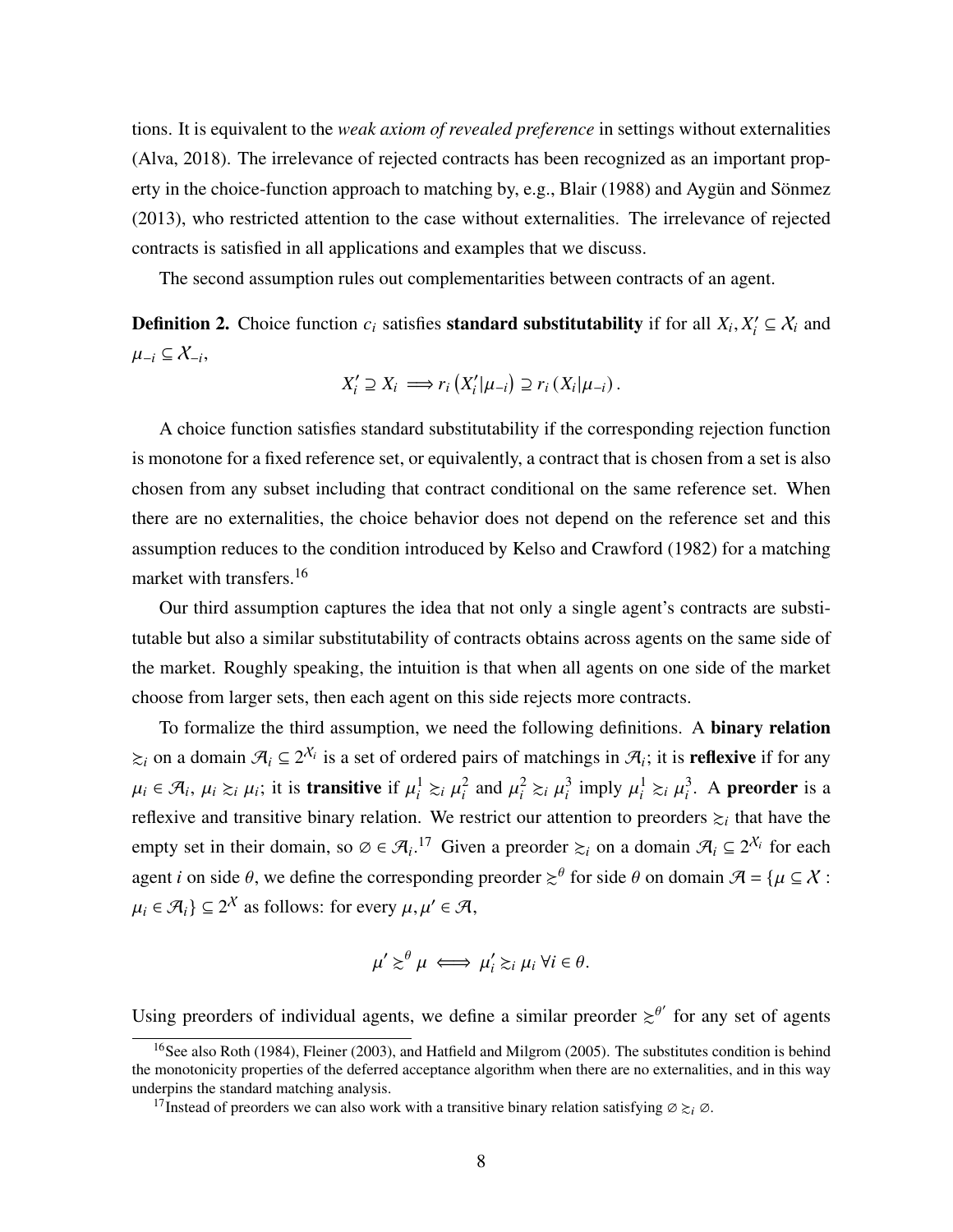$\theta' \subseteq \theta$ .

An example of a preorder is the **revealed-preference order**, defined for the case when there are no externalities:  $\mu'_i \gtrsim_i \mu_i$  if, and only if,  $c_i(\mu'_i \cup \mu_i) = \mu'_i$ . In the matching context this revealed-preference order was introduced by [Blair](#page-35-0) [\(1988\)](#page-35-0), and hence it is sometimes called Blair order [\(Echenique and Oviedo, 2006\)](#page-37-6). In general, not all matchings can be compared using the revealed-preference order and the comparison is reflexive only on the set of the fixed points of the choice function,  $\{\mu_i \subseteq X_i : c_i(\mu_i) = \mu_i\}$ . Likewise, in our general case, if a matching  $\mu_i$  is not in the domain  $\mathcal{A}_i \subseteq 2^{\mathcal{X}_i}$  of preorder  $\succsim_i$ , we cannot compare it to any other matching. While in Blair's setting the revealed-preference order is a partial order, that is an *antisymmetric* preorder, where antisymmetry means that no two distinct matchings can be related in both directions, our analysis requires us to use the more general concept of a preorder because antisymmetry might fail in the presence of externalities (see Example [1\)](#page-17-0). In particular, an agent's choice from a given set of contracts may depend on the reference set when there are externalities and as a result the comparison of two matchings with respect to a preorder may go both ways.

As in the revealed-preference order, we only need to compare matchings that can be chosen. When the choice is conditional on the same reference set, we need to be able to compare the matching chosen from a set with any matching chosen from its subsets. When the choice is conditional on different reference sets, we need to be able to make comparisons implied by the following consistency assumption. A preorder  $\geq^{\theta}$  for side  $\theta$  is **consistent** with the side choice function  $C^{\theta}$  if, for any  $i \in \theta$  and  $X, X', \mu, \mu' \subseteq X$ ,

$$
X'_i \supseteq X_i \text{ and } \mu'_{-i} \gtrsim^{\theta \setminus \{i\}} \mu_{-i} \implies c_i\left(X'_i|\mu'_{-i}\right) \gtrsim_i c_i\left(X_i|\mu_{-i}\right).
$$

Thus consistency requires that if an agent has more contracts to choose from and if the reference set improves (is ranked higher) in the preorder for the other agents on the same side, then the set of contracts chosen by the agent also improves in the preorder. When  $\mu' \gtrsim^{\theta} \mu$  for a consistent preorder  $\gtrsim^{\theta}$ , we say that  $\mu'$  reflects **better market conditions** than  $\mu$  for side  $\theta$ . As in the revealed-preference order, when there are more alternatives to choose from then the choice made reflects a better market condition than the choice made from fewer alternatives when the choice is conditional on the same or better reference set.

For every side choice function, there exists a preorder that is consistent. For example, the preorder that ranks every pair of matchings both ways is consistent. We focus on the consistent preorder which is minimal in the following sense: A preorder  $\geq^{\theta}$  is **minimal** if for every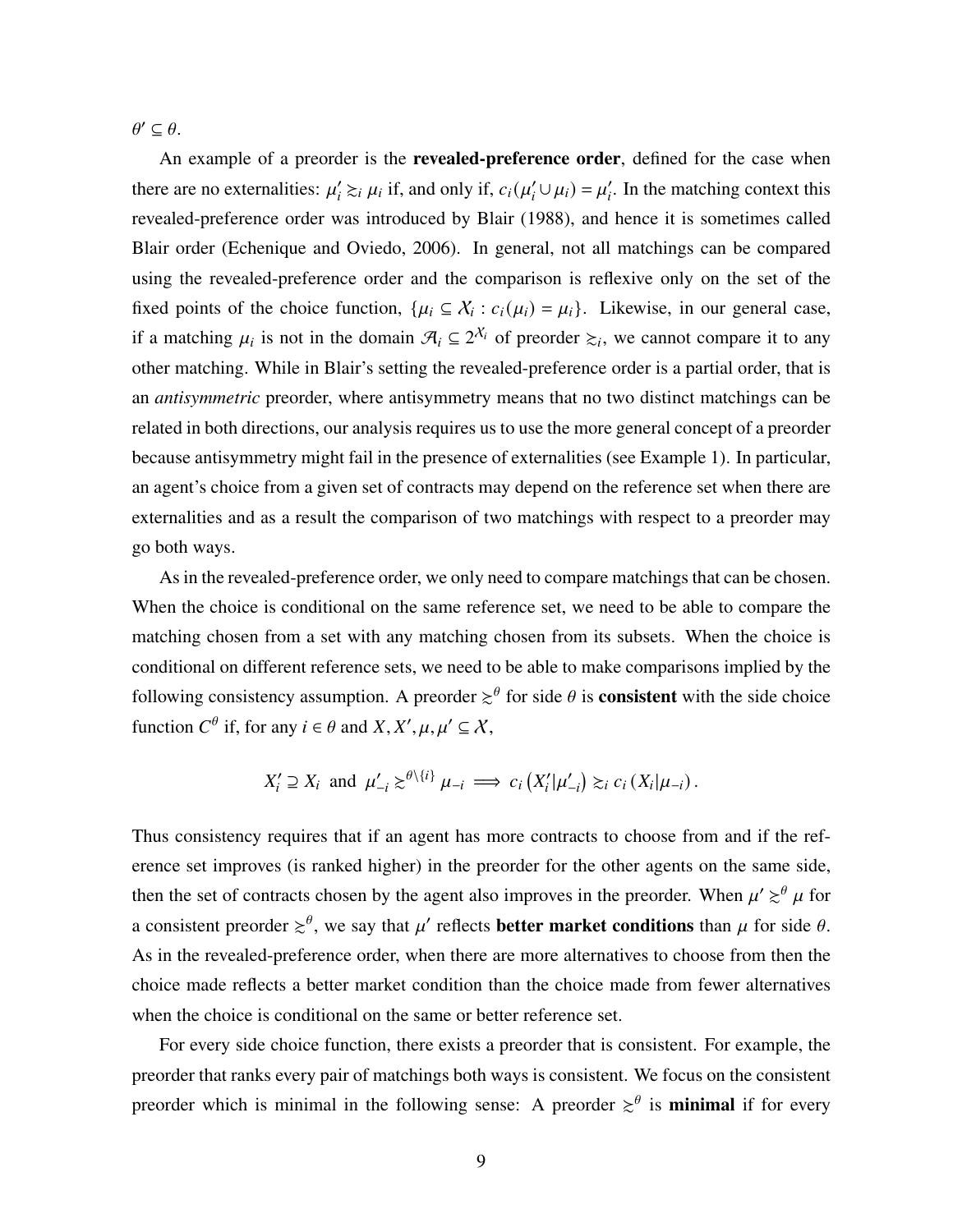consistent preorder  $\tilde{\ge}^{\theta}$ , for any  $\mu, \mu' \subseteq X$ ,  $\mu \geq^{\theta} \mu' \implies \mu \tilde{\ge}^{\theta} \mu'$ . We establish the existence and uniqueness of the minimal preorder in Lemma 4 in Supplementary Appendix C.3.<sup>18</sup> For example, when there are no externalities and standard substitutability is satisfied, the revealedpreference preorder is the minimal consistent preorder. In the rest of the paper, we denote the minimal consistent preorder by  $\geq^{\theta}$  unless otherwise stated.

We are now ready to state our third, and main, assumption.

<span id="page-9-0"></span>**Definition 3.** Choice function  $C^{\theta}$  satisfies **monotone externalities** if for all  $i \in \theta$ ,  $X_i \subseteq X_i$ , and  $\mu_{-i}, \mu'_{-i} \subseteq \mathcal{X}_{-i},$ 

$$
\mu'_{-i} \gtrsim^{\theta \setminus \{i\}} \mu_{-i} \gtrsim^{\theta \setminus \{i\}} \varnothing \Longrightarrow r_i(X_i | \mu'_{-i}) \supseteq r_i(X_i | \mu_{-i}).
$$

The choice function of a side thus satisfies monotone externalities if every agent on this side rejects more contracts when the reference set reflects better market conditions.<sup>19</sup> This is a strong requirement. It is satisfied in some markets but not in others. We show that is satisfied in natural settings when agents pool their resources; for example, when couples share income and participate in a local labor market, one partner may be more selective in accepting an offer as their partner gets a higher-paying job (see Section [3](#page-10-0) and Supplementary Appendix D.1; for more general resource sharing, see Supplementary Appendix D.4). The monotone externalities assumption is also satisfied in settings where externalities are caused by benchmarking among competitors; e.g., a consulting firm may be more likely to reject a marginal job candidate when competing firms have stronger consultants (see Supplementary Appendix D.2). On the other hand, monotone externalities may fail when members of a couple participate in geographicallydispersed labor markets and the externalities between them reflect the costs associated with substantially different geographic locations of their jobs; see Section [3.](#page-10-0) It may also fail due to the economies of scale, when the better market conditions for a firm's competitors require the firm to scale up its production to remain competitive.

While monotone externalities is a novel property, it is importantly always satisfied when there are no externalities for a side because, in that case, the rejection function does not depend on the reference set. Thus, the setting with externalities that we study contains the standard substitutable setting when there are no externalities as a special case.

<sup>&</sup>lt;sup>18</sup>Because in every preorder  $\varnothing \geq^{\theta} \varnothing$ , the minimal preorder is non-empty. Furthermore, consistency implies that even the minimal preorder relates some pairs of distinct matchings provided at least one agent  $i \in \theta$  has at least one contract  $x \in \overline{X}_i$  such that  $c_i (\{x\} | \emptyset) = \{x\}.$ 

<sup>&</sup>lt;sup>19</sup>We extend the definitions of consistency and monotone externalities to any  $C^{\theta'}$  where  $\theta' \subseteq \theta$  by restricting the set of contracts to those associated only with agents in  $\theta'$ . For any  $\theta' \subseteq \theta$ , if  $C^{\theta}$  satisfies monotone externalities so does  $C^{\theta'}$ . In addition, if  $\theta'$  has only one agent, say i, then  $C^{\theta'}$  satisfies monotone externalities even if  $C^{\theta}$  does not. The reason is our assumption that an agent i's choice conditional on a reference set  $\mu$  is the same as the choice conditional on  $\mu_{-i}$ .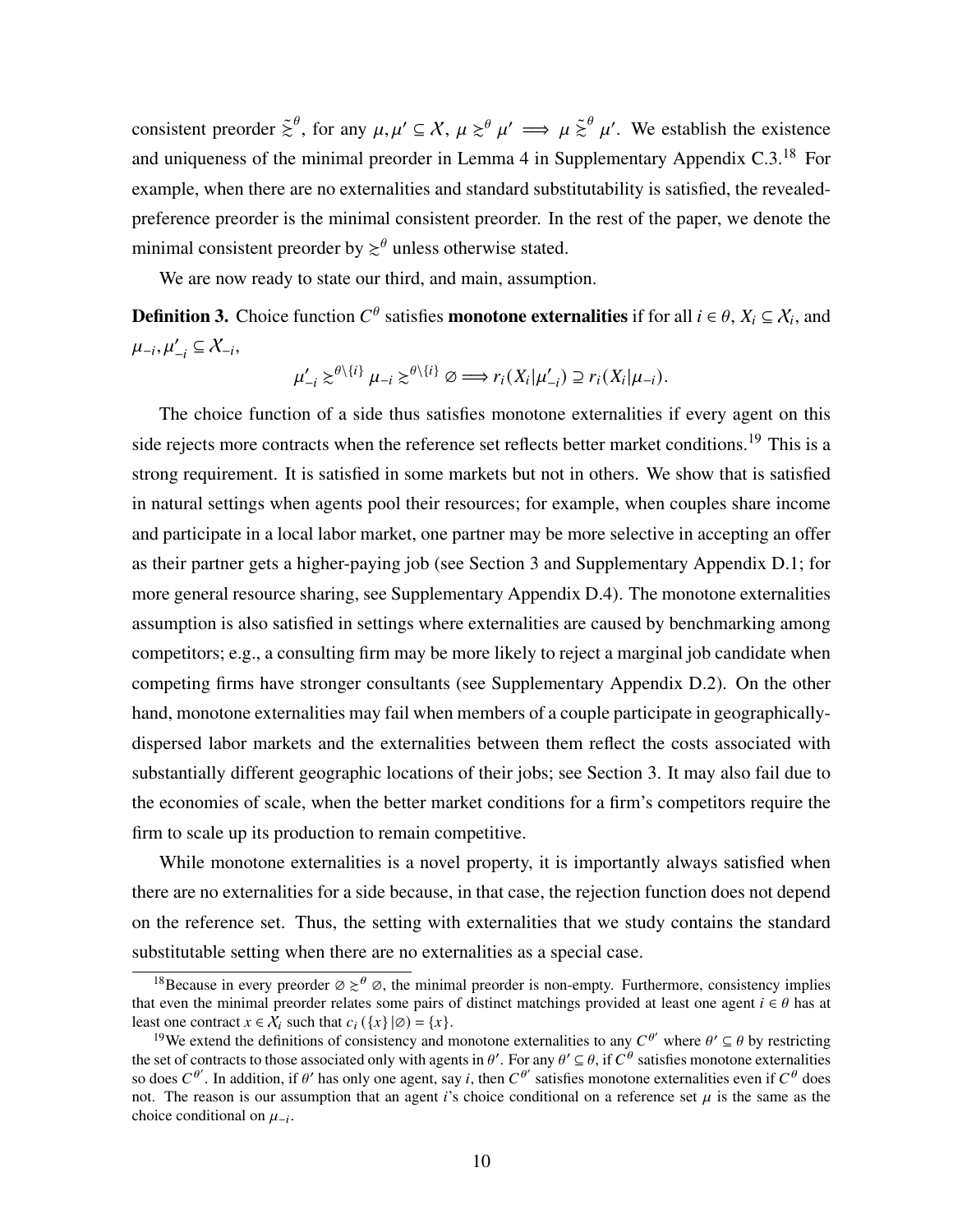The conjunction of standard substitutability and monotone externalities is equivalent to the following property.

**Definition 4.** Choice function  $C^{\theta}$  satisfies **substitutability** if for all  $i \in \theta$ ,  $X_i, X'_i \subseteq X_i$ , and  $\mu_{-i}, \mu'_{-i} \subseteq \mathcal{X}_{-i},$ 

$$
X'_{i} \supseteq X_{i} \text{ and } \mu'_{-i} \gtrsim^{\theta \setminus \{i\}} \mu_{-i} \gtrsim^{\theta \setminus \{i\}} \varnothing \Longrightarrow r_{i} \left(X'_{i} | \mu'_{-i}\right) \supseteq r_{i} \left(X_{i} | \mu_{-i}\right).
$$

We refer to this joint condition simply as substitutability because of the parallelism of the monotonicity ideas captured by its two components: standard substitutability captures the monotonicity of the rejection function with respect to an agent's own choice set, while monotone externalities proxies for such monotonicity with respect to other agents' choice sets.<sup>20</sup> While weaker than the conjunction of standard substitutability and no externalities, our substitutability assumption excludes complementarities. In Section [6,](#page-23-0) we address the question of which choice functions are allowed by providing a characterization of substitutable choice functions in terms of maximizing a set of complete preference orderings.

### <span id="page-10-0"></span>3 An Application: Couples in a Local Labor Market

In this section, we discuss couples' (or households') labor provision in a local market.<sup>21</sup> Workers play the role of, say, sellers of their labor, and sign contracts with employers, who play the role of buyers. Workers are either single or members of exogenously married couples. As we focus on externalities within couples, we assume that there are no externalities for single workers.

Each worker prefers a higher-paying job to a lower-paying job. Furthermore, each worker has a *reservation wage*, which is the lowest wage at which a worker is indifferent between accepting a job and staying unemployed. For single workers, reservation wages are fixed and do not depend on market conditions. However, for married workers reservation wages depend on the income of their partner as follows. Within each couple we distinguish between a primary earner and a secondary earner: the labor market participation of the secondary earner depends

<sup>20</sup>Whenever substitutability (or monotone externalities) is satisfied for a consistent preorder, then it is also satisfied for the minimal consistent preorder  $\gtrsim^{\theta}$ . The reason is that the minimal preorder  $\gtrsim^{\theta}$  compares fewer pairs of reference sets, so substitutability (or monotone externalities) is weaker for the minimal preorder compared to any other consistent preorder.

<sup>&</sup>lt;sup>21</sup>We are grateful to Michael Ostrovsky for suggesting this application. Additional motivating applications including relative rankings, dynamic matching, profit sharing, and add-ons—are provided in Supplementary Appendix D. More abstract illustrative examples are provided in Section [4.1.](#page-17-1)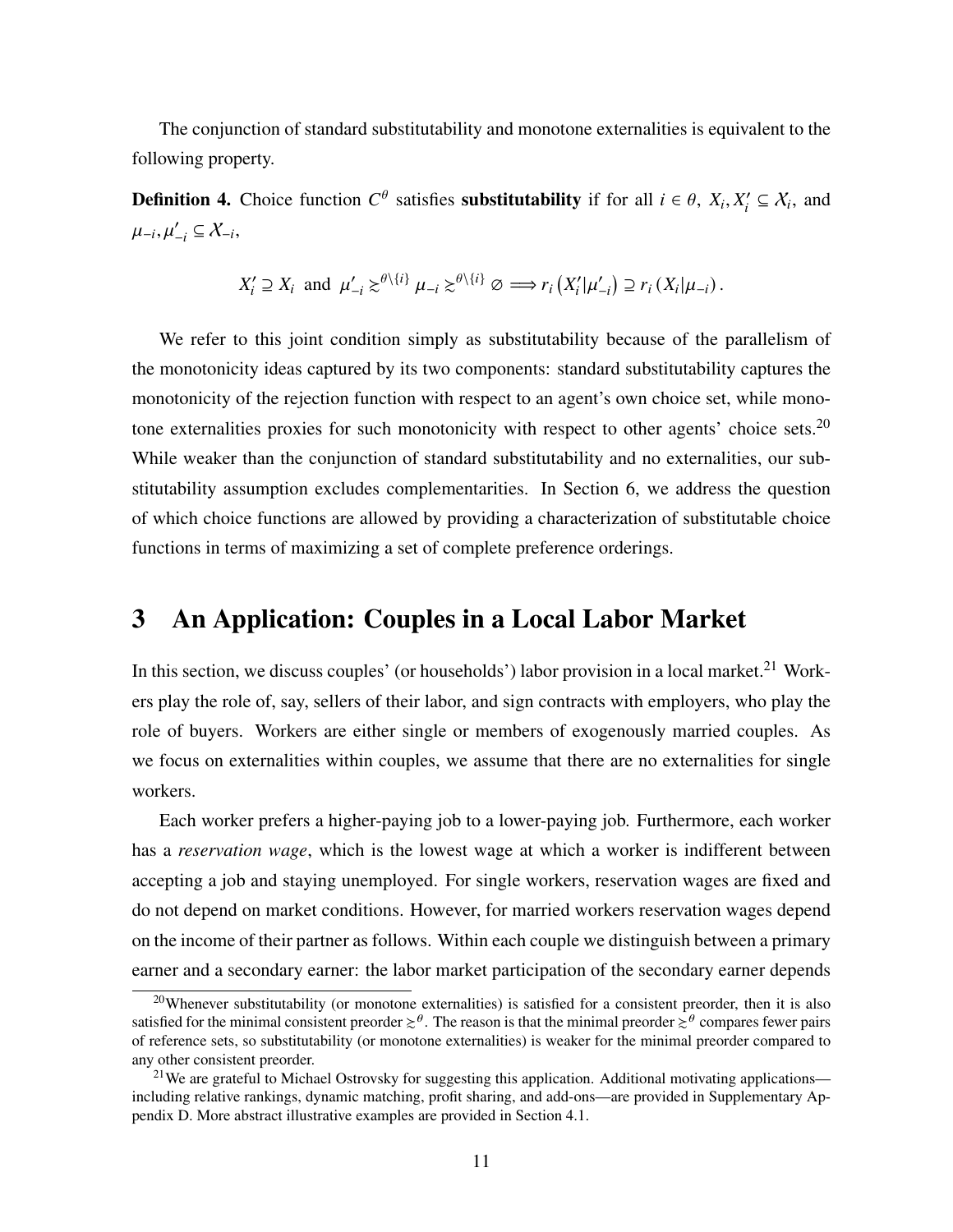on the wage of the primary earner.<sup>22</sup> When the primary earner receives a higher wage, the secondary earner becomes weakly more selective. More precisely, the reservation wage of the secondary earner goes up when the primary earner has a higher income. There are no externalities for primary earners, so their reservation wages are fixed and do not depend on the income of their partners.

This kind of externality arises in labor markets where members of a couple pool their incomes. For instance, suppose that any secondary earner's job imposes labor-provision disutility  $c$  and that the secondary earner is willing to accept a job if any only if it pays wage  $w$  such that  $U(w + w_p) - c \ge U(w_p)$ , where  $w_p$  is the wage of the primary earner and U is the concave utility function of income for the couple.<sup>23</sup> In these examples only the wage earned by the primary earner impacts the choice behavior of the secondary earner and the relative locations of the two jobs can be ignored; this is in line with our restriction to local labor markets.

To check substitutability, we define the preorder  $\geq_i$  for primary earner *i* of a couple so that  $\mu'_i \gtrsim_i \mu_i$  when the wage specified in contract  $\mu'_i$  is weakly higher than the wage specified in contract  $\mu_i$ . For any other worker i, let  $\geq_i$  be the trivial preorder for which every pair of contracts is comparable.<sup>24</sup> The better market preorder for workers is consistent with the choice behavior because primary earners choose the contract with the highest wage from any set of contracts; the choice functions satisfy standard substitutability because workers have unit demand; their choice functions satisfy monotone externalities (and hence substitutability) because a secondary earner becomes weakly more selective whenever their partner gets a higher-paying job.

Supposing that employers' choice functions also satisfy substitutability—e.g. because their choice behavior does not exhibit externalities and satisfies standard substitutability—the general theory we develop in subsequent sections implies that a stable job matching exists and is Pareto efficient. The theory also implies that all employers weakly prefer the stable job match-

 $22$ In this section, we maintain the assumption that the roles of primary earners and secondary earners are fixed and do not depend on market conditions. This assumption is empirically motivated; see the empirical labor market discussion below. We relax this assumption in Supplementary Appendix D.1.

 $23$ The utility of income may represent the outcome of intra-household bargaining, as in, e.g., [Manser and](#page-39-6) [Brown](#page-39-6) [\(1980\)](#page-39-6). The main driver of labor provision costs is hours worked, and the assumption that  $c$  is fixed means that different jobs considered by the secondary earner are equivalent in terms of hours worked. Thus the above example is a good approximation of labor markets in which the vast majority of jobs are full-time, as is true, e.g., in Eastern Europe and Russia. For instance, in Bulgaria, the country-wide proportion of full-time jobs was 98.4% in 2019, the most recent year with available OECD data. At the other extreme is, e.g., Switzerland, with only 73.1% of full time jobs. Other than Russia, large economies are in between these two extremes, e.g., the proportion of full-time jobs in the US was 87.6%. The data is available at https://data.oecd.org/emp/part-timeemployment-rate.htm.

 $^{24}$ It is easy to see that these binary relations are preorders.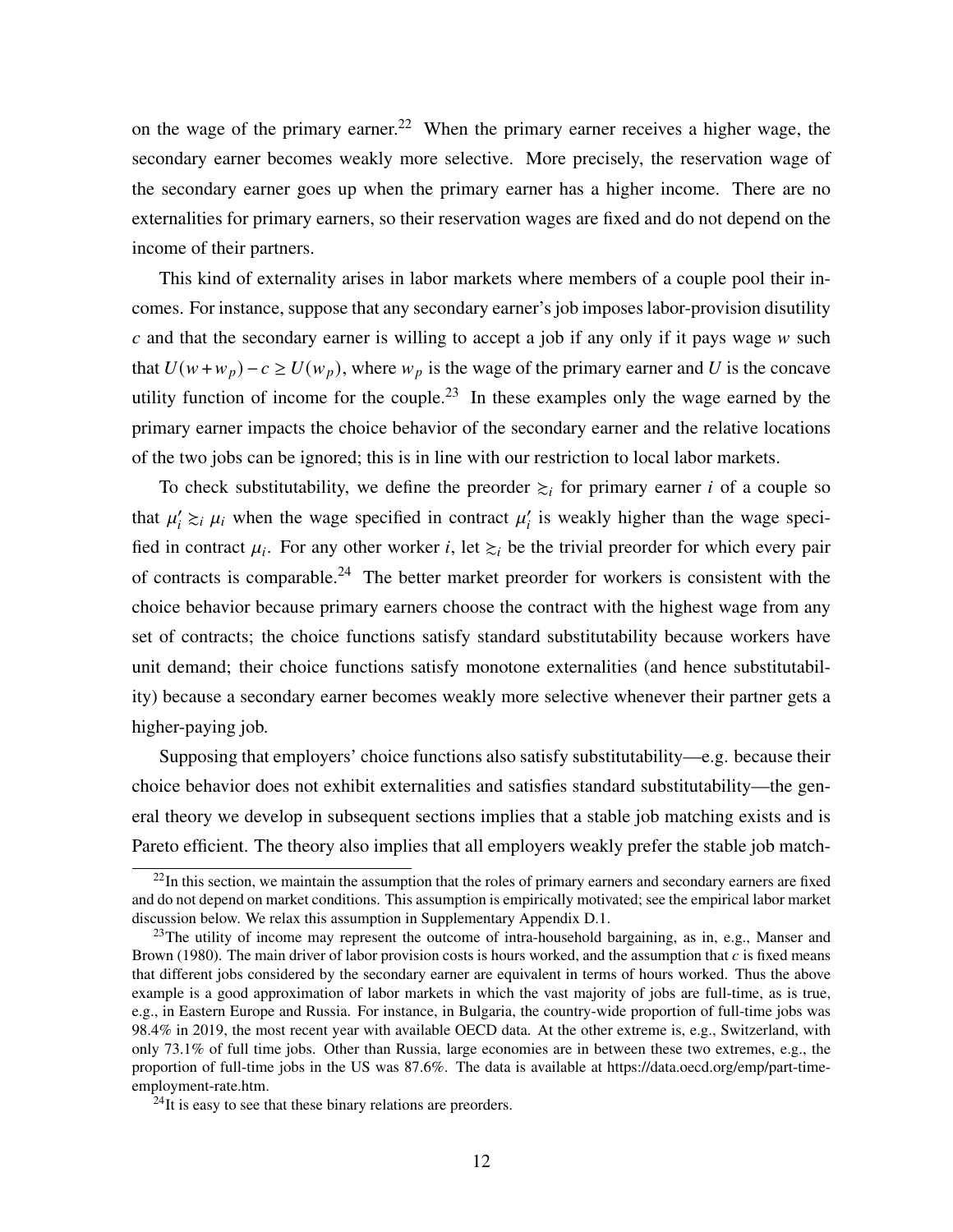ing before some set of workers marry to a stable matching following the marriages, while all primary earners weakly prefer a job matching post marriages to the one before; an analogous comparative statics is also valid for divorces.<sup>25</sup>

The presence of income-driven externalities within couples has been studied since [Becker](#page-35-8) [\(1973\)](#page-35-8) and is well documented. The rich literature on the so-called *added worker effect* (e.g. [Lundberg](#page-39-7) [\(1985\)](#page-39-7), [Chiappori](#page-36-3) [\(1992\)](#page-36-3), and [Cullen and Gruber](#page-36-4) [\(2000\)](#page-36-4)) finds that married women are more likely to take or search for paid employment when their husbands are unemployed. Studies based on more recent data—e.g. [Kleven, Kreiner and Saez](#page-38-9) [\(2009\)](#page-38-9)—relax the distinction between men and women and, instead, like us, analyze couples composed of a primary earner who always participates in the labor market and a secondary earner who chooses whether to work or not.<sup>26</sup>

Finally, note that our restriction to local labor markets plays an important role in the above analysis by decoupling couple's or household's labor provision choices from their decision where to live. This assumption is generally satisfied in labor markets in which members of the working class (also called the middle class) and the poor participate: Their costs of moving or accepting distant jobs are high relative to potential benefits as have been well documented in the empirical studies, see, e.g., [Manning and Petrongolo](#page-39-8) [\(2017\)](#page-39-8) for a discussion of the UK labor markets and [Williams](#page-41-0) [\(2017\)](#page-41-0) for an analysis of the US working class. As recognized in this literature, an exception to the ubiquitous locality of labor markets are markets for professional and some managerial jobs—a small fraction of jobs in the economy—which are not necessarily local. The externalities faced by the participants of non-local labor markets, are more complex than those studied in our model and the empirical literature on secondary earners' labor provision discussed above. For instance, the primary earner's choice between jobs in the UK and US, or between jobs on the East Coast and West Coast of the US, would affect the secondary earner's preferences between jobs in these countries or regions.<sup>27</sup>

<sup>&</sup>lt;sup>25</sup>For existence, see Theorem [1](#page-14-0) in Section [4;](#page-13-0) for efficiency, see Theorem [3](#page-21-0) in Section [5;](#page-21-2) for comparative statics, see Theorem 6 in Supplementary Appendix C.1. Note that we can analyze two sides of a market separately because we impose no assumptions relating the choice behavior of agents across sides.

<sup>&</sup>lt;sup>26</sup>Other related findings include [Johnson and Skinner](#page-38-10) [\(1986\)](#page-38-10) who find that women increase their labor supply prior to divorce; an evidence that their labor supply was lowered by high earnings of the spouse, an externality of the type we study.

 $27$ For an analysis of location choices, see e.g. [Costa and Kahn](#page-36-5) [\(2000\)](#page-36-5) and [Compton and Pollak](#page-36-6) [\(2007\)](#page-36-6).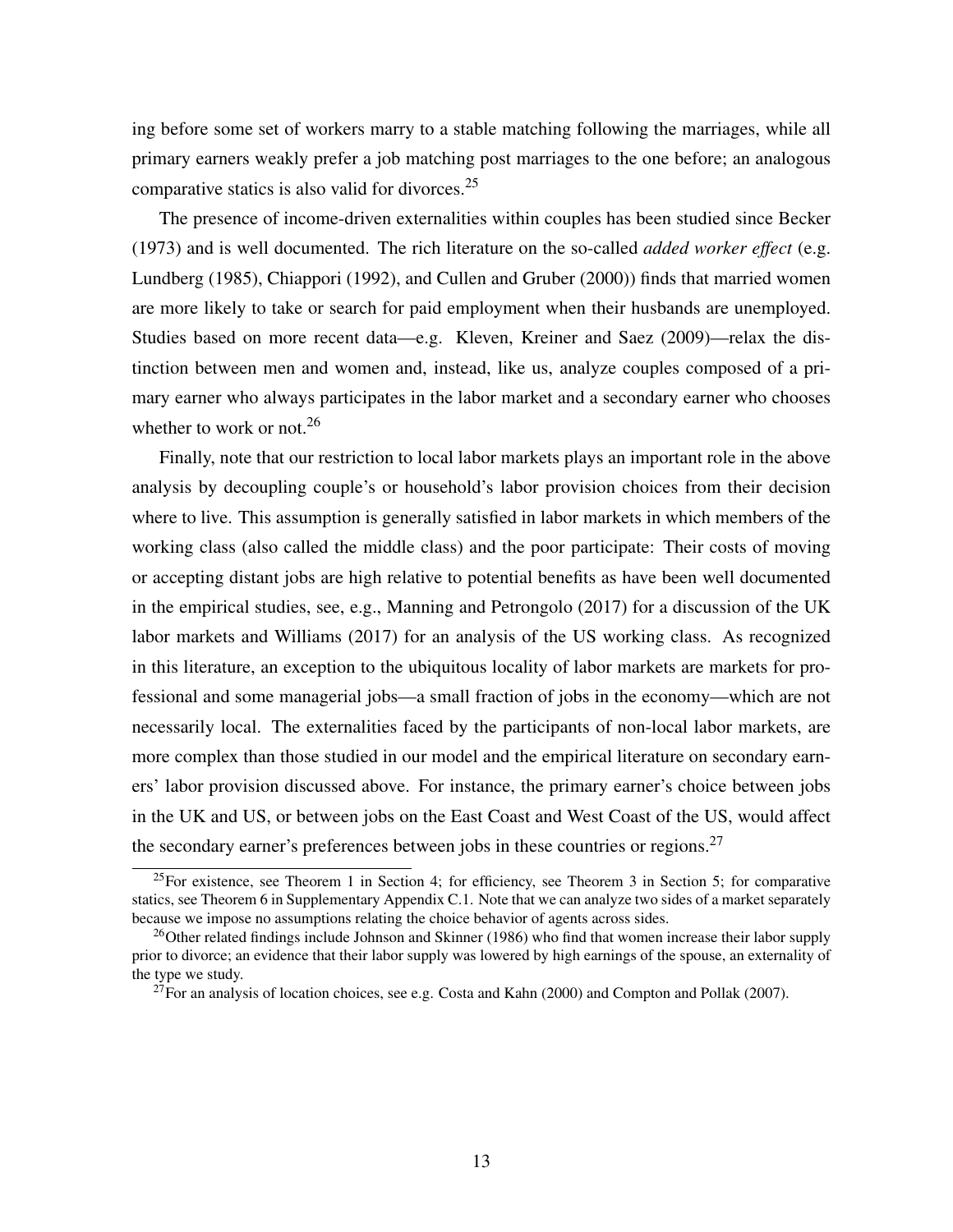### <span id="page-13-0"></span>4 Stable Matchings

As in classical matching theory, a key step in proving the existence of a stable matching is an algorithm akin to the deferred acceptance algorithm.

Our generalization of the deferred acceptance algorithm has two phases. First, we construct an auxiliary matching  $\mu^*$  such that  $C^S(\chi|\mu^*) \preceq^S \mu^*$ . Then, we use  $\mu^*$  to construct a stable matching in a way resembling the classic deferred acceptance algorithm of [David Gale](#page-37-0) [and Lloyd S. Shapley](#page-37-0) [\(1962\)](#page-37-0) and, particularly, its extension by [Hatfield and Milgrom](#page-38-1) [\(2005\)](#page-38-1): we run the algorithm in rounds,  $t = 1, 2, \dots$  In any round  $t \ge 1$ , we denote by  $A^{s}(t)$  the set of contracts available to the sellers and  $A^{b}(t)$  the set of contracts available to the buyers. Therefore, the set of contracts held at the beginning of each round is  $A^{s}(t) \cap A^{b}(t)$ . We also track the reference sets for each side:  $\mu^{s}(t)$  is the seller reference set and  $\mu^{b}(t)$  is the buyer reference set.<sup>28</sup>

Phase 1: Construction of an auxiliary matching  $\mu^*$  such that  $\mu^* \geq^S C^S(\mathcal{X}|\mu^*)$ . Set  $\mu_0 \equiv \emptyset$  and define recursively  $\mu_k \equiv C^S(\mathcal{X}|\mu_{k-1})$  for every  $k \geq 1$ . Since the number of contracts is finite, so is the number of sets of contracts. Therefore, there exist m and  $n \le m$  such that  $\mu_{m+1} = \mu_n$ . Let  $m^* = \min\{m | \exists n \le m \text{ s.t. } \mu_{m+1} = \mu_n\}$ . Let  $\mu^* \equiv \mu_{m^*}$ . In the proof of Theorem [1,](#page-14-0) we establish that  $\mu^* \gtrsim^S C^S(\mathcal{X}|\mu^*)$ .

**Phase 2: Construction of a stable matching.** Set  $A^{s}(1) \equiv X$  (all contracts are available to the sellers),  $A^{b}(1) \equiv \emptyset$  (no contracts are available to the buyers), and  $\mu^{s}(1) \equiv \mu^{*}$ , and  $\mu^{b}(1) \equiv$  $\emptyset$ . In each round  $t = 1, 2, \ldots$ , we update these sets and matchings as follows:

> $A^s(t+1) \equiv X \setminus R^{\mathcal{B}}(A^b(t)|\mu^b(t)),$  $A^{b}(t+1) \equiv X \setminus R^{S}(A^{s}(t)|\mu^{s}(t)),$  $\mu^s(t+1) \equiv C^S(A^s(t)|\mu^s(t)),$  and  $\mu^{b}(t+1) \equiv C^{\mathcal{B}}(A^{b}(t)|\mu^{b}(t)).$

<sup>&</sup>lt;sup>28</sup>The tracking of reference sets has no counterpart in earlier formulations of the deferred acceptance algorithms of, among many others, [David Gale and Lloyd S. Shapley](#page-37-0) [\(1962\)](#page-37-0), [Roth](#page-40-0) [\(1984\)](#page-40-0), [Adachi](#page-34-1) [\(2000\)](#page-34-1), [Fleiner](#page-37-1) [\(2003\)](#page-37-1), [Echenique and Oviedo](#page-37-7) [\(2004\)](#page-37-7), [Hatfield and Milgrom](#page-38-1) [\(2005\)](#page-38-1), [Echenique and Oviedo](#page-37-6) [\(2006\)](#page-37-6), [Echenique](#page-37-5) [and Yenmez](#page-37-5) [\(2007\)](#page-37-5), [Ostrovsky](#page-39-3) [\(2008\)](#page-39-3), [Hatfield and Kojima](#page-38-4) [\(2010\)](#page-38-4), and [Bando](#page-35-2) [\(2014\)](#page-35-2). In these papers, there is no need to track reference sets and the deferred acceptance algorithm terminates when there are no more rejections and no new offers. However, in our setting, the lack of rejections and new offers is not sufficient to stop the algorithm and we need to run it until the reference sets converge. We run the algorithm so that in each round agents on both sides respond to the offers and rejections from the previous round. This is formally different from the standard approach where agents on the proposing side respond to rejections from the earlier round but the agents on the accepting side respond to offers in the current round. This difference is not substantive: we could run the deferred acceptance algorithm in the latter manner with straightforward adjustments.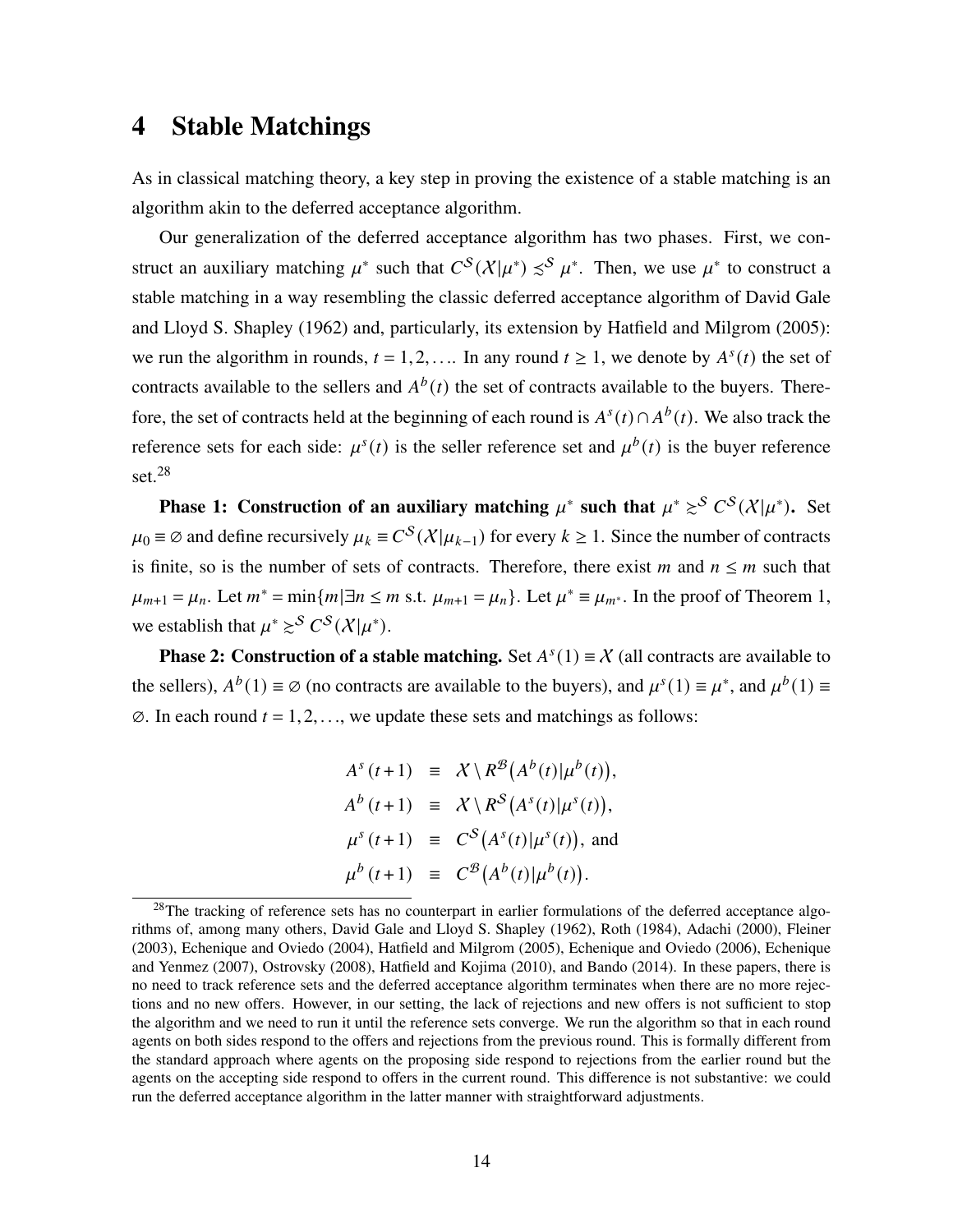Thus, the buyers reject some of the contracts available in  $A^b(t)$  conditional on the reference set  $\mu^{b}(t)$  and the set of contracts not rejected by the buyers is available to the sellers in the next round, i.e.,  $A^{s}(t+1) = X \setminus R^{\mathcal{B}}(A^{b}(t)|\mu^{b}(t))$ . Likewise, the sellers reject some contracts available in  $A^{s}(t)$  conditional on the reference set  $\mu^{s}(t)$  and the set of contracts that are not rejected by the sellers is available to the buyers in the next round, i.e.,  $A^{b}(t+1)$  =  $X \setminus R^S(A<sup>s</sup>(t)|\mu<sup>s</sup>(t))$ . We also update the reference sets: at the next round, the sellers' reference set is the set of contracts that sellers choose from  $A^{s}(t)$  conditional on  $\mu^{s}(t)$  and likewise for the buyers. We continue updating these sets until round T such that  $A^{s}(T+1) = A^{s}(T)$ ,  $A^{b}(T+1) = A^{b}(T), \mu^{s}(T+1) = \mu^{s}(T),$  and  $\mu^{b}(T+1) = \mu^{b}(T)$ . The outcome of the algorithm is then  $A^s(T) \cap A^b(T)$ .

This is the seller-proposing version of the deferred acceptance algorithm. Like in the setting without externalities, we interpret  $A<sup>s</sup>(t)$  as the set of contracts not yet rejected by the buyers; this set contains all contracts in the beginning of the algorithm and in each round this set becomes weakly smaller (in the set inclusion sense). Similarly, we interpret  $A^{b}(t)$  as the set of contracts already offered to the buyers; this set contains no contracts in the beginning of the algorithm and in each round this set becomes weakly larger (in the set inclusion sense).<sup>29</sup> The buyer-proposing version can be defined analogously.

The main result of this section establishes that the algorithm terminates at some round despite the presence of externalities and, furthermore, it produces a stable matching.

<span id="page-14-0"></span>Theorem 1. *(Sufficiency) Suppose that the choice functions satisfy substitutability. Then, the*  $algorithms$  *terminates at some finite round T*, *its outcome*  $A<sup>s</sup>(T) \cap A<sup>b</sup>(T)$  *is stable, and* 

$$
\mu^{s}(T) = \mu^{b}(T) = A^{s}(T) \cap A^{b}(T).
$$

When there are no externalities, the proof of the existence of stable matchings might be conceptualized as constructing a function that maps a set of contracts already offered by one side and a set of contracts not yet rejected by the other side before a step of the deferred acceptance algorithm into such sets updated by offers and rejections made in the step of the algorithm.<sup>30</sup> Under the standard substitutes condition this function is monotonic: it increases (in the sense of set inclusion) the set of offered contracts and decreases the set of not yet rejected contracts. The resulting monotonic sequence of pairs of contract sets converges to a

<sup>29</sup>See Appendix [A](#page-27-0) for proofs of these claims.

<sup>30</sup>See [Adachi](#page-34-1) [\(2000\)](#page-34-1), [Fleiner](#page-37-8) [\(2002\)](#page-37-8), [Echenique and Oviedo](#page-37-7) [\(2004,](#page-37-7) [2006\)](#page-37-6), [Hatfield and Milgrom](#page-38-1) [\(2005\)](#page-38-1), and the subsequent literature.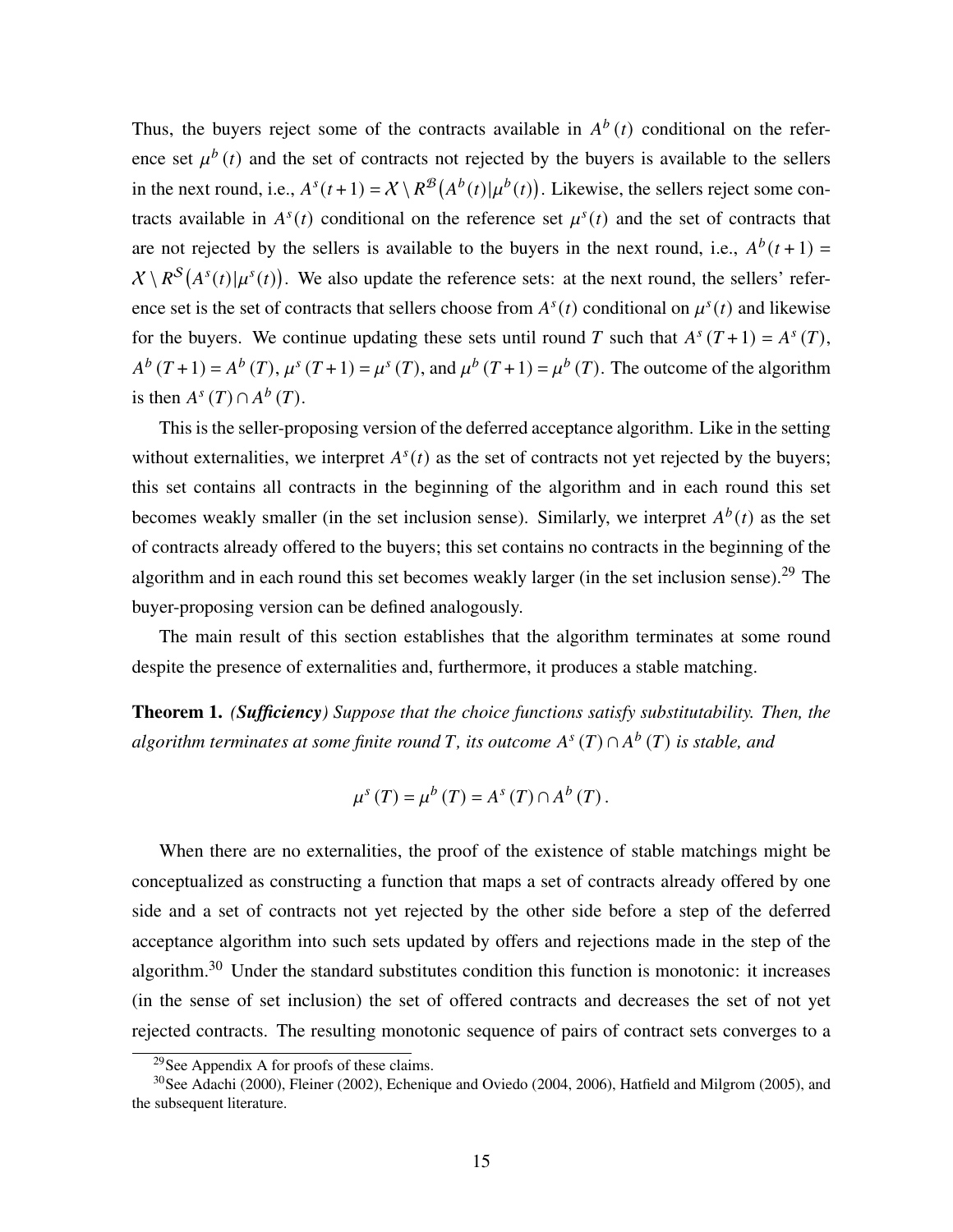fixed point by the fixed-point theorem of [Tarski](#page-40-8) [\(1955\)](#page-40-8) and the fixed point corresponds to a stable matching. We adapt this idea to our setting with externalities (see Appendix [A\)](#page-27-0).

The second phase of our algorithm is similar to the standard deferred acceptance algorithm except that our agents condition their choices on reference sets of contracts. Our algorithm thus needs to keep track not only of the sets of offered contracts and not yet rejected contracts, but also of the reference sets. We use our better market condition preorder to compare the reference sets and we extend monotonicity to require that with each round the reference set for sellers reflects worse market conditions and the reference set for buyers reflects better market conditions. Extending the deferred acceptance idea in this way to the setting with externalities requires us to overcome two subtleties.

The first subtlety arises because, without the preparatory first phase, the reference sets would not necessarily be monotonically comparable. The monotonicity property could fail already in the initial step of the second phase of the algorithm if the reference sets were chosen to be the empty set (the set of already offered contracts) and the set of all contracts (the set of not yet rejected contracts); note that such an initial choice of these sets has become standard in earlier constructions of deferred acceptance. For the side whose initial reference set is empty (buyers in our formulation), the problem does not arise as  $\mu^{b}(2) = C^{B}(\chi|\mu^{b}(1)) \geq^{B} \mu^{b}(1)$  if  $\mu^{b}(1) = \emptyset$ . For the side whose initial reference set is the set of all contracts (sellers in our formulation), monotonicity would require that  $\mu^{s}(1) \geq^{s} \mu^{s}(2) = C^{s}(\mathcal{X}|\mu^{s}(1))$ , and this comparison might fail if  $\mu^s(1) = \chi^{31}$ . The first phase of the algorithm constructs  $\mu^s(1)$  satisfying this initial comparison. As in the standard deferred acceptance, our substitutes condition then guarantees that if this monotonicity property is satisfied in a step of the algorithm, then their analogues are satisfied in each subsequent step.

The second subtlety arises because we work with preorders rather than partial orders and the domain of the function that we analyze is not a lattice. The failure of these two properties, on which the standard analysis hinges, implies that Tarski's fixed-point theorem does not guarantee that the second phase of our algorithm has a fixed point. We resolve this issue by using the finiteness of the set of contracts to show that the iterative application in the second phase must have two rounds at which the reference sets are equivalent in the preorder,  $\mu^s \sim^S \tilde{\mu}^s$ and  $\mu^b \sim^{\mathcal{B}} \tilde{\mu}^b$ , while the set of contracts available to the buyers and sellers are the same,  $A^s = \tilde{A}^s$  and  $A^b = \tilde{A}^b$ . The substitutes condition then implies that  $C^s(A^s|\mu^s) = C^s(\tilde{A}^s|\tilde{\mu}^s)$  and  $C^{\mathcal{B}}(A^{b}|\mu^{b}) = C^{\mathcal{B}}(\tilde{A}^{b}|\tilde{\mu}^{b})$ , thereby both the set of available contracts and the reference sets

<sup>&</sup>lt;sup>31</sup>For instance, in Example [1](#page-17-0) below, this comparison holds for some consistent preorders but not for the minimal one.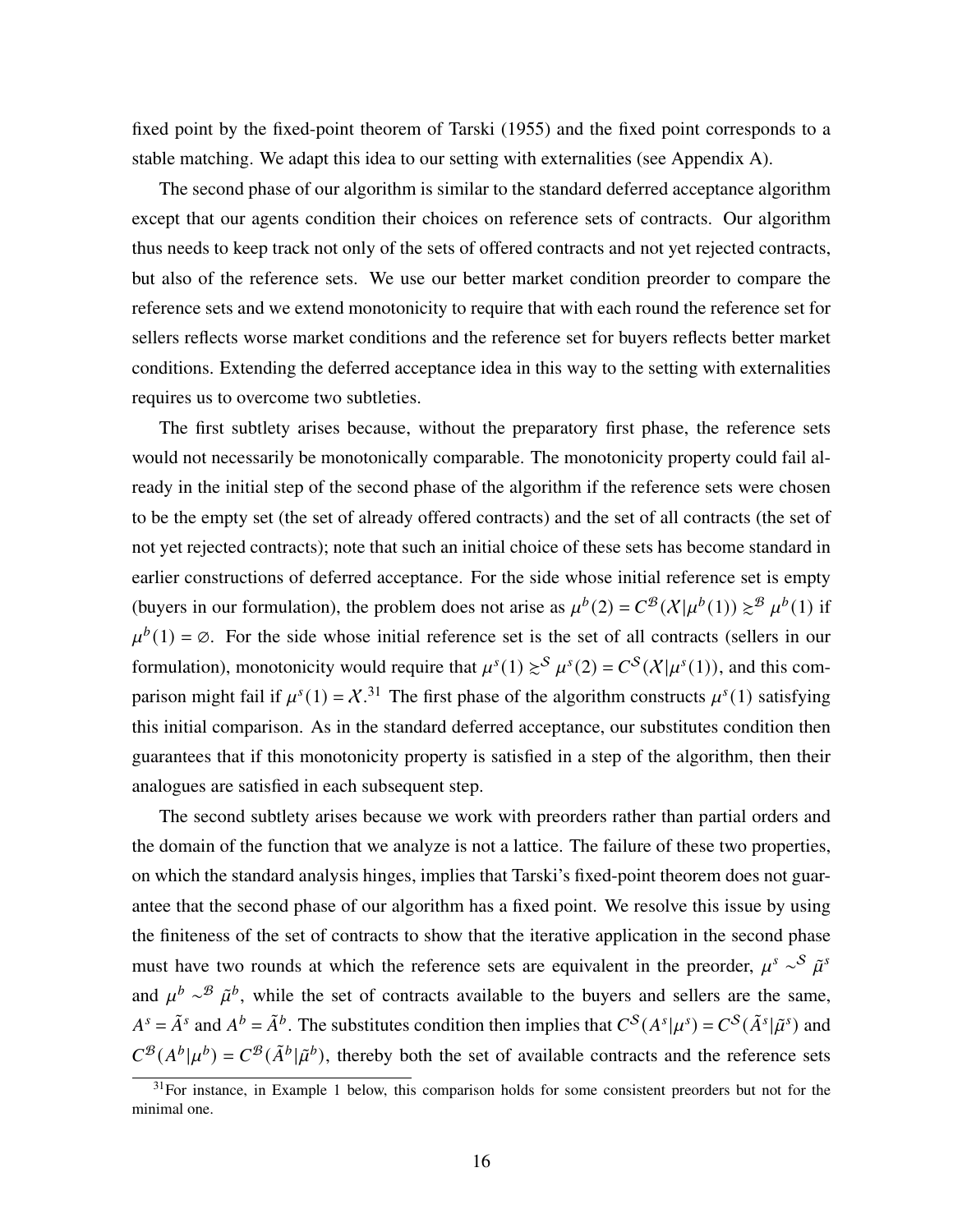have to be identical in the subsequent rounds implying that the second phase converges. Once the deferred acceptance algorithm converges, it produces a stable matching (see Appendix [A\)](#page-27-0).

We complement our Theorem [1](#page-14-0) by showing that monotone externalities is necessary for the existence of a stable matching in a "maximal domain" sense when standard substitutability is satisfied. The necessity of standard substitutability for the existence of stable matchings was established by [Hatfield and Kominers](#page-38-3) [\(2017\)](#page-38-3) for many-to-many matching markets without externalities.

<span id="page-16-0"></span>**Theorem 2.** *(Necessity)* Let *i* be an agent on side  $\theta$  whose choice function exhibits externalities *and satisfies standard substitutability. Then there exist choice functions for other agents such that (i) no stable matching exists, (ii) the choice functions for agents in*  $\theta \setminus \{i\}$  *are such that*  $C^{\theta\setminus\{i\}}$  satisfies substitutability, but  $C^{\theta}$  fails substitutability, and (iii) the choice functions for *agents on side* − *exhibit no externalities and satisfy standard substitutability.*

In this theorem, the choice function of agent  $i$  is fixed while choice functions of other agents are constructed. In the construction,  $C^{\theta \setminus \{i\}}$  and  $C^{-\theta}$  satisfy substitutability, but  $C^{\theta}$  does not. To develop the intuition for the proof, consider a simple example with two workers  $i$  and j on side  $\theta$  and one firm k on side − $\theta$ . For each worker-firm pair there is only one contract; in particular, each worker's choice satisfies standard substitutability. The firm wants to hire as many workers as possible; the firm's choice thus exhibits no externalities and satisfies substitutability. Worker  $i$ 's choice function exhibits externalities and thus whether worker  $i$  wants to work or not depends on whether worker  $j$  is hired by the firm or not. These externalities might take one of two forms.

One possibility is that worker  $i$  wants to work for the firm only when worker  $j$  also works for it. Let then worker  $i$  be willing to work only when worker  $i$  is not working; this choice of worker  $i$  is substitutable and, with the set of workers other than  $i$  having only one member, it satisfies monotone externalities (see Footnote [19\)](#page-9-0). There is, however, no stable matching because worker  $\dot{\rho}$  blocks the matching in which both workers are employed, worker  $\dot{\rho}$  (or worker  $i$  and the firm) blocks the matching in which exactly one worker is employed, and worker  $j$ and the firm block the matching in which no workers are employed. The other possibility is that worker  $i$  wants to work for the firm only when worker  $j$  does not work for the firm. In this case, let worker  $j$  be willing to work only when worker  $i$  is working. The analysis of this case is analogous to the previous one. $32$ 

 $32$ As in the first case, our assumptions are satisfied on the submarket without worker *i* but there does not exist a stable matching.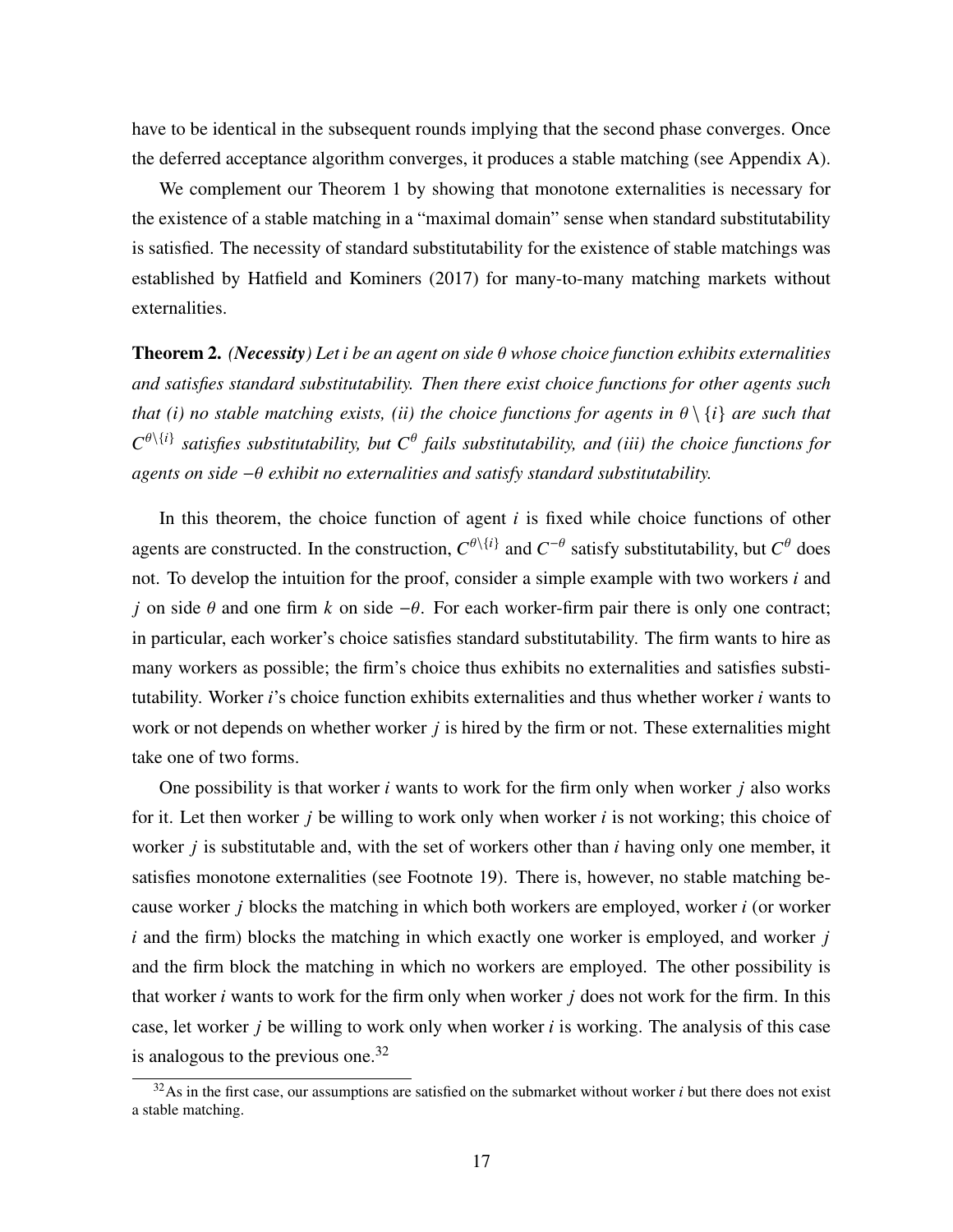#### <span id="page-17-1"></span>4.1 Illustrative Examples

In this section, we provide two examples to illustrate the deferred acceptance algorithm. In Example [1,](#page-17-0) substitutability is satisfied, so the algorithm produces a stable matching. In Example [2,](#page-19-0) substitutability is not satisfied and a stable matching does not exist.

Like the standard deferred acceptance algorithm, in each round of phase 2, substitutability implies that  $A^{s}(t+1) \subseteq A^{s}(t)$  and  $A^{b}(t+1) \supseteq A^{b}(t)$ , i.e., the sellers make more offers to the buyers while the buyers reject more contracts with each passing round (Lemma [1\)](#page-27-1). As a consequence, the sellers' reference set gets worse and the buyers' reference set gets better. Hence, both of these two sets converge at some round  $t$ ; however, the algorithm does not necessarily terminate when  $A^{s}(t+1) = A^{s}(t)$  and  $A^{b}(t+1) = A^{b}(t)$ . Indeed, because of externalities, the set of contracts held at such a round,  $A^{s}(t) \cap A^{b}(t)$ , is not necessarily stable. Instead, the algorithm converges only when  $A^{s}(t+1) = A^{s}(t)$ ,  $A^{b}(t+1) = A^{b}(t)$ ,  $\mu^{s}(t+1) = \mu^{s}(t)$ , and  $\mu^{b}(t+1) = \mu^{b}(t)$ . The set of contracts held at such a round,  $A^{s}(t) \cap A^{b}(t)$ , is stable.

The next example illustrates this point and shows the steps of the algorithm. It also demonstrates that our algorithm can be viewed as an ascending auction in the presence of externalities.

<span id="page-17-0"></span>**Example 1.** Suppose that there are two sellers  $s_1$  and  $s_2$  and two buyers  $b_1$  and  $b_2$ . Seller  $s_1$ and buyer  $b_1$  can sign contract  $x_1$  and seller  $s_1$  and buyer  $b_2$  can sign contract  $x_2$ . Seller  $s_2$  can sign contract  $x_3$  with buyer  $b_2$  only.<sup>33</sup> The contractual structure is demonstrated in Figure [1.](#page-17-2)<sup>34</sup>



<span id="page-17-2"></span>Figure 1: Contractual structure in Example [1.](#page-17-0)

Seller choice functions do not have externalities. Seller  $s_1$  always chooses one contract, if there exists one, and prefers contract  $x_2$  over  $x_1$  and seller  $s_2$  chooses contract  $x_3$  when it is available. Therefore, seller choice functions satisfy standard substitutability. They also satisfy monotone externalities because there are no externalities for sellers.

<sup>&</sup>lt;sup>33</sup>This example is a special case of Application 1 with the following interpretation. Sellers are firms and buyers are workers. Buyers  $b_1$  and  $b_2$  are married. Buyer  $b_1$  is a woman; her choice function does not have externalities. Buyer  $b_2$  is a man and the outside option of not working is ranked higher whenever his wife works. In particular, contract  $x_2$  is ranked below the outside option if the wife has a job.

<sup>&</sup>lt;sup>34</sup>In this example, our substitutes condition is satisfied, Bando's assumptions are not, and a stable matching exists.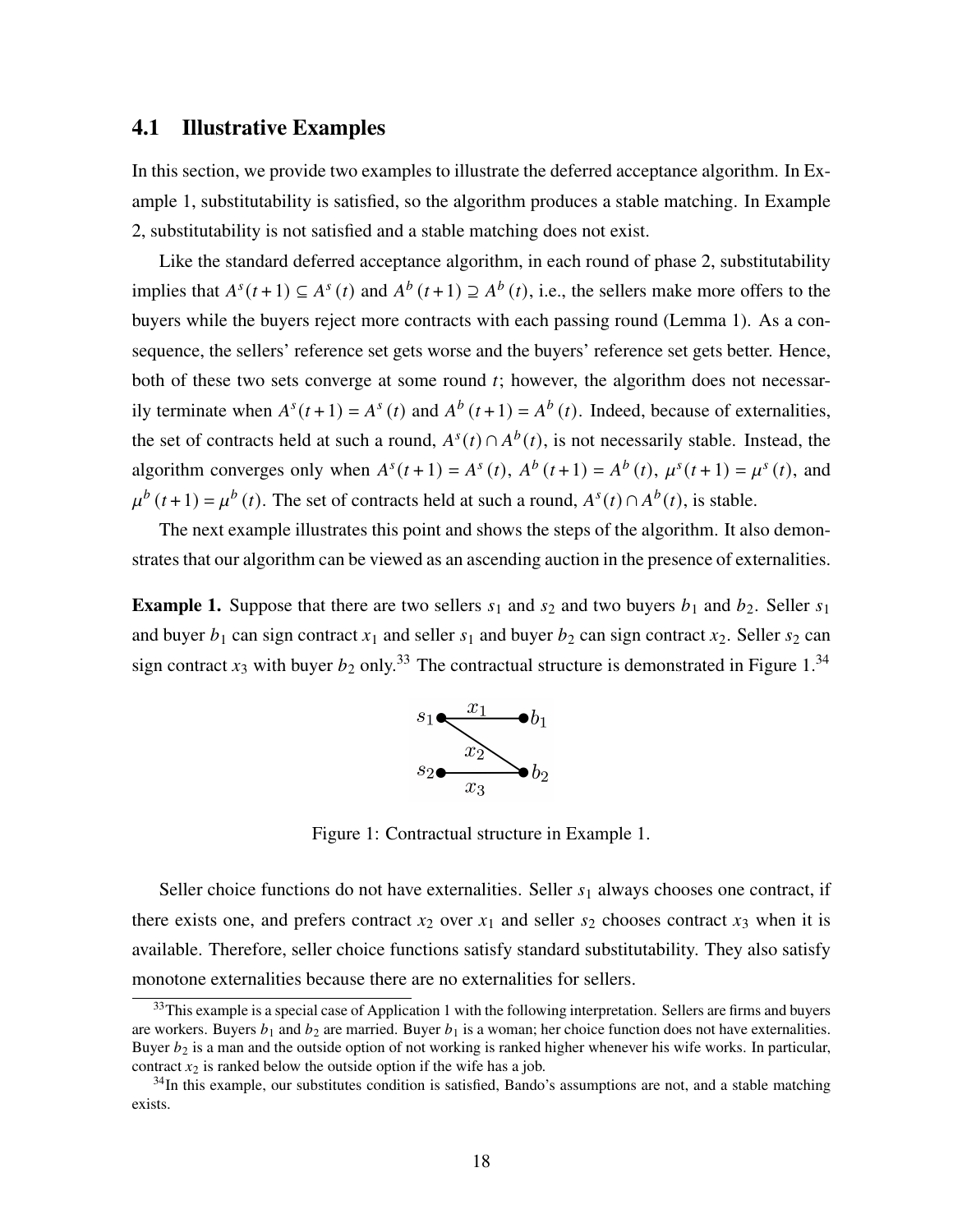Buyer  $b_1$  chooses contract  $x_1$  regardless of the contracts signed by buyer  $b_2$ . Conditional on the empty set, buyer  $b_2$  chooses one contract only and prefers contract  $x_3$  to  $x_2$ . Conditional on the reference set  $\{x_1\}$ , buyer  $b_2$  chooses contract  $x_3$ , if it is available, and rejects  $x_2$ , if it is available. Therefore, the only choice function that has externalities is that of buyer  $b_2$ , which is summarized by the following table.

|                            | ${x_2, x_3}$ ${x_3}$ |           | $\{x_2\}$ |  |
|----------------------------|----------------------|-----------|-----------|--|
| $c_{b_2}(\cdot   \{x_1\})$ | $\{x_3\}$            | $\{x_3\}$ |           |  |
| $c_{b}(\cdot \emptyset)$   | $\{x_3\}$            | $\{x_3\}$ | $\{x_2\}$ |  |

Table 1: Choice function of buyer  $b_2$  in Example [1.](#page-17-0) Columns are indexed by the set of available contracts and rows are indexed by the reference set of contracts signed by buyer  $b_1$ .

First let us construct the better market preorder for buyers. Since buyer  $b_1$  chooses contract  $x_1$  whenever it is available, we have  $\{x_1\} \gtrsim_{b_1} \emptyset$ . For buyer  $b_2$ , using consistency on sets of contracts  $\{x_2, x_3\} \supseteq \{x_2\} \supseteq \emptyset$  with the empty set as a reference set, we get  $\{x_3\} \succcurlyeq_{b_2} \{x_2\} \succcurlyeq_{b_2} \emptyset$ . In addition, since  $\{x_1\} \gtrsim_{b_1} \emptyset$ ,  $c_{b_2}(\{x_2\}|\{x_1\}) = \emptyset$ , and  $c_{b_2}(\{x_2\}|\emptyset) = \{x_2\}$ , we get  $\emptyset \gtrsim_{b_2} \{x_2\}$ . Therefore, for buyer  $b_2$ ,  $\{x_3\} \gtrsim_{b_2} \{x_2\} \sim_{b_2} \emptyset$ . The better market preorder for buyers  $\gtrsim^{\mathcal{B}}$  is then defined as  $\mu' \gtrsim^{\mathcal{B}} \mu \Leftrightarrow \mu'_{b_i} \gtrsim_{b_i} \mu_{b_i}$  for every  $i \in \{1, 2\}$ . For example,  $\{x_1, x_2\} \gtrsim^{\mathcal{B}} \{x_1\}$  because  ${x_1} \geq b_1$  { ${x_1}$ } and { ${x_2} \geq b_2 \varnothing$ . Similarly, { ${x_1} \geq \varnothing$  { ${x_2}$ } because { ${x_1} \geq b_1 \varnothing$  and  $\varnothing \geq b_2$  { ${x_2}$ }.

It is easy to check that standard substitutability is satisfied for the buyers. To check monotone externalities, note that choice function of buyer  $b_1$  does not have externalities, so it does not depend on the reference set and the choice function of buyer  $b_2$  rejects more contracts when it is conditional on the reference set  $\{x_1\}$  rather than the reference set  $\emptyset$ , where  $\{x_1\} \gtrsim_{b_1} \emptyset$ .

Since the choice functions satisfy substitutability, the deferred acceptance algorithm produces a stable matching (Theorem [1\)](#page-14-0). We now show how it works in this example. In the first phase, we start with  $\mu_0 = \emptyset$ . Then,  $\mu_1 = C^S(\mathcal{X}|\mu_0) = \{x_2, x_3\}$ , and  $\mu_2 = C^S(\mathcal{X}|\mu_1) = \{x_2, x_3\}$ . Since  $\mu_1 = \mu_2$ , we set  $\mu^* = \{x_2, x_3\}.$ 

In the first round of the second phase, all contracts are available to the sellers, so they choose  $\{x_2, x_3\}$ . However, no contract is available to the buyers, so they choose the empty set. Therefore, in the second round, the seller reference set is  $\{x_2, x_3\}$  and the buyer reference set is the empty set. In addition, the set of contracts available to the buyers is the set of contracts not rejected by the sellers at the first round, which is  $\{x_2, x_3\}$ .

The algorithm continues to proceed in this way. Table [2](#page-19-1) shows all the rounds. Notice that between the fourth and fifth rounds the sets of contracts available to the buyers and sellers are the same, i.e.,  $A^{b}(4) = A^{b}(5)$  and  $A^{s}(4) = A^{s}(5)$ . In the standard deferred acceptance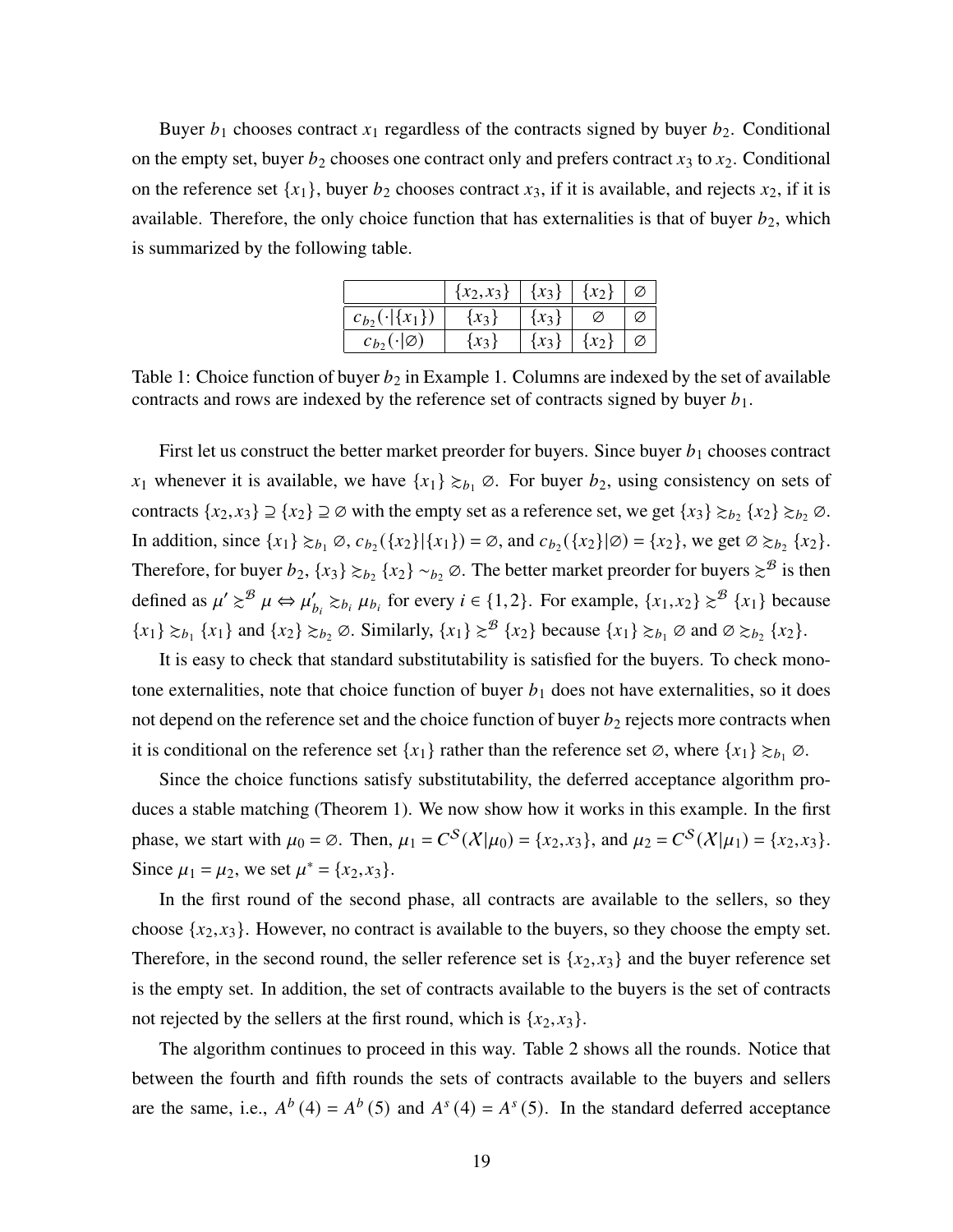|       | $A^{s}(t)$   | $A^{b}(t)$     | $\mu^{s}(t)$ | $\mu^{b}(t)$ | $C^{S}(A^{s}(t) \mu^{s}(t))$ | $C^{B}(A^{b}(t) \mu^{b}(t))$ |
|-------|--------------|----------------|--------------|--------------|------------------------------|------------------------------|
| $t=1$ | $\mathcal X$ | Ø              | ${x_2, x_3}$ | Ø            | ${x_2, x_3}$                 | Ø                            |
| $t=2$ | $\chi$       | $\{x_2, x_3\}$ | ${x_2, x_3}$ | Ø            | ${x_2, x_3}$                 | $\{x_3\}$                    |
| $t=3$ | ${x_1, x_3}$ | $\{x_2, x_3\}$ | ${x_2, x_3}$ | ${x_3}$      | ${x_1, x_3}$                 | ${x_3}$                      |
| $t=4$ | ${x_1, x_3}$ |                | ${x_1, x_3}$ | ${x_3}$      | ${x_1, x_3}$                 | ${x_1, x_3}$                 |
| $t=5$ | ${x_1, x_3}$ |                | ${x_1, x_3}$ | ${x_1, x_3}$ | ${x_1, x_3}$                 | ${x_1, x_3}$                 |
| $t=6$ | ${x_1, x_3}$ |                | ${x_1, x_3}$ | ${x_1, x_3}$ |                              |                              |

<span id="page-19-1"></span>Table 2: Rounds of the Deferred Acceptance Algorithm in Example [1.](#page-17-0)

algorithm, we could stop the algorithm here. In our setting, the deferred acceptance does not converge yet because the reference sets for the buyers are different at these two rounds. The algorithm eventually converges at the sixth round and produces the matching  $A<sup>s</sup>(6)$  ∩  $A^{b}(6) = \{x_1, x_3\}$ , which is stable: It is individually rational for all agents. There is only one potential blocking pair  $(s_1, b_2)$  via contract  $x_2$  but they do not block this matching because  $x_2 \notin c_{b_2}(\lbrace x_2, x_3 \rbrace | \lbrace x_1 \rbrace).$ 

Note that the set of contracts available to the sellers,  $A^{s}(t)$ , is shrinking and the set of contracts available to the buyers,  $A^b(t)$ , is expanding as the algorithm proceeds. Likewise, the seller reference set  $\mu^{s}(t)$  is getting worse for the sellers and the buyer reference set  $\mu^{b}(t)$  is getting better for the buyers.

When choice functions satisfy standard substitutability, DA produces a stable matching *if* it converges even if monotone externalities is not satisfied (see Lemma [3](#page-28-0) in Appendix [A\)](#page-27-0). However, when monotone externalities fails, it does not have to converge and a stable matching need not exist. We show these two claims with the following example.

<span id="page-19-0"></span>**Example 2.** We modify Example [1](#page-17-0) by changing the choice function of buyer  $b_2$ . Buyer  $b_2$ chooses all available contracts conditional on the reference set  $\{x_1\}$ . Furthermore, conditional on the empty set, she chooses contract  $x_3$ , if it is available, and rejects  $x_2$ , if it is available. Choice function of buyer  $b_2$  is summarized by the following table.<sup>35</sup>

|                                                   | ${x_2, x_3}   {x_3}  $ |       | $(x_2$ <sup>+</sup> |  |
|---------------------------------------------------|------------------------|-------|---------------------|--|
| $c_{b_2}(\cdot \{x_1\})   \{x_2, x_3\}   \{x_3\}$ |                        |       | $\{x_2\}$           |  |
| $c_{b_2}(\cdot   \varnothing)$                    | $\{x_3\}$              | $x_3$ |                     |  |

Table 3: Choice function of buyer  $b_2$  in Example [2.](#page-19-0) Columns are indexed by the set of available contracts and rows are indexed by the reference set of contracts signed by buyer  $b_1$ .

 $35$ In this example, our substitutes condition is not satisfied, however, the assumptions in [Bando](#page-35-1) [\(2012\)](#page-35-1) are satisfied, and a stable matching does not exist.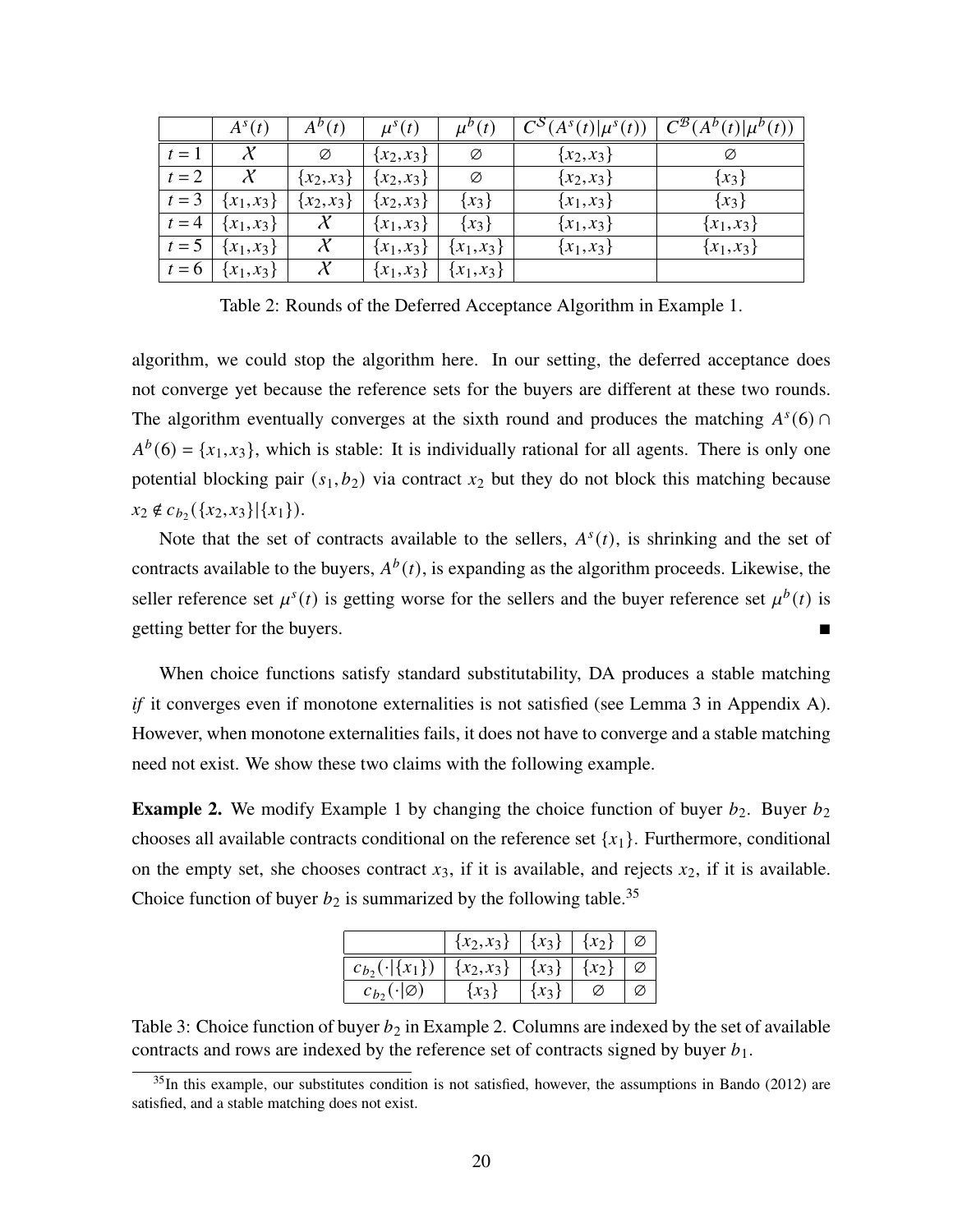As in the previous example, it is easy to check that standard substitutability is satisfied for buyers. However, monotone externalities fails. To see this, note that for the minimum consistent preorder we need  $\{x_1\} \gtrsim_{b_1} \emptyset$ . But conditional on  $\{x_1\}$ , buyer  $b_2$  accepts more contracts than conditional on the empty set when the available set of contracts is  $\{x_2, x_3\}$ , violating the monotone externalities condition.

While our general result implies that there exists a stable matching in Example [1,](#page-17-0) it is easy to see that there is no stable matching in Example [2:](#page-19-0) Matchings  $\emptyset$  and  $\{x_3\}$  are blocked by seller  $s_1$  and buyer  $b_1$  via contract  $x_1$ . Matchings  $\{x_1\}$  and  $\{x_1, x_2\}$  are blocked by seller  $s_2$  and buyer  $b_2$  via contract  $x_3$ . Matchings  $\{x_2\}$  and  $\{x_2, x_3\}$  are not individually rational for buyer  $b_2$ . Matching  $\{x_1, x_3\}$  is blocked by seller  $s_1$  and buyer  $b_2$  via contract  $x_2$ . The last remaining matching,  $X$ , is not individually rational for seller  $s_1$ .

Now let us consider the deferred acceptance algorithm. The first phase works as in the previous example because sellers' choice functions remain the same. The algorithm starts diverging after round five of the second phase because conditional on the reference set  $\mu^{b}(5)$  =  ${x_1, x_3}$ , the buyers choose all contracts. Table [4](#page-20-0) shows the first nine rounds of DA.

|       | $A^{s}(t)$   | $A^b(t)$       | $\mu^{s}(t)$ | $\mu^{b}(t)$   | $C^{S}(A^{s}(t) \mu^{s}(t))$ | $\overline{C^{\mathcal{B}}(A^b(t) \mu^b(t))}$ |
|-------|--------------|----------------|--------------|----------------|------------------------------|-----------------------------------------------|
| $t=1$ | $\mathcal X$ | Ø              | ${x_2, x_3}$ | Ø              | $\{x_2, x_3\}$               | Ø                                             |
| $t=2$ | $\chi$       | $\{x_2, x_3\}$ | ${x_2, x_3}$ | Ø              | $\{x_2, x_3\}$               | $\{x_3\}$                                     |
| $t=3$ | ${x_1, x_3}$ | $\{x_2, x_3\}$ | ${x_2, x_3}$ | ${x_3}$        | ${x_1, x_3}$                 | $\{x_3\}$                                     |
| $t=4$ | ${x_1, x_3}$ | $\chi$         | ${x_1, x_3}$ | ${x_3}$        | ${x_1, x_3}$                 | ${x_1, x_3}$                                  |
| $t=5$ | ${x_1, x_3}$ | $\chi$         | ${x_1, x_3}$ | ${x_1, x_3}$   | ${x_1, x_3}$                 | $\chi$                                        |
| $t=6$ | $\mathcal X$ | $\mathcal X$   | ${x_1, x_3}$ | $\mathcal X$   | $\{x_2, x_3\}$               | $\mathcal X$                                  |
| $t=7$ | $\chi$       | $\{x_2, x_3\}$ | ${x_2, x_3}$ | $\chi$         | ${x_2, x_3}$                 | $\{x_2, x_3\}$                                |
| $t=8$ | $\chi$       | ${x_2, x_3}$   | ${x_2, x_3}$ | $\{x_2, x_3\}$ | $\{x_2, x_3\}$               | $\{x_3\}$                                     |
| $t=9$ | ${x_1, x_3}$ | ${x_2, x_3}$   | ${x_2, x_3}$ | ${x_3}$        |                              |                                               |
|       |              |                |              |                |                              |                                               |

<span id="page-20-0"></span>Table 4: Rounds of the Deferred Acceptance Algorithm in Example [2.](#page-19-0)

At round nine, we get the same sets of contracts available to the buyers and sellers and the same reference sets as in round three. Therefore, the algorithm does not converge. This outcome is not surprising because we showed that there is no stable matching in this example.

 $\blacksquare$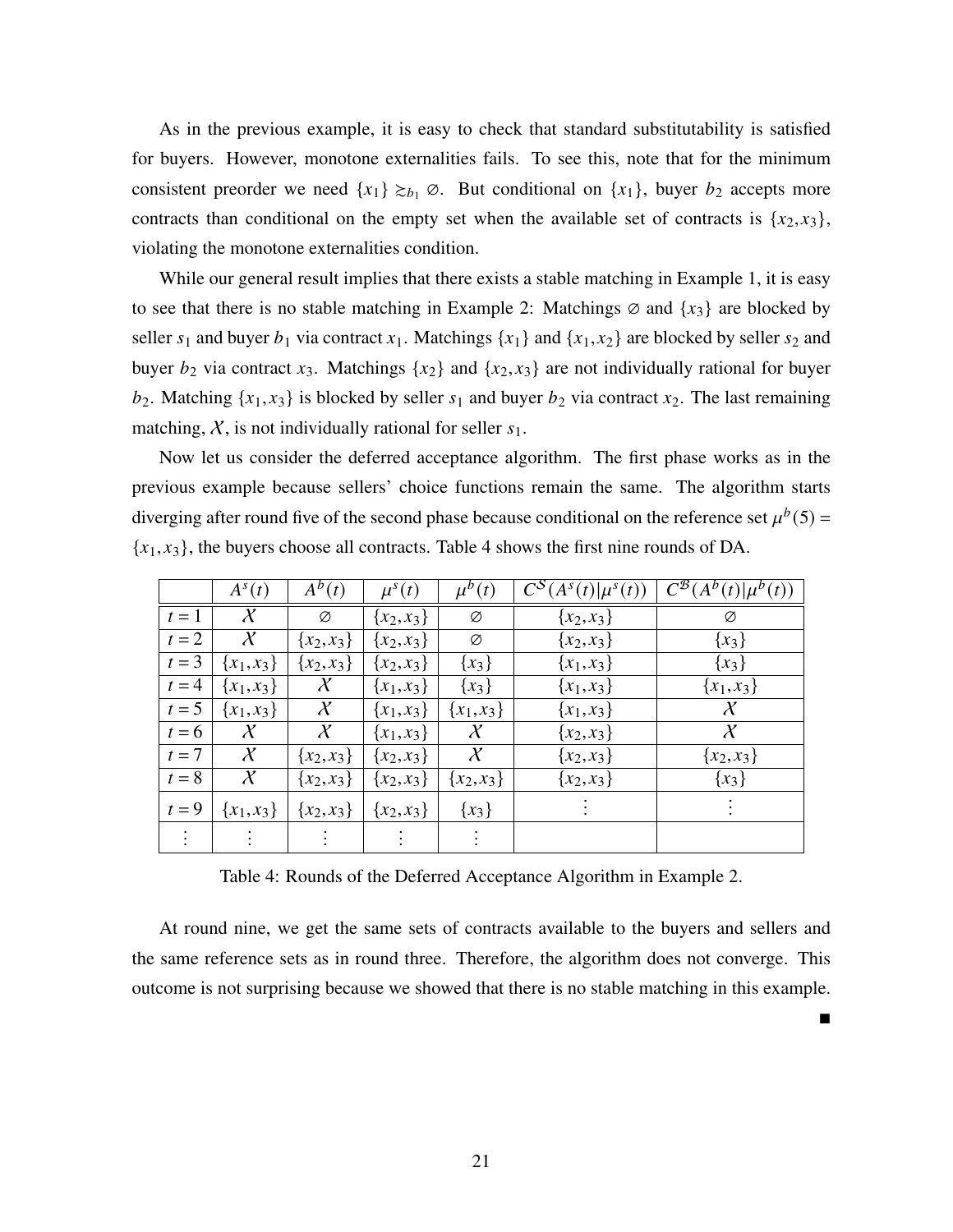### <span id="page-21-2"></span>5 Properties of Stable Matchings under Externalities

Two key normative insights in the standard theory of stable matchings are Pareto efficiency of stable matchings and the existence of side-optimal stable matchings [\(Gale and Shapley, 1962\)](#page-37-0). In this section, we extend them to settings with externalities.

<span id="page-21-0"></span>Theorem 3. *(Pareto Efficiency) Suppose that the choice functions satisfy standard substitutability. If matching is stable then it is Pareto efficient in the following sense: there is no other matching*  $v \neq \mu$  *such that*  $v_i = c_i (v \cup \mu | \mu)$  *for every agent i.* 

The proof is similar as in the case without externalities: if there is such a matching  $v \neq$  $\mu$  then  $v(i) \neq \mu(i)$  for some agent *i*. Then agent *i* prefers  $v$  to  $\mu$  in the choice sense,  $v_i =$  $c_i$  ( $v \cup \mu | \mu$ ). Therefore, agent *i* and any one of the agents with whom *i* contracts in  $v_i$  would form a blocking pair. $36$ 

The existence of the side-optimal stable matchings is more subtle in the setting with externalities.

**Definition 5.** A stable matching  $\mu$  is  $\theta$ -optimal if  $\mu \geq^{\theta} \mu'$  for every stable matching  $\mu'$ , it is  $\theta$ -pessimal if  $\mu \preceq^{\theta} \mu'$  for every stable matching  $\mu'$ .

This concept subsumes its counterpart from matching theory without externalities, where side optimality is measured with respect to the revealed-preference order.

<span id="page-21-1"></span>Theorem 4. *(Side Optimality) Suppose that the choice functions satisfy substitutability and, in addition, for side*  $\theta$  there exists a set of contracts  $\bar{\mu}^{\theta}$  such that for any  $\mu, X \subseteq X$ , we have  $\bar{\mu}^{\theta} \gtrsim^{\theta} C^{\theta}(X|\mu)$ . Then, there exists a  $\theta$ -optimal stable matching, which is also a - $\theta$ -pessimal *stable matching.*

In this result, in addition to substitutability, we assume that there exists a set of contracts  $\bar{\mu}^{\theta}$ that reflects better market conditions for side  $\theta$  than any set of contracts that can be chosen by this side. Therefore, despite possible externalities, agents on side  $\theta$  agree what set of contracts would be best for all of them; this set does not need to be acceptable to the other side nor stable. In the absence of externalities, this assumption is automatically satisfied. Indeed, for this special case, we can take  $\bar{\mu}^{\theta}$  to be  $C^{\theta}(\mathcal{X})$ . Then for any  $X \subseteq \mathcal{X}, \mathcal{X} \supseteq \bar{\mu}^{\theta} \cup C^{\theta}(X) \supseteq \bar{\mu}^{\theta} = C^{\theta}(\mathcal{X})$ 

<sup>&</sup>lt;sup>36</sup>We strengthen the efficiency result to group stability in Proposition 1 in Supplementary Appendix C.3. Beyond stability, efficiency has been thoroughly studied in markets with externalities (cf. [Pigou](#page-39-9) [\(1932\)](#page-39-9), [Ray and](#page-39-10) [Vohra](#page-39-10) [\(2001\)](#page-39-10), [Ashlagi and Shi](#page-35-9) [\(2014\)](#page-35-9), [Watson](#page-41-1) [\(2014\)](#page-41-1), [Chade and Eeckhout](#page-36-7) [\(2019\)](#page-36-7), and [Vosooghi, Arvaniti and](#page-41-2) [van der Ploeg](#page-41-2) [\(2021\)](#page-41-2)).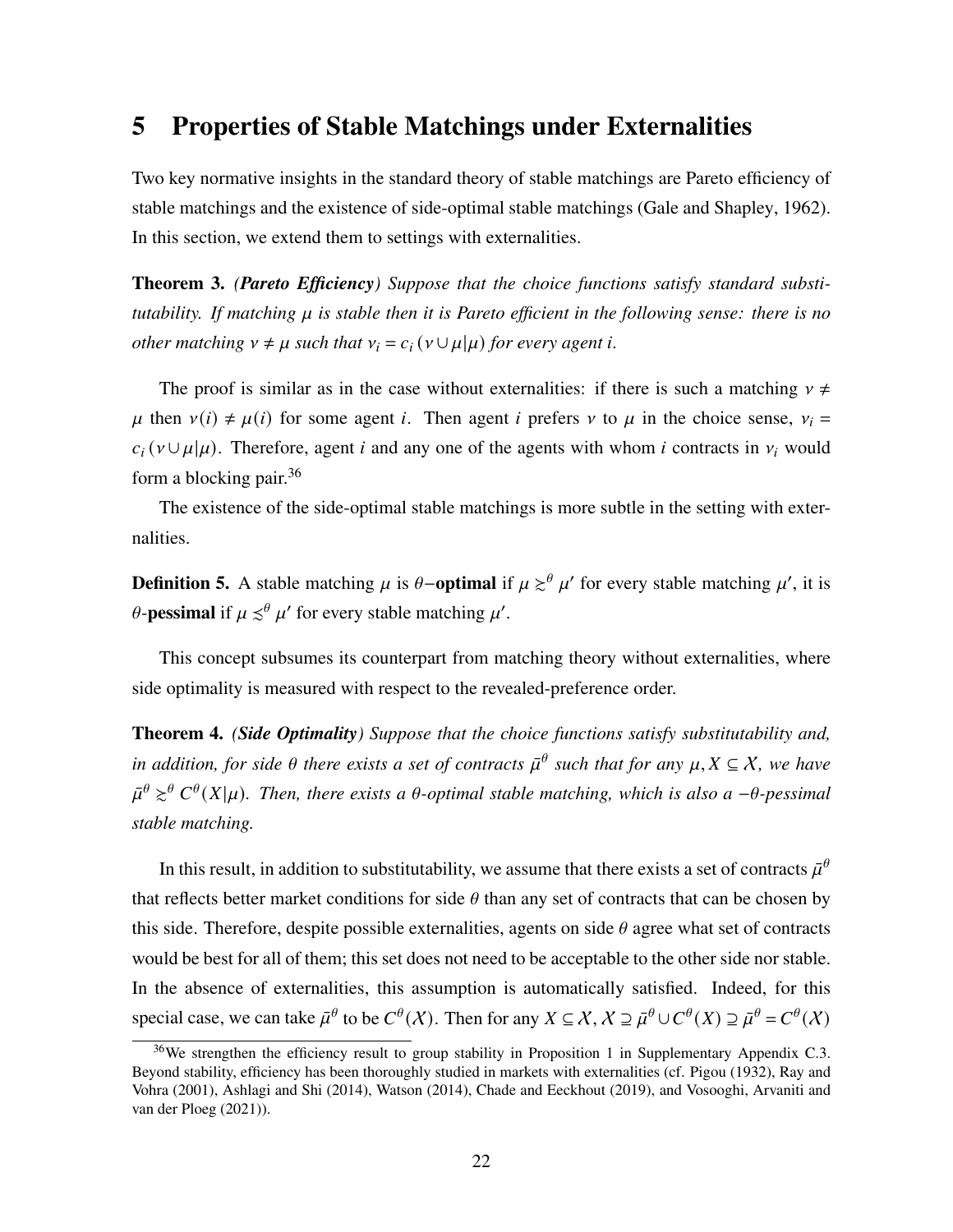and the irrelevance of rejected contracts yields  $C^{\theta}(\bar{\mu}^{\theta} \cup C^{\theta}(X)) = C^{\theta}(X) = \bar{\mu}^{\theta}$ . As the minimal consistent preorder  $\geq^{\theta}$  is the revealed-preference order, the equality we derived means that  $\bar{\mu}^{\theta} \geq^{\theta} C^{\theta}(X)$  for any X. Consequently, Theorem [4](#page-21-1) subsumes the standard insight that, in the absence of externalities and under the standard substitutes condition, the outcome of  $\theta$ proposing deferred acceptance algorithm is the  $\theta$ -optimal and  $-\theta$ -pessimal stable matching with respect to the revealed-preference order.

The existence assumption we impose is also satisfied in all applications we discuss in Section [3](#page-10-0) and Supplementary Appendix D. In the presence of externalities, this assumption is however not innocuous and it might fail even when substitutability is satisfied as illustrated by the following example.

**Example 3.** Suppose that there are two buyers  $b_1, b_2$  and one seller,  $s_1$ . There is only one contract associated with every seller-buyer pair. Let the contract between  $b_1$  and  $s_1$  be  $x_1$  and the contract between  $b_2$  and  $s_1$  be  $x_2$ . Since there is only one seller, there are no externalities for the seller side. The choice functions are as follows: Seller  $s_1$  chooses all contracts available. Buyer  $b_1$  chooses  $x_1$  conditional on the reference set  $\{x_2\}$  and rejects  $x_1$  conditional on the empty set. Buyer  $b_2$  chooses  $x_2$  conditional on the reference set  $\{x_1\}$  and rejects  $x_2$  conditional on the empty set. That is each buyer chooses their contract only if the other buyer has the other contract.

The choice function of the seller satisfies substitutability. For buyers, the minimal preorder  $\gtrsim$ <sup>B</sup> with the domain { $\varnothing$ } is such that  $\varnothing \gtrsim$ <sup>B</sup>  $\varnothing$  and no other pair of sets is comparable.<sup>37</sup> This preorder is consistent because conditional on the empty set both buyers choose no contracts. In addition, the buyer-side choice function satisfies substitutability because the buyer-side rejection function is monotone conditional on the empty set.

The existence assumption in Theorem [4](#page-21-1) fails in this setting because there exists no buyeroptimal set of contracts  $\bar{\mu}^{\mathcal{B}}$  such that  $\bar{\mu}^{\mathcal{B}} \gtrsim^{\mathcal{B}} C^{\mathcal{B}}(X|\mu)$  for all X and  $\mu$ .

The above example also shows that the existence assumption is necessary in Theorem [4](#page-21-1) because there is no buyer-optimal stable matching in the example: both the empty set and  $\{x_1, x_2\}$ are stable, but they cannot be compared by the preorder  $\geq^{8}$ .<sup>38</sup> The existence assumption thus plays a crucial role in the proof of Theorem [4.](#page-21-1) To understand how it guarantees the existence of

 $37$ We allow the domain of the preorder to be smaller than the set of all matchings, which is the case in this example.

<sup>&</sup>lt;sup>38</sup>In addition, this example shows that in our setting the set of stable matchings does not need to have a lattice structure. This is in contrast to matching without externalities, where standard substitutability implies that the set of stable matchings is a lattice, cf. [Hatfield and Milgrom](#page-38-1) [\(2005\)](#page-38-1). A lattice structure may also exist in our setting under additional assumptions. We leave this question for future research.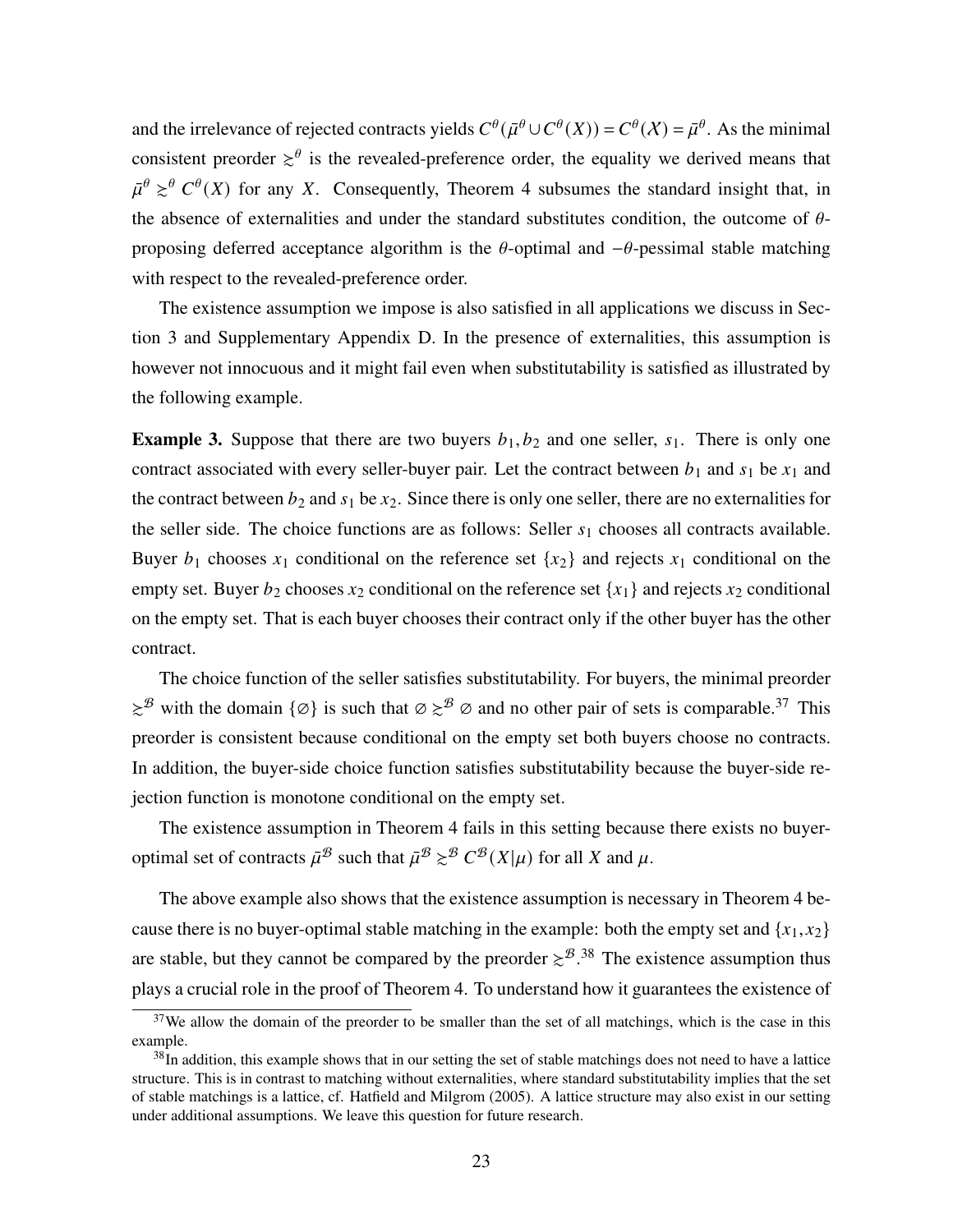side-optimal stable matchings, let us note that the  $\theta$ -optimal (and  $-\theta$ -pessimal) stable matching is obtained by running the second phase of the  $\theta$ -proposing deferred acceptance algorithm when the initial reference set for side  $\theta$  is  $\bar{\mu}^{\theta}$ . Take any stable matching  $\mu$ . By assumption,  $\bar{\mu}^{\theta}$ reflects better market conditions than  $\mu$  and substitutability implies that this comparison with  $\mu$  remains true in each step of the second phase of the deferred acceptance algorithm (cf. the analysis of deferred acceptance in the proof of Theorem [1\)](#page-14-0). Thus, the resulting stable matching reflects better market conditions than  $\mu$ .

*Remark* 1*.* Suppose that agents are members of coalitions and coordinate their choices. Examples include couples, sports teams, corporate divisions, single firms, or even multiple firms controlled by the same owner. If an outside observer is unaware that the coalition—rather than the agents—is the decision maker, the outside observer might infer that the choices of the coalition members exhibit externalities. The standard matching theory without externalities guarantees the existence of stable matchings and their properties among such coalitions provided coalitional choice functions satisfy the standard substitutes condition [\(Hatfield and Milgrom,](#page-38-1) [2005;](#page-38-1) [Hatfield and Kominers, 2017\)](#page-38-3). In particular, the standard theory guarantees the existence of stable matchings that are side-optimal for the coalitions. As the above example shows, in our framework, the existence of side-optimal stable matchings is not guaranteed, and indeed, the above example cannot be reinterpreted as coalitional choice where buyers form a coalition with a choice function  $C^{\mathcal{B}}$  that has no externalities: To have  $\{x_1, x_2\}$  as a stable matching in the example, we need the coalitional choice to satisfy  $C^{B}(\lbrace x_1,x_2 \rbrace) = \lbrace x_1,x_2 \rbrace$ . Then substitutability implies that  $C^{\mathcal{B}}(X) = \{X\}$  for every  $X \subseteq \{x_1, x_2\}$ . Therefore, every matching is stable with this coalitional choice unlike the example above which has only two stable matchings.

### <span id="page-23-0"></span>6 A Characterization of Substitutable Choice Functions

Which choice functions are substitutable? We establish a simple structure of substitutable choice functions. We describe the structure using the standard matching concept of truncation (see [Roth and Rothblum](#page-40-9) [\(1999\)](#page-40-9)). Linear order >' over  $X_i \cup \{\emptyset\}$  is a **truncation** of linear order > over  $X_i \cup \{\emptyset\}$  if, for all  $x, y \in X_i$  the following two implications hold true:

- $x >' \emptyset$  implies  $x > \emptyset$ , and
- $x >' y >' \varnothing$  implies  $x > y > \varnothing$ .

In words, any contract ranked above the empty set by the linear order  $\geq'$  is also ranked above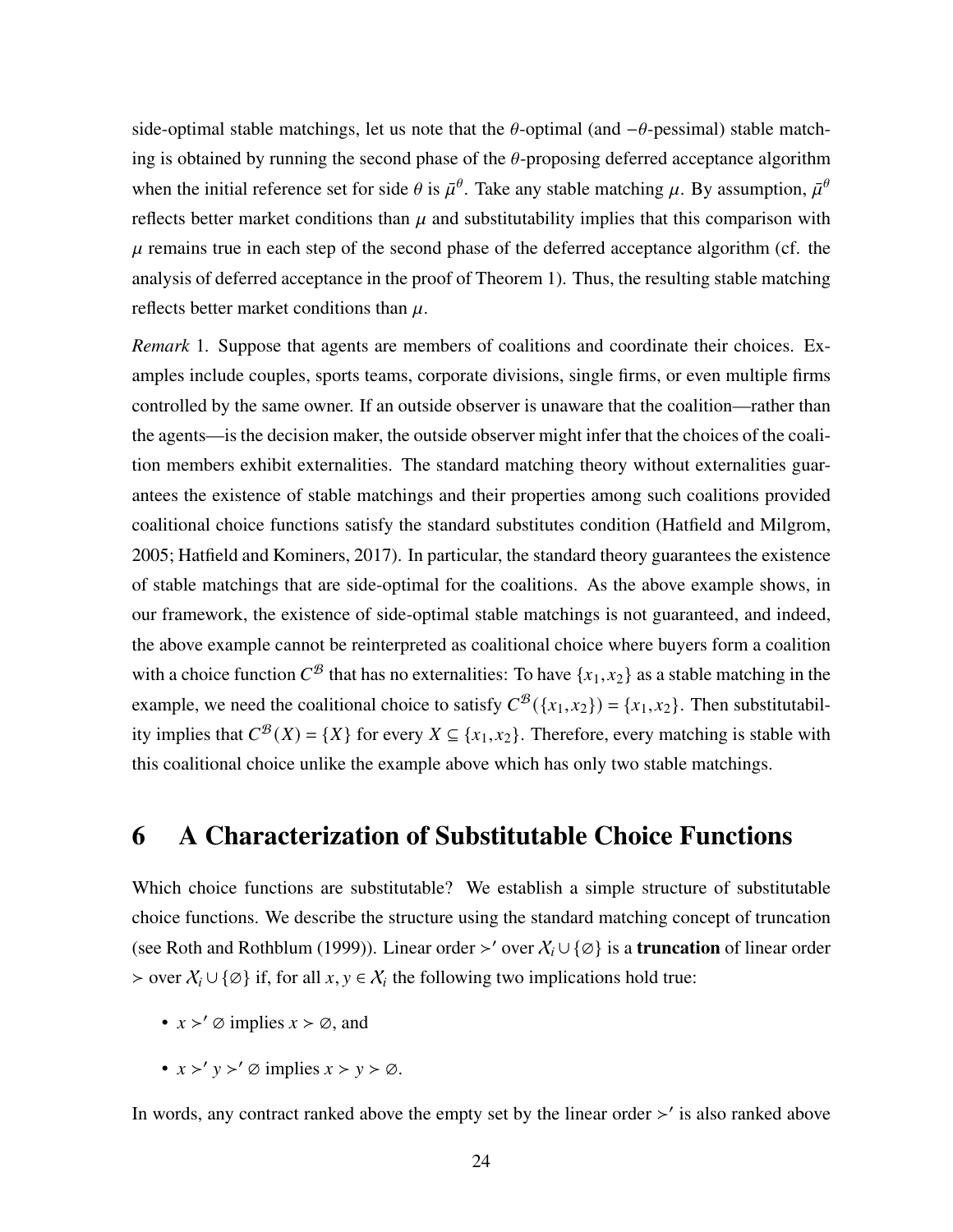the empty set by the linear order  $>$  and the relative ranking of any two contracts preferred to the empty set in the linear order  $\geq$  is the same as in the linear order  $\geq$ . Therefore, a truncation of a linear order moves the outside option  $\varnothing$  higher in the ranking.

The next result characterizes choice functions satisfying our substitutability condition.

<span id="page-24-0"></span>Theorem 5. *(Characterization of Substitutability) Choice function satisfies substitutability if, and only if, for every agent*  $i \in \theta$  there is a nonempty set  $\mathcal J$  and linear orders  $\gt_i^{\mu_{-i}}$  over  $X_i$   $\cup$  { $\emptyset$ } *indexed by*  $j \in J$  *and matching*  $\mu_{-i}$  *that does not include <i>i*'s *contracts such that if*  $\mu'_{-i} \gtrsim^{\theta} \mu_{-i} \gtrsim^{\theta} \varnothing$  then for any  $j \in \mathcal{J}$ ,  $\succ_j^{\mu'_{-i}}$  is a truncation of  $\succ_j^{\mu_{-i}}$ . Furthermore, for any  $X, \mu \subseteq X$ ,

$$
c_i(X_i|\mu_{-i}) = \bigcup_{j \in \mathcal{J}} \{x_j^{\mu_{-i}}\},\,
$$

*where*  $x_i^{\mu_{-i}}$  *is the maximum element of*  $X_i \cup \{\emptyset\}$  *in order*  $>\_i^{\mu_{-i}}$ *.* 

This result is inspired by the [Aizerman and Malishevski](#page-34-0) [\(1981\)](#page-34-0) decomposition result for substitutable functions when there are no externalities. It states that the choice function can be constructed from a set of linear orders over individual contracts such that the choice from a set conditional on a reference set is the union of the most-preferred contracts with respect to these linear orders. In this representation, the linear orders depend on the reference set and as the reference set gets better with respect to the better market preorder the linear orders are truncated.<sup>39</sup>

Theorem [5](#page-24-0) takes a particularly simple form in the context of the local labor market model of Section [3.](#page-10-0) In the simplest version of this model, each couple in the labor market consists of a primary and a secondary earner. The choices of a primary earner exhibits no externalities and hence satisfy our substitutes condition. Choices of a secondary earner can exhibit externalities and the choice function of a secondary satisfies the substitutes condition if and only if it is represented by a family of rankings indexed by the contract of the primary earner. These rankings only differ in how being unemployed is ranked: the higher the wage of the primary earner is, the higher is the reservation wage of the secondary earner. For instance, in Example 1, which is a special case of the local labor market application, the choice function of buyer  $b_2$ can be represented as choosing the maximal element with respect to the linear order  $x_3 >_{b_2}^{\{x_1\}}$  $\overline{b}_2$  $x_2 > b_2^{\{x_1\}}$  ${x_1 \brace b_2}$   $\varnothing$  when  $\mu_{b_1} = \{x_1\}$ , and with respect to the linear order  $x_3 > \frac{\varnothing}{b_2}$   $\varnothing$  when  $\mu_{b_1} = \varnothing$ .

<sup>&</sup>lt;sup>39</sup>Can we interpret rankings  $\frac{\mu}{i}$  in this theorem as preferences of sub-agents for agent *i*? Such an interpretation runs into the problem that two or more of the sub-agents might rank the same contract  $x$  as their best contract from a choice set and, in general, it is not possible to designate one of these subagents to be the signatory of  $x$ . In fact, Remark 1 above shows that—despite Theorem 5—our conditions cannot be in general reinterpreted as coalitional choices. We would like to thank an anonymous referee for raising the question.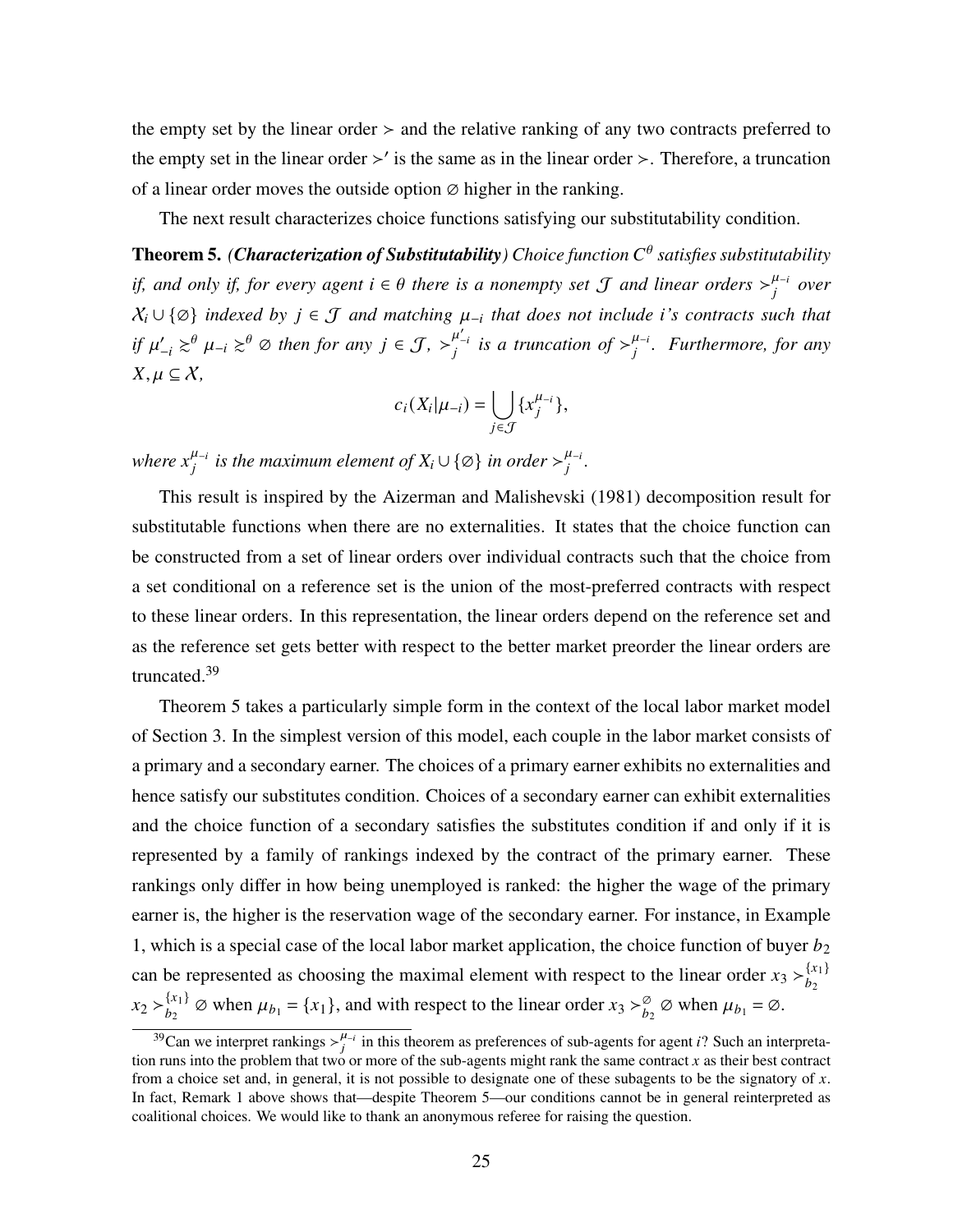### 7 Conclusion

In this paper, we have studied a two-sided matching problem with externalities where each agent's choice depends on other agents' contracts. For such settings, we have developed the theory of stable matchings by introducing a new substitutability condition when externalities are present. More explicitly, we have studied the existence of stable matchings, Pareto efficiency of stable matchings, side-optimal stable matchings, the deferred acceptance algorithm, comparative statics, and the rural hospitals theorem (the latter two in Supplementary Appendix C).

The standard substitutability condition can be weakened without affecting our results in two different ways. In the first approach, the reference set can be restricted to be a set that can be chosen by side  $\theta$ . More formally, consider the minimal set of matchings  $\mathcal{A}^{\theta}$  that contains the empty set and satisfies  $C^{\theta}(X|\mu) \in \mathcal{A}^{\theta}$  whenever  $X \subseteq \mathcal{X}$  and  $\mu \in \mathcal{A}^{\theta}$ . The minimal such domain is  $\mathcal{A}^{\theta} \equiv \bigcup_{t=0,1,...} \mathcal{A}_t^{\theta}$  where  $\mathcal{A}_0^{\theta} \equiv \{\emptyset\}$  and  $\mathcal{A}_t^{\theta}$  for  $t \ge 1$  are defined recursively

$$
\mathcal{A}_t^{\theta} \equiv \{ C^{\theta}(X|\mu) : X \subseteq \mathcal{X}, \mu \in \mathcal{A}_{t-1}^{\theta} \} \cup \mathcal{A}_{t-1}^{\theta}.
$$

Since there exists a finite number of contracts,  $\mathcal{A}^{\theta}$  is well-defined; it is the set of all matchings that can be reached from the empty set by applying the choice function  $C^{\theta}$ . Standard substitutability can be weakened by imposing it only for reference sets in  $\mathcal{A}^{\theta}$ .

The second approach to weaken standard substitutability works only when agents on one side of the market have unit demand using the techniques developed in [Hatfield and Kojima](#page-38-4) [\(2010\)](#page-38-4), [Hatfield and Kominers](#page-38-11) [\(2016\)](#page-38-11), and [Hatfield, Kominers and Westkamp](#page-38-12) [\(2020\)](#page-38-12) when there are no externalities. These conditions usually proceed by restricting  $X'$  and  $X$  under which the standard substitutability condition holds. Such conditions can also be studied in our setting when one side of the market can sign at most one contract. Furthermore, a combination of the two approaches can be used when agents on one side of the market have unit demand.

Our notion of substitutability may be useful to study other important questions in matching markets with externalities. For example, the relations between pairwise stability, group stability, core, and other stability concepts have been an important question in classical matching theory at least since [Blair](#page-35-0) [\(1988\)](#page-35-0). We analyze the relation between pairwise and group stability in Supplementary Appendix C.3, but many related questions remain open. The strategyproofness of the deferred acceptance algorithm (for the proposing side) has been another important question extensively studied since [Lester E Dubins and David A Freedman](#page-36-8) [\(1981\)](#page-36-8). We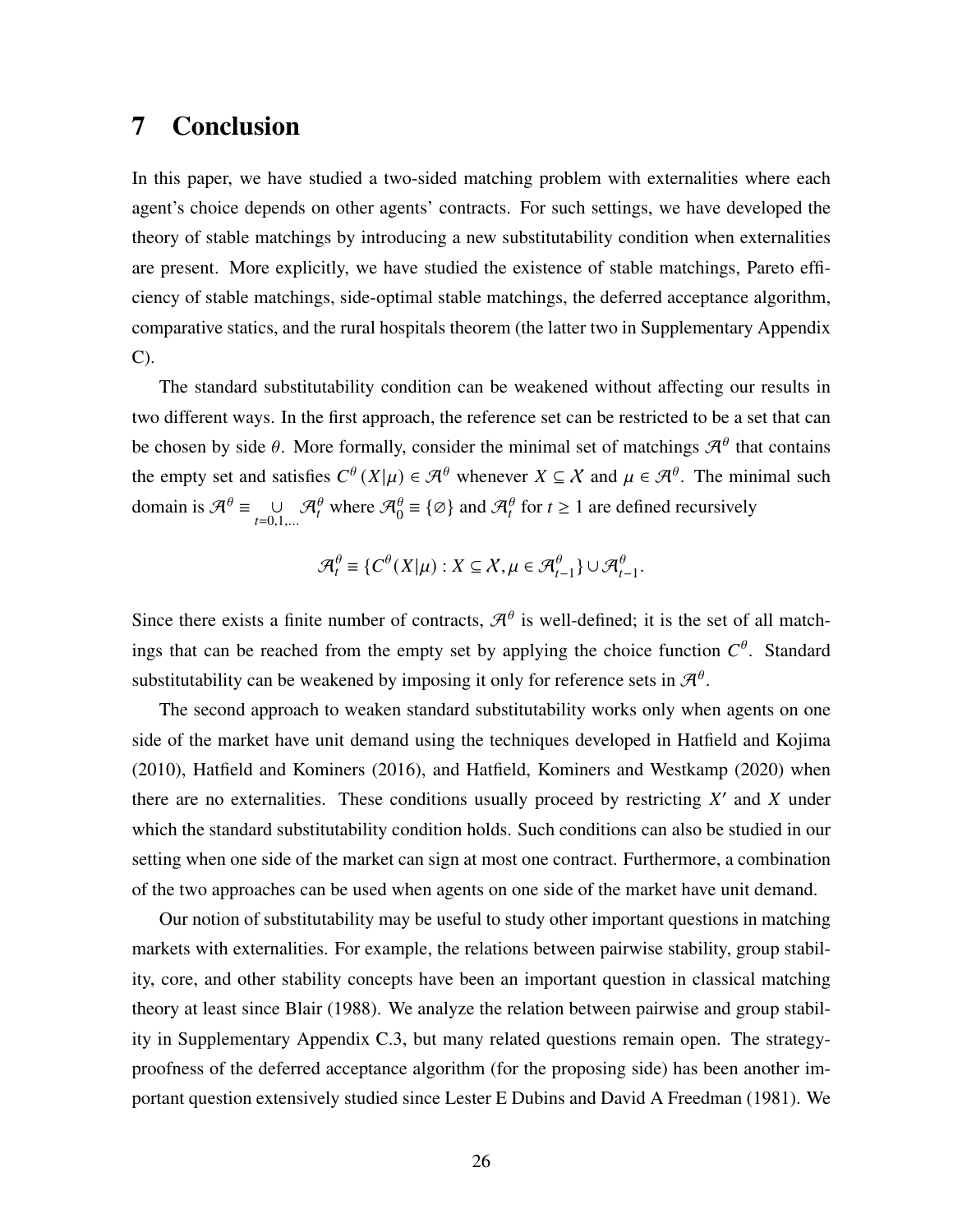think that a deferred acceptance procedure remains strategy-proof in our setting provided we impose the law of aggregate demand à la [Hatfield and Milgrom](#page-38-1) [\(2005\)](#page-38-1); we leave an exploration of this question for future work. Furthermore, even though we have studied two-sided markets, we think that our techniques are applicable to more general markets such as the supply chain networks of [Ostrovsky](#page-39-3) [\(2008\)](#page-39-3) where externalities may naturally appear.<sup>40</sup>

Our techniques might also be applied to study one-sided allocation in the presence of externalities across agents. The earlier theoretical literature provided analysis of substitutes and complementarities among assigned goods but usually assumed the absence of externalities across agents; cf. [Budish](#page-36-9) [\(2011\)](#page-36-9), [Budish and Cantillon](#page-36-10) [\(2012\)](#page-36-10), and [Miralles and Pycia](#page-39-11) [\(2020\)](#page-39-11). The main exception is [Baccara et al.](#page-35-10) [\(2012\)](#page-35-10), who analyze stable one-sided allocations and, in addition to an in-depth empirical analysis of office allocation at a university, they prove that stable one-sided allocations exist in the presence of externalities provided these externalities have no impact on agents' choice behavior; in contrast we allow externalities that may affect behavior. $41,42$ 

#### Supplementary Data

Supplementary data are available at Review of Economic Studies online.

#### Data Availability Statement

No new data were generated in support of this research.

<sup>40</sup>Subsequent to our work, some of these questions and related ones have been investigated in [Fisher and](#page-37-9) [Hafalir](#page-37-9) [\(2016\)](#page-37-9), [Ali](#page-34-2) [\(2016\)](#page-34-2), [Dur and Wiseman](#page-37-10) [\(2019\)](#page-37-10), [Rostek and Yoder](#page-40-10) [\(2019,](#page-40-10) [2020\)](#page-40-11), [Leshno](#page-39-12) [\(2021\)](#page-39-12), [Kumano](#page-39-13) [and Marutani](#page-39-13) [\(2021\)](#page-39-13), and [Cox, Fonseca and Pakzad-Hurson](#page-36-11) [\(2021\)](#page-36-11).

<sup>&</sup>lt;sup>41</sup>[Hong and Park](#page-38-13) [\(2018\)](#page-38-13) study externalities that have no impact on agents' behavior in the context of house allocation; they assume that agents' preferences over objects do not exhibit externalities but allow agents to have lexicographically second order preferences over economy-wide assignments. Since mechanisms based on the top trading cycles algorithm are non-bossy, these second-order preferences have no impact on agents' behavior. [Frys](#page-37-11) [and Heller](#page-37-11) [\(2016\)](#page-37-11) assume that agents are partitioned into groups of friends—any two friends have identical preferences and care about each other assignments, there are no externalities across friends—and study mechanisms based on the random serial dictatorship.

<sup>&</sup>lt;sup>42</sup>The empirical literature offered careful tests of whether peer effects affect schooling outcomes, that is whether there are payoff externalities among students in schools, see, e.g., [Sacerdote](#page-40-12) [\(2001\)](#page-40-12), [Duflo, Dupas and](#page-37-12) [Kremer](#page-37-12) [\(2011\)](#page-37-12); for a survey see [Angrist](#page-35-11) [\(2014\)](#page-35-11).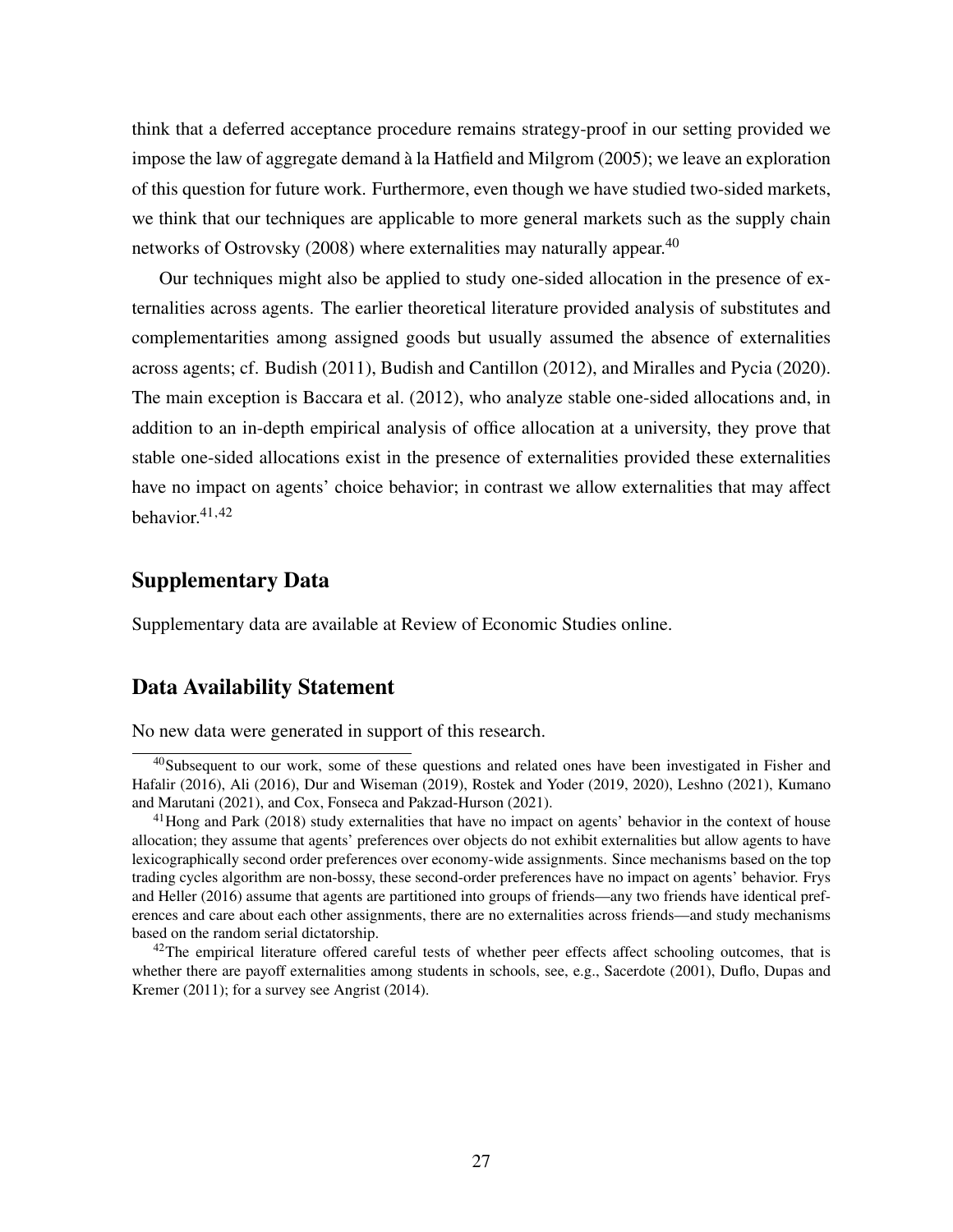# <span id="page-27-0"></span>A Appendix: Proof of Theorem [1](#page-14-0) and the Fixed-Point Approach to Stability

The proof of Theorem [1](#page-14-0) builds on the fixed-point methods used in [Adachi](#page-34-1) [\(2000\)](#page-34-1), [Fleiner](#page-37-1) [\(2003\)](#page-37-1), [Echenique and Oviedo](#page-37-7) [\(2004,](#page-37-7) [2006\)](#page-37-6), [Hatfield and Milgrom](#page-38-1) [\(2005\)](#page-38-1), [Bando](#page-35-2) [\(2014\)](#page-35-2), and others. As the first two steps in the proof, we construct a function that mimics the iterative step of the deferred acceptance algorithm and study the properties of its fixed points.

Each iteration in the second phase of our deferred acceptance algorithm can be described as the following transformation function

$$
f\left(A^{s}, A^{b}, \mu^{s}, \mu^{b}\right) \equiv \left(X\backslash R^{\mathcal{B}}(A^{b}|\mu^{b}), X\backslash R^{\mathcal{S}}(A^{s}|\mu^{s}), C^{\mathcal{S}}(A^{s}|\mu^{s}), C^{\mathcal{B}}(A^{b}|\mu^{b})\right),
$$

where f is a function from  $2^X \times 2^X \times 2^X \times 2^X$  into itself. Function f has two important properties, monotonicity and stability of its fixed points.

<span id="page-27-1"></span>Lemma 1. Suppose that the choice functions satisfy substitutability. Then function f is monotone increasing with respect to the preorder  $\Box$  defined as follows:

$$
(As, Ab, \mus, \mub) \sqsubseteq (\tilde{A}s, \tilde{A}b, \tilde{\mu}s, \tilde{\mu}b) \Longleftrightarrow As \subseteq \tilde{A}s, Ab \supseteq \tilde{A}b, \mus \lesssim^S \tilde{\mu}s, \mub \gtrsim^B \tilde{\mu}b.
$$

*Proof.* Function f is monotonic in  $\subseteq$  because for any  $A^s \subseteq \tilde{A}^s, A^b \supseteq \tilde{A}^b, \mu^s \precsim^S \tilde{\mu}^s, \mu^b \succ^B \tilde{\mu}^b$ , substitutability implies that

$$
\mathcal{X} \backslash R^{\mathcal{B}}(A^b | \mu^b) \subseteq \mathcal{X} \backslash R^{\mathcal{B}}(\tilde{A}^b | \tilde{\mu}^b),
$$
  

$$
\mathcal{X} \backslash R^S(A^s | \mu^s) \supseteq \mathcal{X} \backslash R^S(\tilde{A}^s | \tilde{\mu}^s),
$$

and consistency implies that

$$
C^{S}(A^{s}|\mu^{s}) \preceq^{S} C^{S}(\tilde{A}^{s}|\tilde{\mu}^{s}),
$$
  

$$
C^{B}(A^{b}|\mu^{b}) \succeq^{B} C^{B}(\tilde{A}^{b}|\tilde{\mu}^{b}).
$$

Therefore,  $(A^s, A^b, \mu^s, \mu^b) \subseteq (\tilde{A}^s, \tilde{A}^b, \tilde{\mu}^s, \tilde{\mu}^b)$  implies that  $f(A^s, A^b, \mu^s, \mu^b) \subseteq f(\tilde{A}^s, \tilde{A}^b, \tilde{\mu}^s, \tilde{\mu}^b)$ .

The fixed points of  $f$  satisfy the following properties even when the choice functions do

 $\blacksquare$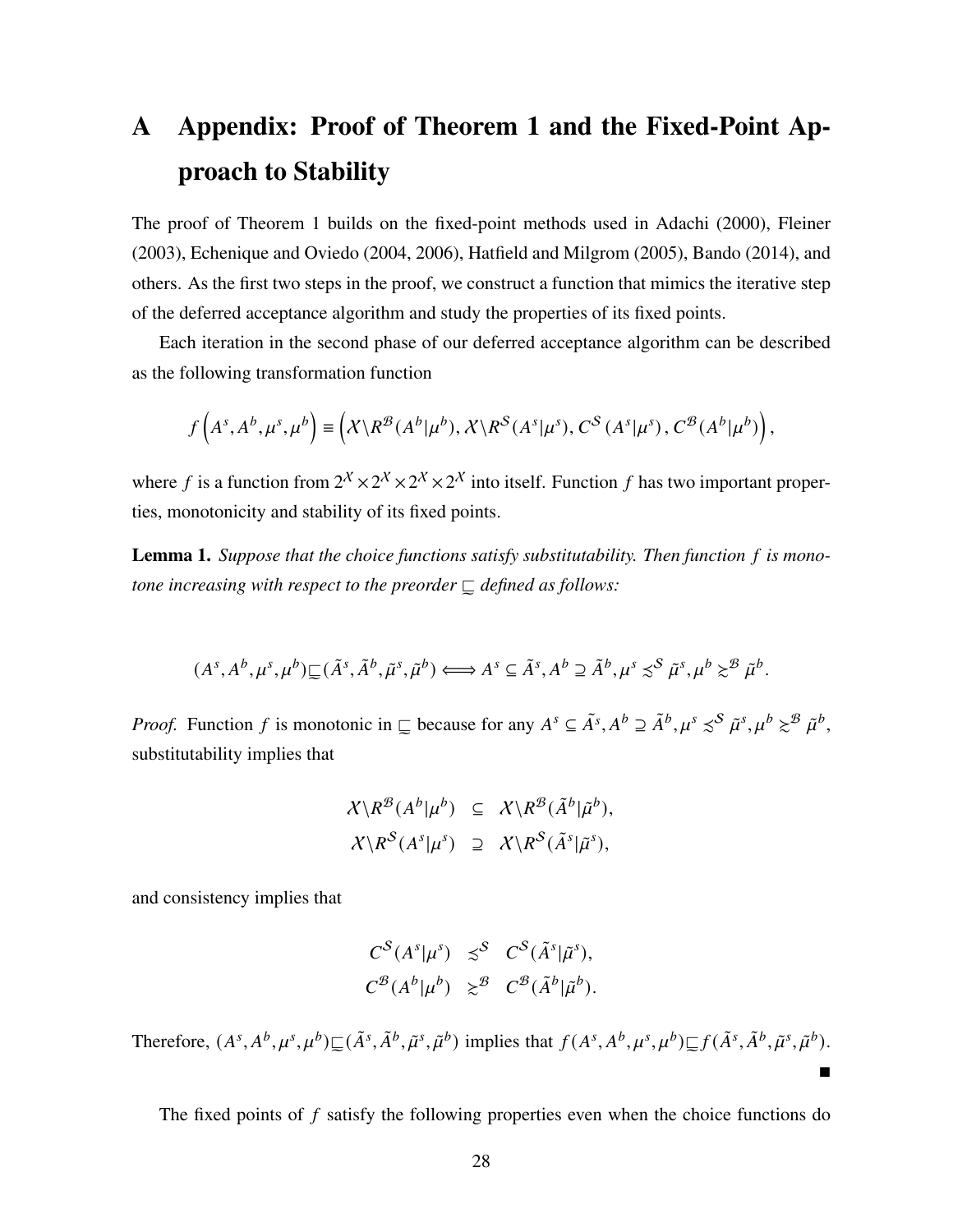not satisfy substitutability or monotone externalities.

<span id="page-28-1"></span>**Lemma 2.** Let  $(A^s, A^b, \mu^s, \mu^b)$  be a fixed point of function f. Then  $A^s \cup A^b = X$  and

$$
\mu^s = \mu^b = A^s \cap A^b = C^B(A^b | \mu^b) = C^S(A^s | \mu^s).
$$

*Proof.*  $A^s \cup A^b = A^s \cup [\mathcal{X} \backslash R^S(A^s | \mu^s))] \supseteq A^s \cup [\mathcal{X} \backslash A^s] = \mathcal{X}$ , so

$$
A^s \cup A^b = \mathcal{X}.
$$

Similarly,  $A^s \cap A^b = A^s \cap [\chi \backslash R^S(A^s | \mu^s))] = A^s \backslash R^S(A^s | \mu^s) = C^S(A^s | \mu^s)$ , which implies  $C^{S}(A^{s}|\mu^{s}) = A^{s} \cap A^{b}$ . Analogously for buyers,  $C^{B}(A^{b}|\mu^{b}) = A^{s} \cap A^{b}$ . Finally,  $\mu^{s} = C^{S}(A^{s}|\mu^{s})$ and  $\mu^{b} = C^{B} (A^{b} | \mu^{b})$  imply

$$
\mu^{s} = \mu^{b} = A^{s} \cap A^{b} = C^{\mathcal{B}}(A^{b} | \mu^{b}) = C^{S} (A^{s} | \mu^{s}).
$$

 $\blacksquare$ 

When choice functions satisfy standard substitutability, a matching is stable if, and only if, it can be supported as a fixed point of  $f$ .

<span id="page-28-0"></span>Lemma 3. *(Characterization of Stability) Suppose that the choice functions satisfy standard* substitutability. Then a matching  $\mu$  is stable if, and only if, there exist sets of contracts  $A^s, A^b$   $\subseteq$ *X* such that  $(A^s, A^b, \mu, \mu)$  is a fixed point of function f.

*Proof.* First, suppose that  $(A^s, A^b, \mu, \mu)$  is a fixed point of f. Claim 1 below shows that  $\mu$  is a stable matching.

Claim 1. Suppose that the choice functions satisfy standard substitutability. Then matching  $\mu$  is stable.

*Proof.* Suppose, for contradiction, that  $\mu$  is not stable. Then there are three possibilities, all of which we proceed to rule out.

- 1. Matching  $\mu$  is not individually rational for some seller j, that is  $c_j(\mu|\mu) \subsetneq \mu_j$ . Since  $(A^s, A^b, \mu, \mu)$  is a fixed point of f,  $C^S(A^s|\mu) = \mu$  and  $A^s \supseteq \mu$ . But standard substitutability and  $c_j(\mu|\mu) \subsetneq \mu_j$  imply that there is a contract  $x \in \mu_j$  rejected out of  $A^s$  by agent j, that is  $x \notin C^{S}(A^{s}|\mu)$ , a contradiction.
- 2. Matching  $\mu$  is not individually rational for some buyer *i*, that is  $c_i(\mu|\mu) \subsetneq \mu_i$ . This is analogous to the previous case since  $f$  treats buyers and sellers symmetrically.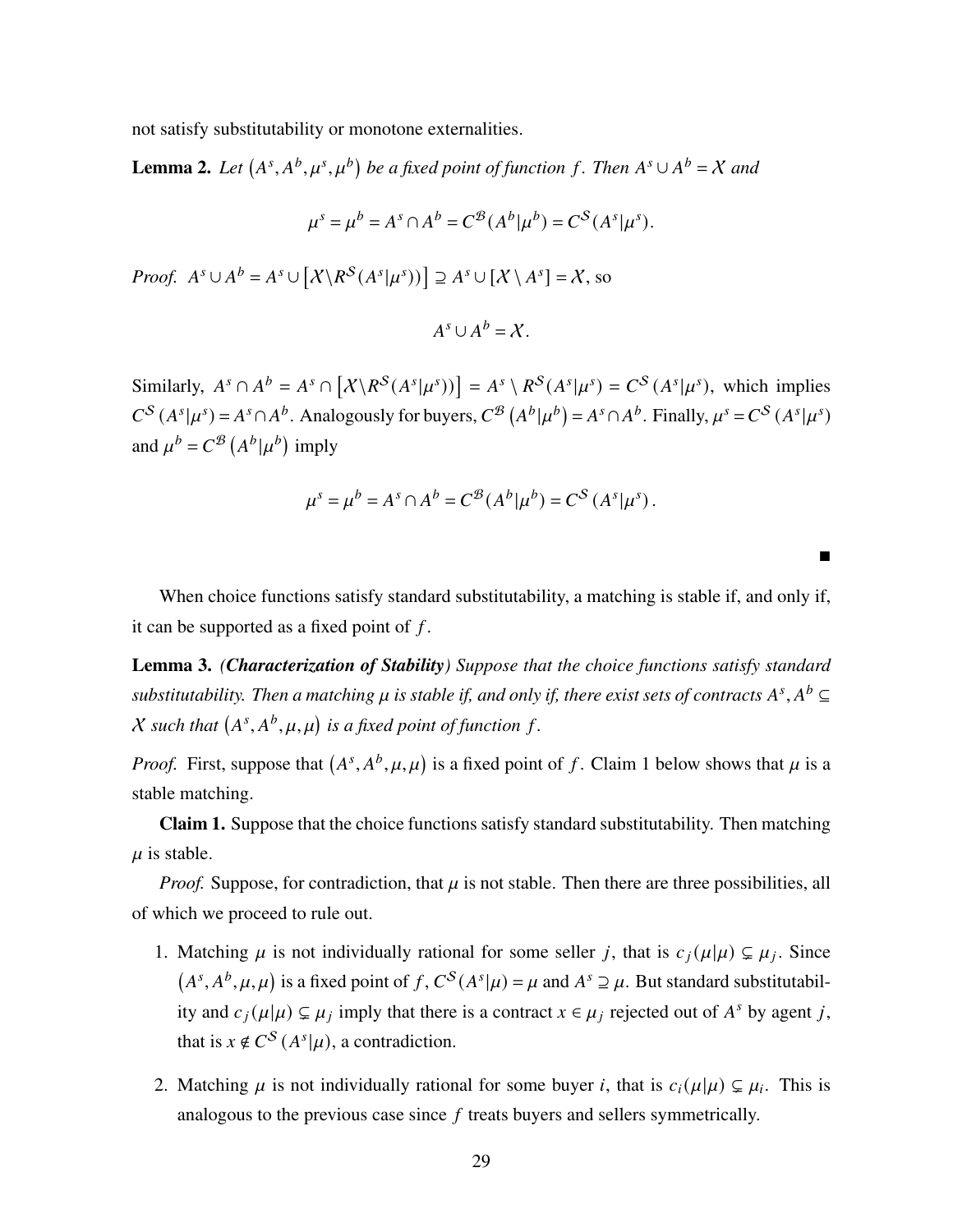3. There exists a blocking pair  $i \in \mathcal{B}$  and  $j \in \mathcal{S}$  with contract  $x \in \mathcal{X}_i \cap \mathcal{X}_j$  such that  $x \notin \mu$ and  $x \in c_i(\mu \cup \{x\} | \mu) \cap c_j(\mu \cup \{x\} | \mu)$ . Since  $(A^s, A^b, \mu, \mu)$  is a fixed point of f, by Lemma [2,](#page-28-1)  $A^s \cup A^b = X$ . Therefore, without loss of generality, assume that  $x \in A^b$ . Again, since  $(A^s, A^b, \mu, \mu)$  is a fixed point of f, by Lemma [2,](#page-28-1)  $C^{\mathcal{B}}(A^b|\mu) = \mu$ , which implies that  $c_i(A^b|\mu) = \mu_i$ . By the irrelevance of rejected contracts, for any set Y such that  $A^b \supseteq Y \supseteq \mu$ ,  $c_i(Y|\mu) = \mu_i$ . In particular, for  $Y = \mu \cup \{x\}$ ,  $c_i(\mu \cup \{x\}|\mu) = \mu_i$ , which is a contradiction because  $x \in c_i(\mu \cup \{x\}|\mu) \setminus \mu$ .

To finish the proof of the theorem, we need to show that if matching  $\mu$  is stable then there exist sets of contracts  $A^s$ ,  $A^b$  such that  $(A^s, A^b, \mu, \mu)$  is a fixed point of f. The following is useful in our construction of  $A^s$  and  $A^b$ .

Claim 2. Suppose that the choice functions satisfy standard substitutability. Then the function  $M^{\theta}(\mu) \equiv \max\{X \subseteq \chi | C^{\theta}(X|\mu) = \mu\}$ , where the maximum is with respect to set inclusion, is well defined. Moreover, for any contract  $x \notin M^{\theta}(\mu)$ ,  $x \in C^{\theta}(M^{\theta}(\mu) \cup x|\mu)$ .

*Proof.* If there are two sets M' and M'' such that  $C^{\theta}(M'|\mu) = C^{\theta}(M''|\mu) = \mu$ , then (by standard substitutability)

$$
C^{\theta}(M' \cup M''|\mu) = (M' \cup M'') \setminus R^{\theta}(M' \cup M''|\mu) = [M' \setminus R^{\theta}(M' \cup M''|\mu)] \cup [M'' \setminus R^{\theta}(M' \cup M''|\mu)]
$$
  
\n
$$
\subseteq [M' \setminus R^{\theta}(M'|\mu)] \cup [M'' \setminus R^{\theta}(M''|\mu)] = \mu.
$$

If  $C^{\theta}(M' \cup M''|\mu)$  was a proper subset of  $\mu$ , then the irrelevance of rejected contracts would imply that  $C^{\theta}(M'|\mu) = C^{\theta}(M''|\mu) = C^{\theta}(M' \cup M''|\mu)$ , which is a contradiction. Therefore,  $M^{\theta}(\mu)$  is well defined. Let  $x \notin M^{\theta}(\mu)$ . If  $x \notin C^{\theta}(M^{\theta}(\mu) \cup x | \mu)$ , then  $C^{\theta}(M^{\theta}(\mu) \cup x | \mu)$  $C^{\theta}(M^{\theta}(\mu)|\mu)$  by the irrelevance of rejected contracts. But this implies  $C^{\theta}(M^{\theta}(\mu) \cup x|\mu) = \mu$ , which contradicts maximality of  $M^{\theta}(\mu)$ . Hence,  $x \in C^{\theta}(M^{\theta}(\mu) \cup x | \mu)$ .

**Claim 3.** Suppose that matching  $\mu$  is stable and the choice functions satisfy standard substitutability. Then there exist sets of contracts  $A^s$  and  $A^b$  such that  $(A^s, A^b, \mu, \mu)$  is a fixed point of  $f$ .

*Proof.* By Claim 2, there exists the largest set  $M^{\theta}(\mu) = \max\{X \subseteq X | C^{\theta}(X|\mu) = \mu\}$ . Let  $A^s \equiv M^S(\mu)$  and  $A^b \equiv X \setminus R^S(A^s|\mu)$ . By construction of  $M^S(\mu)$ ,  $\mu = C^S(A^s|\mu)$ . Thus, we get  $A^s \cap A^b = A^s \cap (\mathcal{X} \setminus R^S(A^s | \mu)) = C^S(A^s | \mu) = \mu$ . To finish the proof, we need to show  $\mu = C^{\mathcal{B}}(A^b|\mu)$  and  $A^s = X \setminus R^{\mathcal{B}}(A^b|\mu)$ .

Note that  $A^b = X \setminus R^S(A^s | \mu) = (X \setminus A^s) \cup C^S(A^s | \mu) = (X \setminus A^s) \cup \mu$ . Therefore,  $A^b \supseteq \mu$ . If  $Y = C^{B}(A^{b}|\mu) \neq \mu$ , there are two cases, both of which contradict stability of  $\mu$ . First, if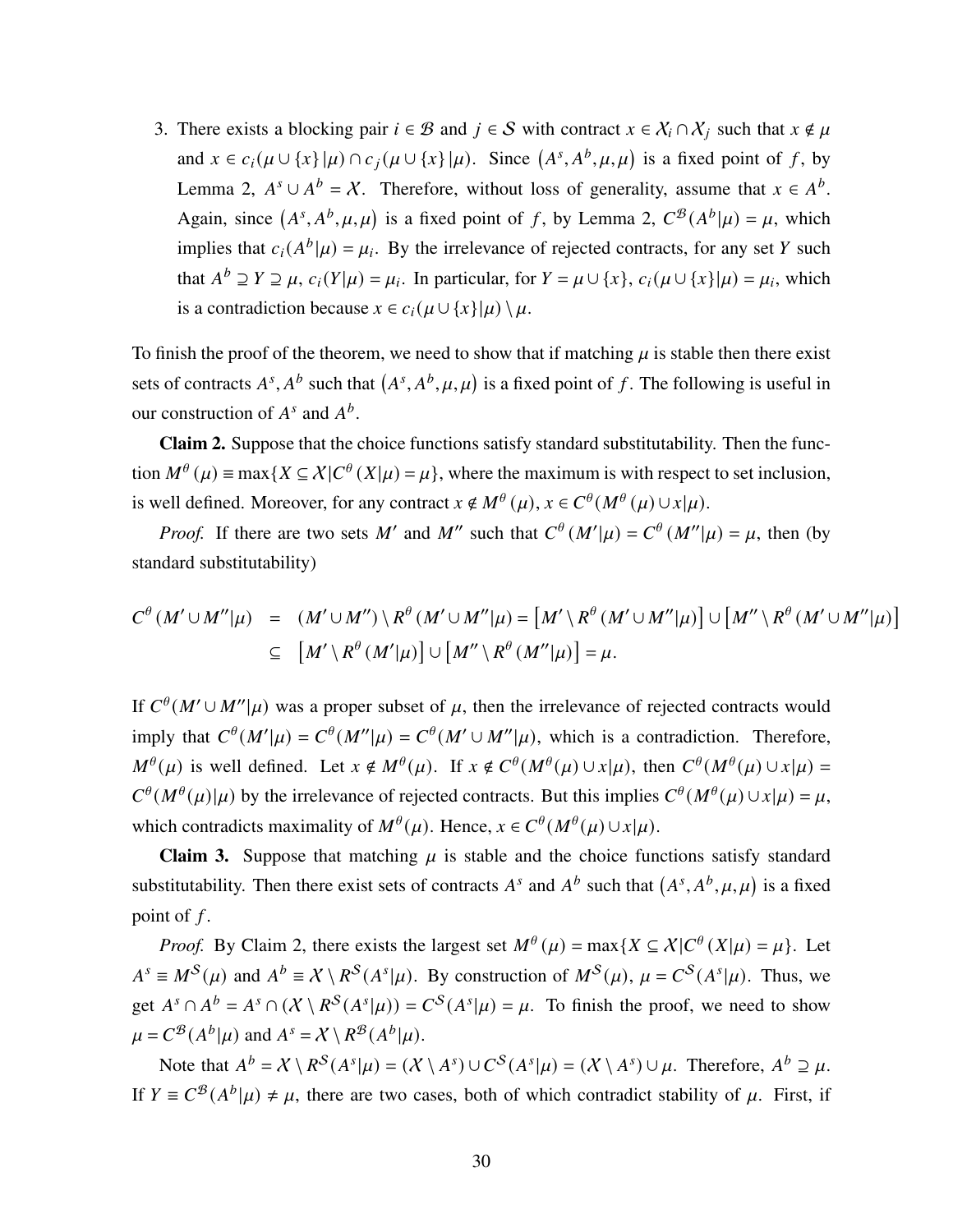$Y \subsetneq \mu$ , then the irrelevance of rejected contracts implies  $C^{\mathcal{B}}(\mu|\mu) = Y$ , implying that  $\mu$  is not individually rational for some buyers, contradicting stability. Second, if  $Y \nsubseteq \mu$ , then there exists  $y \in Y \setminus \mu$ , and  $y \in C^{\mathcal{B}}(\mu \cup \{y\}|\mu)$  by standard substitutability since  $y \in C^{\mathcal{B}}(A^b|\mu)$  and  $A^b \supseteq \mu \cup$ {y}. But we also have that  $y \in C^{S}(A^{s} \cup \{y\}|\mu)$  by Claim 2. Then the agents associated with  $\{y\}$ block  $\mu$ , contradicting stability. Thus, the only case consistent with stability is  $C^{B}(A^{b}|\mu) = \mu$ .

Finally, we show that  $A^s = \mathcal{X} \setminus R^{\mathcal{B}}(A^b | \mu) = \mathcal{X} \setminus R^{\mathcal{B}}(\mathcal{X} \setminus R^{\mathcal{S}}(A^s | \mu) | \mu)$ . Since  $C^{\mathcal{B}}(A^b | \mu) = \mu$ , then  $X \setminus R^{\mathcal{B}}(A^b|\mu) = X \setminus (A^b \setminus \mu) = X \setminus (((X \setminus A^s) \cup \mu) \setminus \mu) = X \setminus (X \setminus A^s) = A^s$  and we have the result.

Proof of Theorem [1.](#page-14-0) First, let us consider the first phase of the algorithm and check that  $\mu^* \geq^S C^S(\mathcal{X}|\mu^*)$ . Since  $C^S(\mathcal{X}|\mu_{k-1}) = \mu_k$ , by the irrelevance of rejected contracts, we get  $C^{S}(\mu_{k}|\mu_{k-1}) = \mu_{k}$  for every  $k \geq 1$ . We show that  $\mu_{k} \geq S \mu_{k-1}$  for every  $k \geq 1$ . The proof is by mathematical induction on k. For the base case when  $k = 1$ , note that  $\chi \supseteq \emptyset$  and consistency imply that

$$
\mu_1 = C^S(\mathcal{X}|\varnothing) \succsim^S C^S(\varnothing|\varnothing) = \varnothing = \mu_0.
$$

For the general case,  $\mu_k \geq^{S} \mu_{k-1}$  and  $X \supseteq \mu_k$  imply that (by consistency)

$$
\mu_{k+1} = C^S(\mathcal{X}|\mu_k) \gtrsim^S C^S(\mu_k|\mu_{k-1}) = \mu_k.
$$

Therefore,  $\{\mu_k\}_{k\geq 1}$  is a monotone sequence with respect to the preorder  $\gtrsim^{\mathcal{S}}$ . Since the number of contracts is finite, there exists *n* and  $m \ge n$  such that  $\mu_{m+1} = \mu_n$ ; we take the minimum *m* satisfying this property and set  $\mu^* = \mu_m$ . Then,

$$
C^{S}(\mathcal{X}|\mu_{m})=\mu_{m+1}=\mu_{n}\lesssim^{S}\mu_{m}
$$

where the monotonicity comparison follows because  $\leq^S$  is transitive.

It remains to show that the second phase converges and that the resulting matching is stable. It is easy to see that  $f(X,\varnothing,\mu^*,\varnothing) \sqsubseteq (X,\varnothing,\mu^*,\varnothing)$  because  $C^{\mathcal{S}}(X|\mu^*) \precsim^{\mathcal{S}} \mu^*$  by construction and  $C^{\mathcal{B}}(\emptyset|\emptyset) = \emptyset \geq^{\mathcal{B}} \emptyset$  by reflexivity of  $\geq^{\mathcal{B}}$ . By Lemma [1,](#page-27-1) f is monotone increasing, so we can repeatedly apply it to  $f(X, \emptyset, \mu^*, \emptyset) \subseteq (X, \emptyset, \mu^*, \emptyset)$  to get  $f^k(X, \emptyset, \mu^*, \emptyset) \subseteq f^{k-1}(X, \emptyset, \mu^*, \emptyset)$ for every  $k \geq 1$ . We consider two separate possibilities. Suppose first that this sequence converges. Therefore, there exists k such that  $f^{k-1}(X, \emptyset, \mu^*, \emptyset) = f^k(X, \emptyset, \mu^*, \emptyset)$ . As a result,  $f^{k-1}(X, \emptyset, \mu^*, \emptyset)$  is a fixed point of f. Let  $(\hat{A}^s, \hat{A}^b, \hat{\mu}^s, \hat{\mu}^b) \equiv f^{k-1}(X, \emptyset, \mu^*, \emptyset)$ . By Lemma [2,](#page-28-1)  $\hat{\mu}^s = \hat{\mu}^b = \hat{A}^s \cap \hat{A}^b$  and, by Theorem [3,](#page-28-0)  $\hat{A}^s \cap \hat{A}^b$  is a stable matching.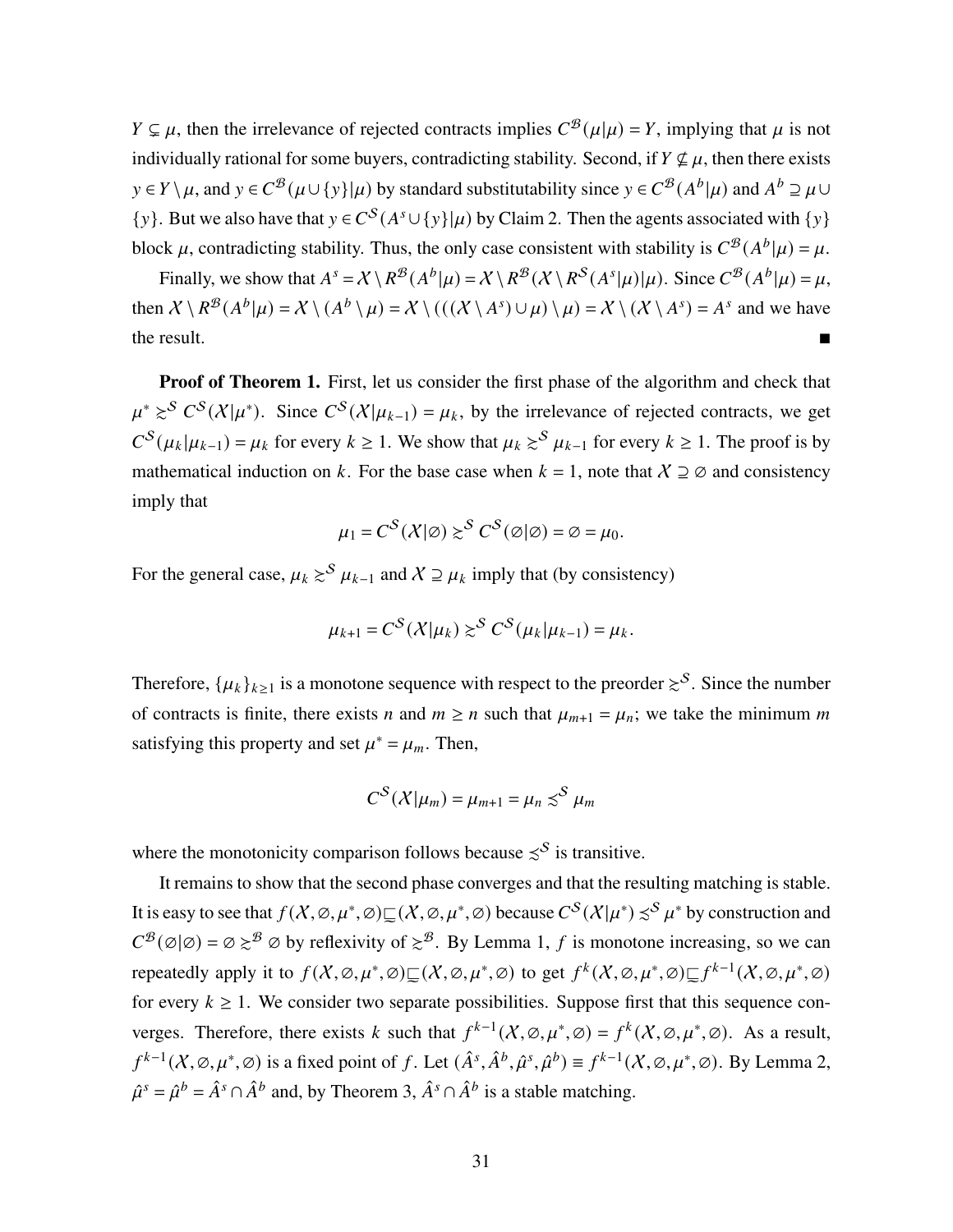Otherwise, if the sequence does not converge, there exists a subsequence

$$
f^{n}(X,\varnothing,\mu^{*},\varnothing)\supseteq f^{n+1}(X,\varnothing,\mu^{*},\varnothing)\supseteq\ldots\supseteq f^{m}(X,\varnothing,\mu^{*},\varnothing)\supseteq f^{m+1}(X,\varnothing,\mu^{*},\varnothing)=
$$

$$
f^{n}(X,\varnothing,\mu^{*},\varnothing)
$$

because the number of contracts is finite. By transitivity of the preorder  $\supseteq$  and the previous inequality, we get  $f^n(X, \emptyset, \mu^*, \emptyset) = f^{m+1}(X, \emptyset, \mu^*, \emptyset) \supseteq f^m(X, \emptyset, \mu^*, \emptyset) \supseteq f^n(X, \emptyset, \mu^*, \emptyset)$ . Let  $f^{n}(X, \emptyset, \mu^*, \emptyset) = (A_1^s, A_1^b, \mu_1^s, \mu_1^b)$  and  $f^{m}(X, \emptyset, \mu^*, \emptyset) = (A_2^s, A_2^b, \mu_2^s, \mu_2^b)$ .  $_1^s$ ,  $A_1^b$ ,  $\mu_1^s$ ,  $\mu_1^b$ ) and  $f^m$ ( $X$ ,  $\varnothing$ ,  $\mu^*$ , $\varnothing$ ) = ( $A_2^s$  $E_2^s, A_2^b, \mu_2^s, \mu_2^b$ . By definition of  $\supsetneq$ , we get that  $A_1^s = A_2^s$ ,  $A_1^b = A_2^b$ ,  $\mu_1^s \sim^s \mu_2^s$ , and  $\mu_1^b \sim^b \mu_2^b$ . Now, by construction  $C^s(A_2^s | \mu_2^s) = \mu^s$  $I_1^s = A_2^s$  $\frac{s}{2}$ ,  $A_1^b$  $_{1}^{b} = A_{2}^{b}$  $\frac{b}{2}, \mu_1^s$  $\frac{s}{1} \sim s \mu_2^s$  $\frac{s}{2}$ , and  $\mu_1^b$  $\frac{b}{1}$  ~ $\frac{b}{4}$   $\mu_2^b$  $_2^b$ . Now, by construction  $C^S(A_2^s)$  $\frac{s}{2}$ | $\mu_2^s$  $_{2}^{s}) = \mu_{1}^{s}$ 1 and by monotone externalities  $C^{S}(A_{2}^{s})$  $\frac{s}{2}$ | $\mu_2^s$  $_{2}^{s}$ ) =  $C^{S}(A_{1}^{s})$  $\int_1^s \vert \mu_1^s$  $I_1^s$ ), which imply that  $C^S(A_1^s)$  $\int_1^s |\mu_1^s|$  $j_1^s$ ) =  $\mu_1^s$  $\frac{s}{1}$ . Similarly, we get that  $C^{S}(A_1^s)$  $\int_1^s |\mu_1^b$  $_{1}^{b}$ ) =  $\mu_{1}^{b}$  $_1^b$ . Furthermore, by monotone externalities,  $\mathcal{X} \backslash \mathbb{R}^{\mathcal{B}}(A_2^b)$  $\frac{b}{2}$ | $\mu_2^b$  $_{2}^{b})=$  $X\backslash R^{\mathcal{B}}(A_1^b)$  $\frac{b}{1}$ | $\mu_1^b$  $_1^b$ ) and, by construction,  $X \setminus R^{\mathcal{B}}(A_2^b)$  $\frac{b}{2}$ | $\mu_2^b$  $_{2}^{b}$ ) =  $A_{1}^{b}$  $_1^b$ , which imply  $X \backslash R^{\mathcal{B}}(A_1^b)$  $\frac{b}{1}$ | $\mu_1^b$  $_{1}^{b}$ ) =  $A_{1}^{b}$  $\frac{b}{1}$ . Similarly, we get  $X \backslash R^S(A_1^s)$  $\int_1^s |\mu_1^s|$  $_{1}^{s}$ ) =  $A_{1}^{s}$  $i<sub>1</sub>$ . Therefore,  $(A<sub>1</sub><sup>s</sup>)$  $S_1^s, A_1^b, \mu_1^s, \mu_1^b)$  is a fixed point of f. This shows that the sequence converges as in the previous paragraph, which is a contradiction. Therefore, there exists a stable matching.

#### B Appendix: Remaining Proofs

#### Proof of Theorem [2](#page-16-0)

Since agent *i*'s choice function  $c_i$  has externalities, there exist  $X, \mu, \mu' \subseteq X$  such that  $c_i(X|\mu') \neq$  $c_i(X|\mu)$ . This implies, without loss of generality, that there exists a contract  $x \in X_i$  such that  $x \in$  $c_i(X_i|\mu'_{-i})$  and  $x \notin c_i(X_i|\mu_{-i})$ . We construct choice functions of agents other than *i* satisfying the stated properties such that no stable matching exists.

The choice functions of agents on side  $-\theta$  exhibit no externalities. Furthermore, each agent chooses all the contracts in  $\mu_{-i} \cup \mu'_{-i} \cup X_i$  that are associated with them whenever they are available. No other contracts are chosen. The choice functions of agents on side  $\theta$  other than *i* depend on whether the reference set has contract x or not. When contract x is in the reference set, each agent chooses contracts in  $\mu_{-i}$  associated with them. When contract x is not in the reference set, then each agent chooses contracts in  $\mu'_{-i}$  associated with them. Otherwise, no contracts are chosen.

We first check that the properties in the statement of this result are satisfied. The agents on side  $-\theta$  have choice functions that have no externalities. Furthermore,  $C^{-\theta}$  satisfies substitutability and the irrelevance of rejected contracts. Now, consider the minimum consistent preorder  $\gtrsim^{\theta\setminus\{i\}}$  for  $C^{\theta\setminus\{i\}}$ . Any reference set  $\mu$  in the domain of  $\gtrsim^{\theta\setminus\{i\}}$  does not include contract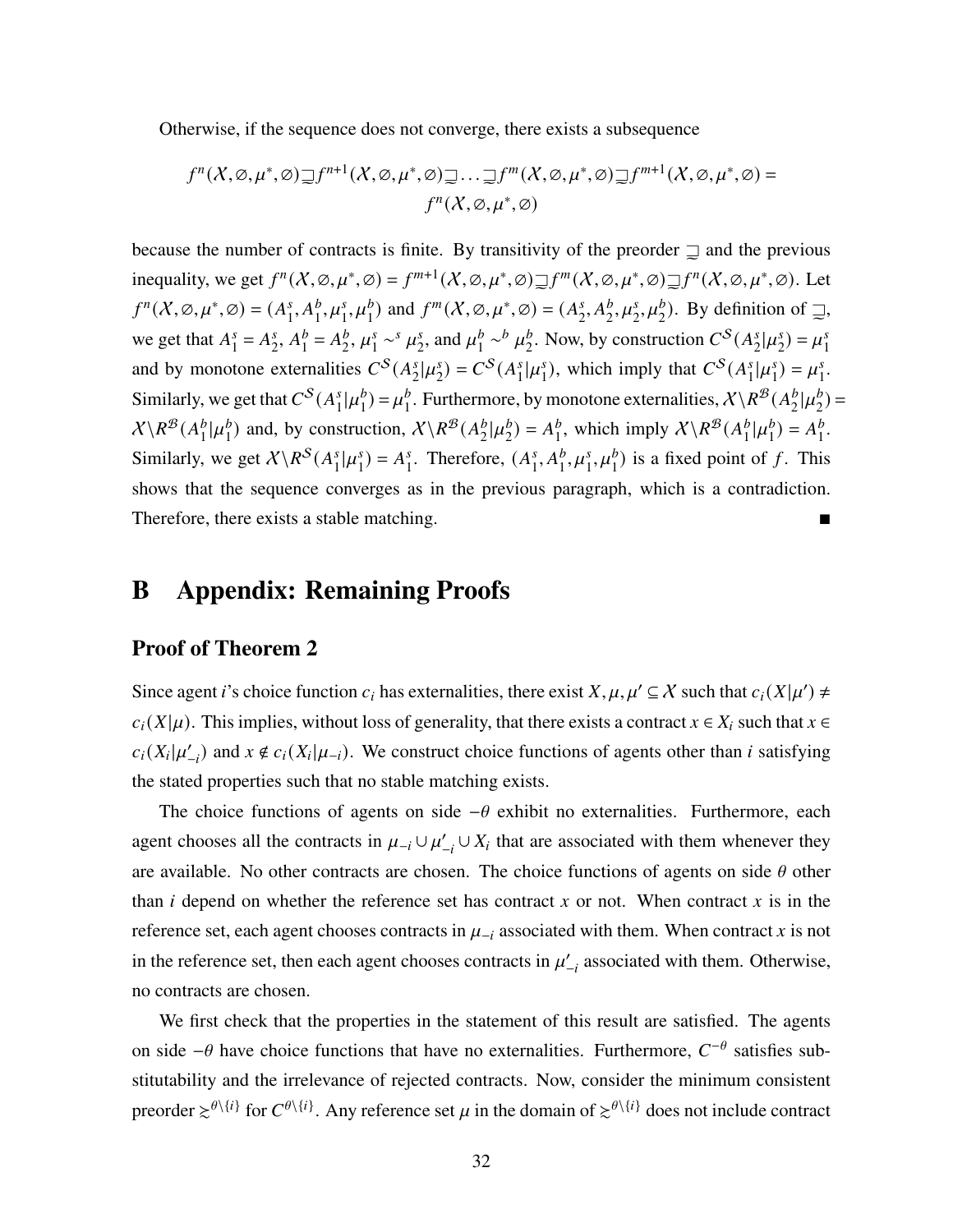x because, for every agent  $j \in \theta \setminus \{i\}, \geq j$  is a preorder with a domain that is a subset of  $2^{\lambda_j}$ , so no matching in this domain includes contract x. Therefore, for any  $X \subseteq X$ ,  $C^{\theta \setminus \{i\}}(X|\mu)$  is the same for all  $\mu$  in the domain of  $\epsilon^{(\ell)}$  because  $\mu$  does not have contract x, implying that monotone externalities is satisfied. Furthermore, by construction, standard substitutability and the irrelevance of rejected contracts are also satisfied. Hence,  $C^{\theta \setminus \{i\}}$  satisfies substitutability.

Suppose, for contradiction, that there exists a stable matching  $Y$ . We consider two possibilities:

**Case 1:** Consider the case when  $x \in Y$ . If a contract in  $\mu_{-i}$  is not in Y, then the agents associated with the contract form a blocking pair. Thus, every contract in  $\mu_{-i}$  must be signed, so  $\mu_{-i} \subseteq Y_{-i}$ . Furthermore,  $Y_{-i} \setminus \mu_{-i}$  cannot have a contract as Y would not be individually rational for agents on side  $\theta$ . Therefore,  $\mu_{-i} = Y_{-i}$ . Likewise, there cannot be any contract in  $Y_i \setminus X_i$  because of individual rationality for agents on side  $-\theta$ . This implies that  $Y_i \subseteq X_i$ . If there exists a contract  $x' \in c_i(X_i|\mu_{-i}) \setminus Y_i$ , then agents associated with contract x' block Y because  $x' \in c_i(Y_i \cup \{x'\} | \mu_{-i})$  by standard substitutability. Therefore,  $Y_i \supseteq c_i(X_i | \mu_{-i})$ . By the irrelevance of rejected contracts,  $c_i(Y_i|\mu_{-i}) = c_i(X_i|\mu_{-i})$ , which is a contradiction since  $x \in Y_i = c_i(Y_i|\mu_{-i})$ by individual rationality of Y and  $x \notin c_i(X_i | \mu_{-i})$  by construction.

**Case 2:** Consider the case when  $x \notin Y$ . As in the previous case, it is easy to see that  $Y_{-i} = \mu'_{-i}$ . Likewise,  $Y_i \subseteq X_i$ . Since  $x \in c_i(X_i | \mu'_{-i})$  by construction,  $x \in c_i(Y_i \cup \{x\} | \mu'_{-i})$  by standard substitutability. But this is a contradiction because  $x \notin Y$  implies that the agents associated with contract  $x$  form a blocking pair.

Therefore, there exists no stable matching.

#### Proof of Theorem [4](#page-21-1)

Without loss of generality assume that  $\theta = S$ . For any  $A^s, A^b \subseteq X, \mu^s \subseteq X$  that can be chosen by sellers, and  $\mu^b \subseteq \mathcal{X}$  that can be chosen by buyers, we have  $(\mathcal{X}, \varnothing, \bar{\mu}^s, \varnothing) \supseteq(A^s, A^b, \mu^s, \mu^b)$ . Therefore,  $(X, \emptyset, \bar{\mu}^s, \emptyset) \supseteq f(X, \emptyset, \bar{\mu}^s, \emptyset)$ . By Lemma [1,](#page-27-1) function f is monotone increasing, so we can repeatedly apply it to the last inequality to get  $f^{k-1}(X,\varnothing,\bar{\mu}^s,\varnothing) \supseteq f^k(X,\varnothing,\bar{\mu}^s,\varnothing)$  for every  $k \geq 1$ . Since  $2^{\chi} \times 2^{\chi} \times 2^{\chi} \times 2^{\chi}$  is a finite set, this sequence converges at some point as in the proof of Theorem [1,](#page-14-0) so there exists k such that  $f^{k-1}(X, \emptyset, \bar{\mu}^s, \emptyset) = f^k(X, \emptyset, \bar{\mu}^s, \emptyset)$ . Therefore,  $f^{k-1}(X,\varnothing,\bar{\mu}^s,\varnothing)$  is a fixed point of f. By Lemma [2](#page-28-1) there is  $(\hat{A}^s,\hat{A}^b,\hat{\mu},\hat{\mu})$  that is equal to  $f^{k-1}(X,\emptyset,\bar{\mu}^s,\emptyset)$ . Theorem [3](#page-28-0) tells us that  $\hat{\mu}$  is a stable matching, which is the outcome of the seller-proposing deferred acceptance algorithm.

We next show that  $\hat{\mu}$  is a seller-optimal and buyer-pessimal stable matching. Let  $\mu$  be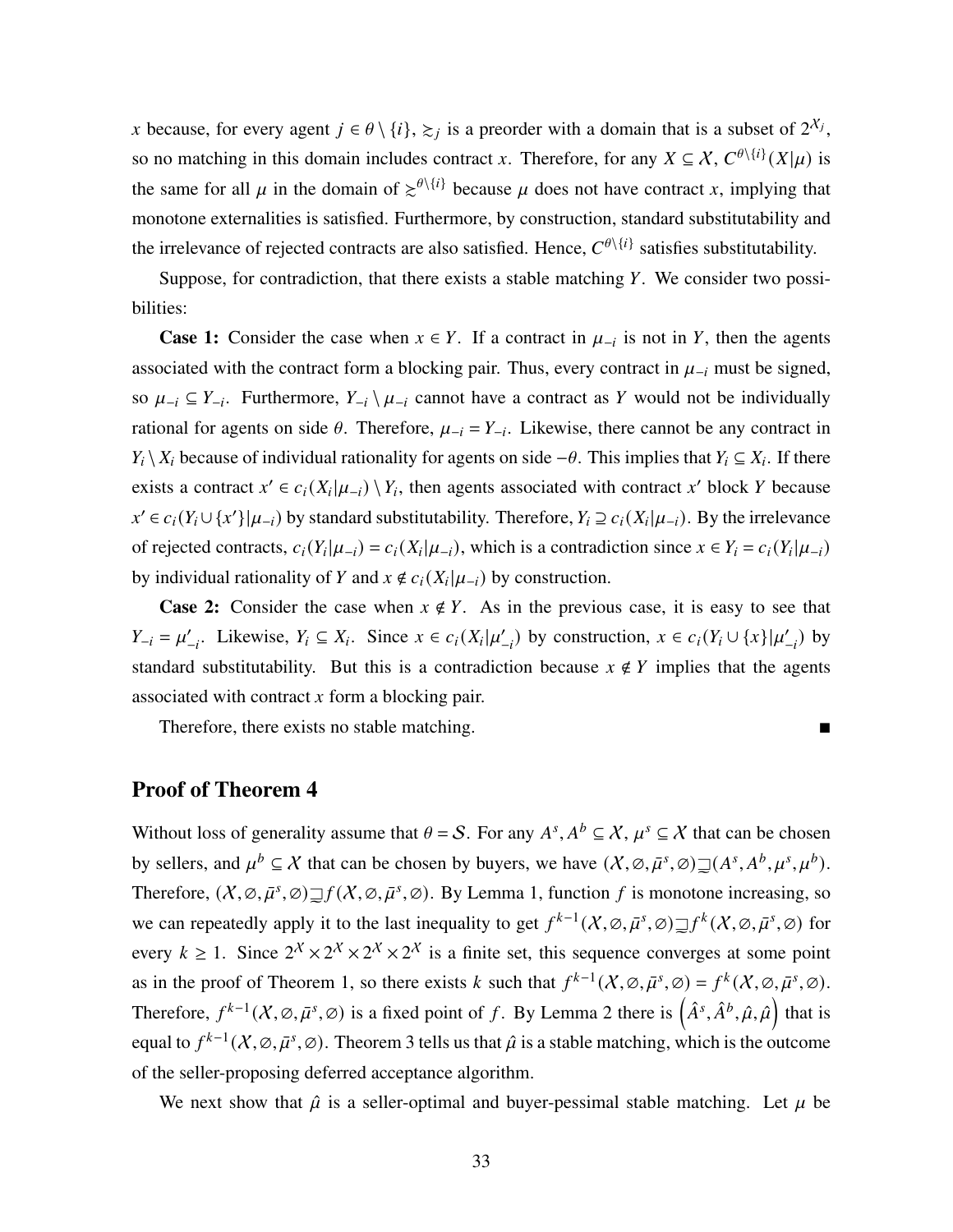any stable matching. By Theorem [3,](#page-28-0) there exist  $A^s$  and  $A^b$  such that  $(A^s, A^b, \mu, \mu)$  is a fixed point of f. Since  $(X, \emptyset, \bar{\mu}^s, \emptyset) \supseteq (A^s, A^b, \mu, \mu)$  and f is monotonic increasing, f can be applied repeatedly while preserving the order. Therefore,  $f^k(X, \emptyset, \bar{\mu}^s, \emptyset) \supseteq f^k(A^s, A^b, \mu, \mu)$  for every k, which implies  $(\hat{A}^s, \hat{A}^b, \hat{\mu}, \hat{\mu}) \sqsupseteq (A^s, A^b, \mu, \mu)$ . Therefore,  $\hat{\mu} \gtrsim^S \mu$  and  $\hat{\mu} \preceq^B \mu$ , so  $\hat{\mu}$  is a sellere optimal and buyer-pessimal stable matching.

#### Proof of Theorem [5](#page-24-0)

We first show the necessity that when  $C^{\theta}$  satisfies substitutability, then, for each agent  $i \in \theta$ , there exists a list of preferences with the stated properties.

For any  $\mu_{-i}$ , we can construct a list of preferences as follows. Let  $x_1 \in c_i(X|\mu_{-i})$ ,  $x_2 \in$  $c_i(X \setminus \{x_1\}|\mu_{-i}), x_3 \in c_i(X \setminus \{x_1, x_2\}|\mu_{-i}), \ldots, x_k \in c_i(X \setminus \{x_1, \ldots, x_{k-1}\}|\mu_{-i}),$  and  $c_i(X \setminus \{x_1, \ldots, x_{k-1}\}|\mu_{-i})$  ${x_1, \ldots, x_k}|\mu_{-i}| = \emptyset$ . This sequence creates an incomplete preference ranking over  $X_i \cup \{\emptyset\}$ :  $x_1 > \mu_{-i}$  ...  $> \mu_{-i}$   $x_k > \mu_{-i}$   $\varnothing$ . Consider all such preference rankings  $(\mu_{-i}^{\mu_{-i}})_{j \in \mathcal{J}}$ . We need the following:

**Claim:** For any 
$$
X, \mu \subseteq X
$$
,  $c_i(X|\mu_{-i}) = \bigcup_{j \in \mathcal{J}} \{x_j^{\mu_{-i}}\}\$ , where  $x_j^{\mu_{-i}} = \max_{\substack{\mu_{-i} \ j' = j}} (X \cup \{\emptyset\})$ .<sup>43</sup>

Let  $x \in c_i(X|\mu_{-i})$ . We show that  $x = x_i^{\mu_{-i}}$  for some  $j \in \mathcal{J}$  when X is the set of contracts. If  $x \in c_i(X|\mu_{-i})$ , then  $x = x_i^{\mu_{-i}}$  for some j. Suppose that  $x \notin c_i(X|\mu_{-i})$ . If  $c_i(X|\mu_{-i}) \supseteq c_i(X|\mu_{-i})$ , then the irrelevance of rejected contracts would imply  $c_i(X|\mu_{-i}) = c_i(X|\mu_{-i})$ , which is a contradiction because  $x \in c_i(X|\mu_{-i}) \setminus c_i(X|\mu_{-i})$ . Therefore, there exists  $x_1 \in c_i(X|\mu_{-i}) \setminus c_i(X|\mu_{-i})$ . Standard substitutability implies that  $x_1 \notin X$ . Consider preference rankings in  $\mathcal J$  that have  $x_1$ as their maximal contract. If  $x \in c_i(X \setminus \{x_1\} | \mu_{-i})$ , then we are done since  $x_1$  would be the maximal element of X with respect to a preference ranking since  $x_1 \notin X$  and there would be a preference ranking in  $\mathcal J$  such that  $x_1 > x > ...$  Suppose that  $x \notin c_i(\mathcal X \setminus \{x_1\}|\mu_{-i})$ . By the irrelevance of rejected contracts, we cannot have  $c_i(X|\mu_{-i}) \supseteq c_i(X \setminus \{x_1\}|\mu_{-i})$ . Therefore, there exists  $x_2 \in c_i(X \setminus \{x_1\} | \mu_{-i}) \setminus c_i(X | \mu_{-i})$ . Standard substitutability implies that  $x_2 \notin X$ . Repeat this argument. Suppose, for contradiction, that  $x \notin c_i(X \setminus \{x_1, \ldots, x_j\} | \mu_{-i})$  for all j. But there must exist some  $j^*$  for which  $X \setminus \{x_1, ..., x_{j^*}\} \subseteq X$ . Then  $x \in c_i(X|\mu_{-i})$  and standard substitutability imply that  $x \in c_i(X \setminus \{x_1, \ldots, x_{j^*}\} | \mu_{-i})$ . This is a contradiction. Therefore,  $x \in c_i(X \setminus \{x_1, \ldots, x_{j^*}\} | \mu_{-i})$  for some  $j^*$ , which implies that  $x = x_j^{\mu_{-i}}$  for some  $j \in \mathcal{J}$ because  $\{x_1, \ldots, x_{j^*}\} \cap X = \emptyset$ . Since  $x \in c_i(X|\mu_{-i})$  implies  $x = x_j^{\mu_{-i}}$  for some  $j \in \mathcal{J}$ , we get  $c_i(X|\mu_{-i}) \subseteq \bigcup$ ∈J  ${x_i^{\mu_{-i}}}.$ 

<sup>&</sup>lt;sup>43</sup>For an analogue of this claim in the setting without externalities, see [Chambers and Yenmez](#page-36-0) [\(2017\)](#page-36-0).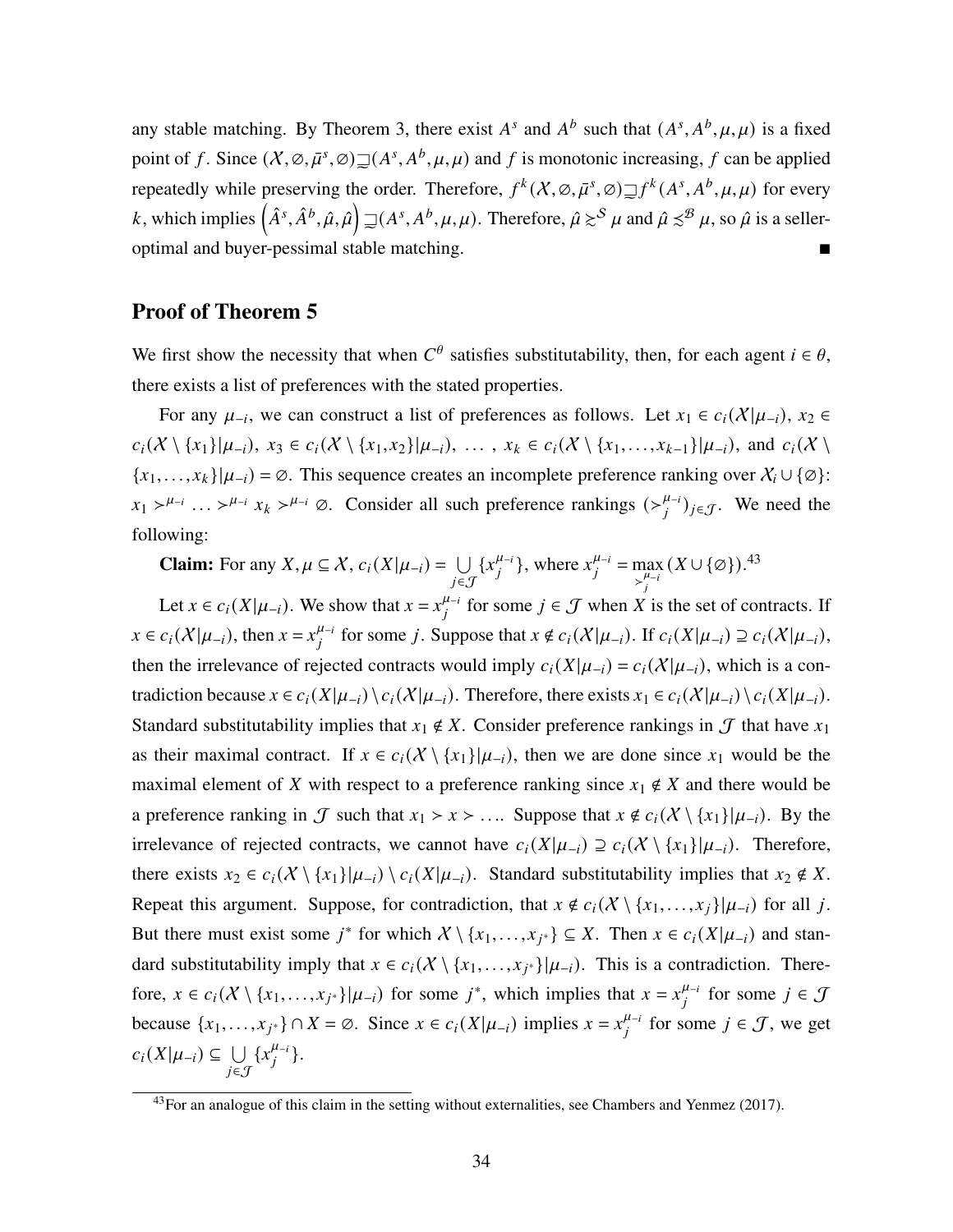Now let  $x = x_i^{\mu_{-i}}$  for some j. This implies that for every  $y >_{i}^{\mu_{-i}} x$ , we have  $y \notin X$ . By construction,  $x \in c_i(X \setminus \bigcup$  $y: y \rightarrow_i^{\mu_{-i}} x$  ${y}|\mu_{-i}$ ). Standard substitutability and the fact that  $X \setminus \cup$  $y: y > \frac{\mu}{i} i x$  ${y} \supseteq$ X imply that  $x \in c_i(X|\mu_{-i})$ . This argument proves that  $\bigcup$ ∈J  $\{x_i^{\mu_{-i}}\} \subseteq c_i(X|\mu_{-i})$ . Therefore, Ð ∈J  ${x_i^{\mu_{-i}}=c_i(X|\mu_{-i})}$ , which concludes the proof of the claim.

Next we prove that, for any  $\mu'_{-i} \gtrsim^{\theta} \mu_{-i} \gtrsim^{\theta} \varnothing$  and  $j \in \mathcal{J}, \gtrsim^{\mu'_{-i}}_{j}$  is a truncation of  $\gtrsim^{\mu_{-i}}_{j}$ .

Take  $\mu = \emptyset$  and construct the list of preferences  $(\succ_i^{\emptyset})_{i \in \mathcal{J}}$  as above. For any  $\mu_{-i} \geq^{\theta} \emptyset$  and  $X \subseteq \mathcal{X}$ ,  $c_i(X|\mu_{-i}) \subseteq c_i(X|\emptyset)$  by monotone externalities. Thus, for each j, we can truncate the preference ranking  $\gt_i^{\emptyset}$  to get a sequence as constructed above, call it  $\gt_i^{\mu_{-i}}$ .

For each  $\mu - i \gtrsim^{\theta} \emptyset$ ,  $c_i(X|\mu_{-i}) = \bigcup$ ∈J  $\{x_i^{\mu_{-i}}\}$  where  $x_i^{\mu_{-i}} = \max_i$  $\sum_{i}^{\mu-i}$  $(X \cup \{\emptyset\})$  by construction. Furthermore, for any  $\mu'_{-i} \gtrsim^{\theta} \mu_{-i} \gtrsim^{\theta} \varnothing$  and  $X \subseteq \chi$ ,  $c_i(X|\mu'_{-i}) \subseteq c_i(X|\mu_{-i})$  by monotone externalities. Therefore, for any  $j, \succ_j^{\mu'_{-i}}$  and  $\succ_j^{\mu_{-i}}$  are both truncations of  $\succ_j^{\emptyset}$  such that  $\succ_j^{\mu'_{-i}}$  is truncated at a weakly more-preferred contract than  $>\frac{\mu_{-i}}{i}$ . Therefore, we get the conclusion that for any  $j \in \mathcal{J}, \succ_i^{\mu'_{-i}}$  is a truncation of  $\succ_i^{\mu_{-i}}$ .

Finally, we show the sufficiency that when there exists a list of preferences with the desired properties, then  $C^{\theta}$  satisfies substitutability. Standard substitutability follows from the decomposition result of [Aizerman and Malishevski](#page-34-0) [\(1981\)](#page-34-0). To show monotone externalities, suppose that  $\mu' \gtrsim^{\theta} \mu \gtrsim^{\theta} \varnothing$ , we need  $R^{\theta}(X|\mu') \supseteq R^{\theta}(X|\mu)$  for every  $X \subseteq \mathcal{X}$ . Equivalently, we need that  $r_i(X_i|\mu'_{-i}) \supseteq r_i(X_i|\mu_{-i})$  for every  $i \in \theta$  and  $X \subseteq \mathcal{X}$ . By the definition of  $\gtrsim^{\theta}$ ,  $\mu' \gtrsim^{\theta} \mu \gtrsim^{\theta} \emptyset$  implies  $\mu'_{-i} \gtrsim^{\theta} \mu_{-i} \gtrsim^{\theta} \varnothing$  for every  $i \in \theta$ . By construction, there exists a list of preference rankings  $(\succ_i^{\mu_{-i}})_{j \in \mathcal{J}}$  and  $(\succ_i^{\mu'_{-i}})_{j \in \mathcal{J}}$  such that for every  $j \in \mathcal{J}, \succ_i^{\mu'_{-i}}$  is a truncation of  $\succ_i^{\mu_{-i}}$ . Therefore,  $r_i(X_i|\mu'_{-i}) \supseteq r_i(X_i|\mu_{-i})$  is satisfied.

### References

- <span id="page-34-1"></span>Adachi, Hiroyuki. 2000. "On a Characterization of Stable Matchings." *Economic Letters*, 68: 43–49.
- <span id="page-34-0"></span>Aizerman, Mark A., and Andrew V. Malishevski. 1981. "General theory of best variants choice: Some aspects." *Automatic Control, IEEE Transactions on*, 26(5): 1030–1040.
- <span id="page-34-2"></span>Ali, Omer. 2016. "Stability in a Many-to-one Matching Model with Positive Externalities among Colleagues." Working Paper.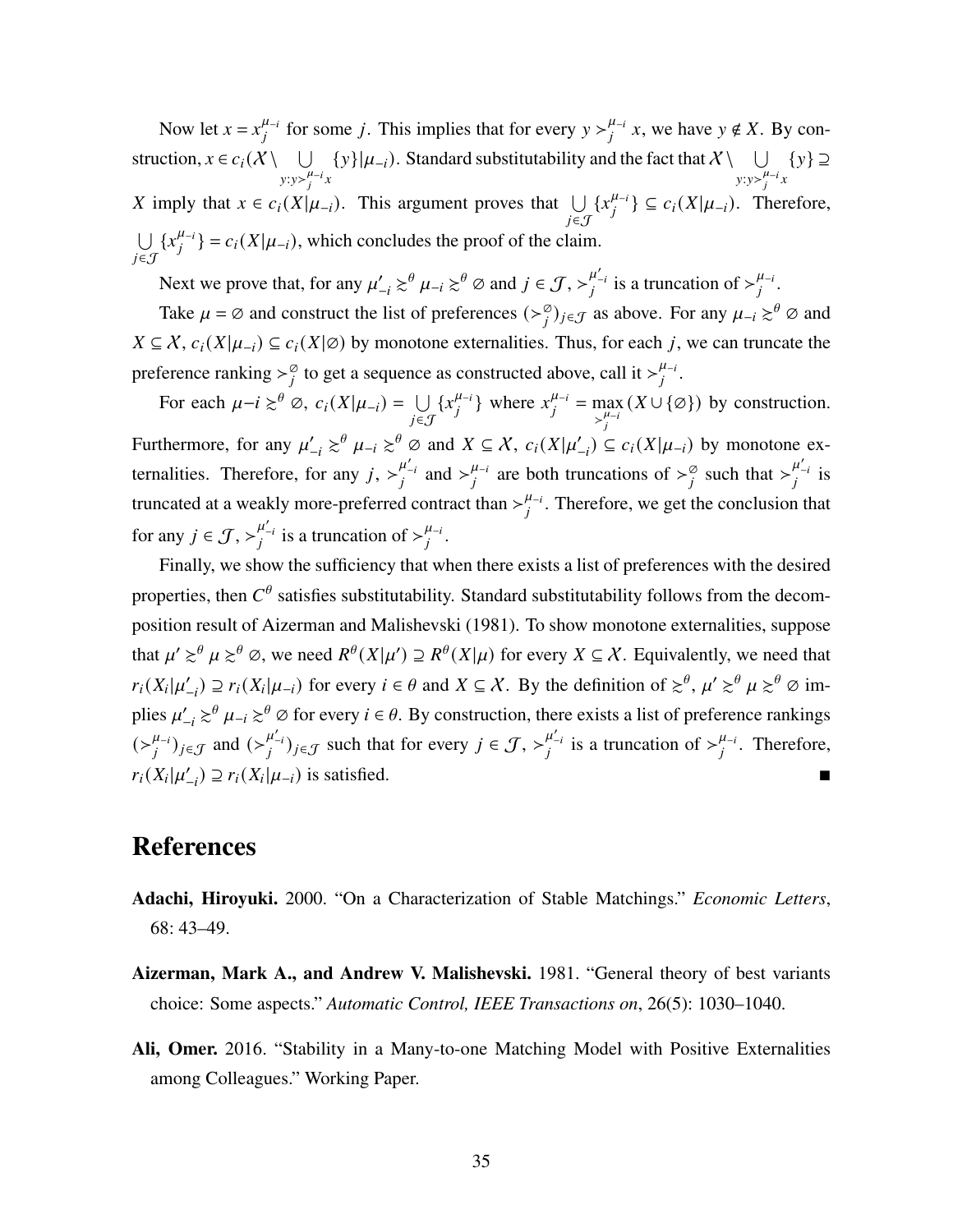- <span id="page-35-6"></span>Alva, Samson. 2018. "WARP and combinatorial choice." *Journal of Economic Theory*, 173: 320 – 333.
- <span id="page-35-11"></span>Angrist, Joshua D. 2014. "The perils of peer effects." *Labour Economics*, 30: 98–108.
- <span id="page-35-9"></span>Ashlagi, Itai, and Peng Shi. 2014. "Improving Community Cohesion in School Choice via Correlated-Lottery Implementation." *Operations Research*, 62(6): 1247–1264.
- <span id="page-35-5"></span>Ashlagi, Itai, Mark Braverman, and Avinatan Hassidim. 2014. "Stability in Large Matching Markets with Complementarities." *Operations Research*, 62(4): 713–732.
- <span id="page-35-7"></span>Aygün, Orhan, and Tayfun Sönmez. 2013. "Matching with Contracts: Comment." *American Economic Review*, 103(5): 2050–2051.
- <span id="page-35-10"></span>Baccara, Mariagiovanna, Ayse Imrohoroglu, Alistair J. Wilson, and Leeat Yariv. 2012. "A Field Study on Matching with Network Externalities." *American Economic Review*, 102(5): 1773–1804.
- <span id="page-35-1"></span>Bando, Keisuke. 2012. "Many-to-One Matching Markets with Externalities among Firms." *Journal of Mathematical Economics*, 48(1): 14–20.
- <span id="page-35-2"></span>Bando, Keisuke. 2014. "A Modified Deferred Acceptance Algorithm for Many-to-One Matching Markets with Externalities among Firms." *Journal of Mathematical Economics*, 52(0): 173 – 181.
- <span id="page-35-3"></span>Bando, Keisuke, Ryo Kawasaki, and Shigeo Muto. 2016. "Two-sided Matching with Externalities: A Survey." *Journal of the Operations Research Society of Japan*, 59(1): 35–71.
- <span id="page-35-8"></span>Becker, Gary S. 1973. "A Theory of Marriage: Part I." *Journal of Political Economy*, 81(4): 813–846.
- <span id="page-35-0"></span>Blair, Charles. 1988. "The Lattice Structure of the Set of Stable Matchings with Multiple Partners." *Mathematics of Operations Research*, 13(4): 619–628.
- <span id="page-35-4"></span>Bodine-Baron, Elizabeth, Christine Lee, Anthony Chong, Babak Hassibi, and Adam Wierman. 2011. "Peer Effects and Stability in Matching Markets." In *Algorithmic Game Theory*. Vol. 6982 of *Lecture Notes in Computer Science*, , ed. Guiseppe Persiano, 117–129. Springer Berlin Heidelberg.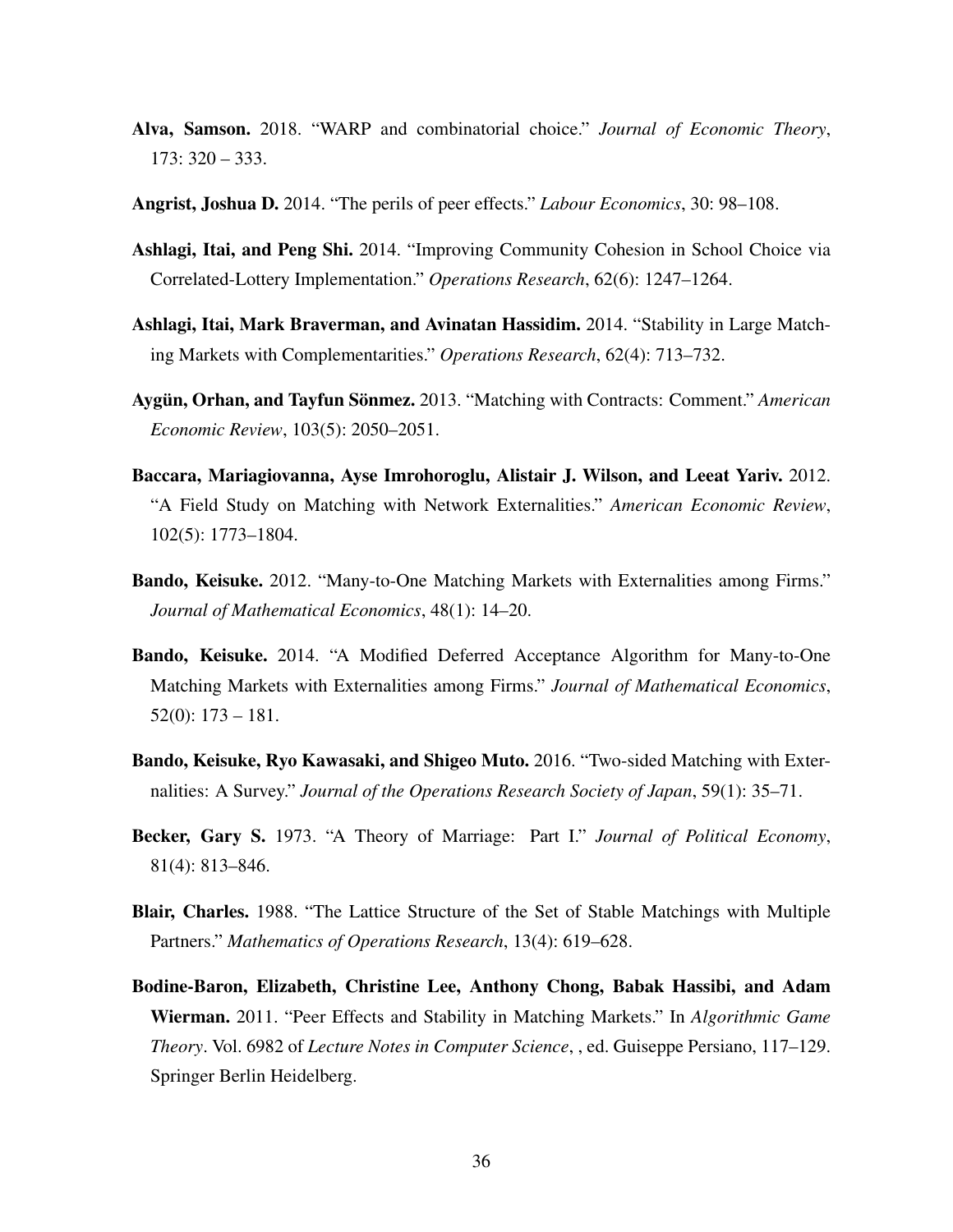- <span id="page-36-9"></span>Budish, Eric. 2011. "The Combinatorial Assignment Problem: Approximate Competitive Equilibrium from Equal Incomes." *Journal of Political Economy*, 119: 1061–1103.
- <span id="page-36-10"></span>Budish, Eric, and Estelle Cantillon. 2012. "The Multi-unit Assignment Problem: Theory and Evidence from Course Allocation at Harvard." *American Economic Review*, 102(5): 2237– 2271.
- <span id="page-36-7"></span>Chade, Hector, and Jan Eeckhout. 2019. "Competing Teams." *The Review of Economic Studies*, 87(3): 1134–1173.
- <span id="page-36-0"></span>Chambers, Christopher P., and M. Bumin Yenmez. 2017. "Choice and Matching." *American Economic Journal: Microeconomics*, 9(3): 126–47.
- <span id="page-36-2"></span>Chen, Bo. 2013. "Assignment Games with Externalities and Matching-based Cournot Competition." Bonn Graduate School of Economics Discussion Papers.
- <span id="page-36-3"></span>Chiappori, Pierre-Andre. 1992. "Collective Labor Supply and Welfare." *Journal of Political Economy*, 100(3): 437–467.
- <span id="page-36-1"></span>Chowdhury, Prabal Roy. 2004. "Marriage Markets with Externalities." Indian Statistical Institute, New Delhi, India Indian Statistical Institute, Planning Unit, New Delhi Discussion Papers 04-11.
- <span id="page-36-6"></span>Compton, Janice, and Robert A. Pollak. 2007. "Why Are Power Couples Increasingly Concentrated in Large Metropolitan Areas?" *Journal of Labor Economics*, 25(3): 475–512.
- <span id="page-36-5"></span>Costa, Dora L., and Matthew E. Kahn. 2000. "Power Couples: Changes in the Locational Choice of the College Educated, 1940-1990." *The Quarterly Journal of Economics*, 115(4): 1287–1315.
- <span id="page-36-11"></span>Cox, Natalie, Ricardo Fonseca, and Bobak Pakzad-Hurson. 2021. "Do Peer Preferences Matter in School Choice Market Design? Theory and Evidence." Working Paper.
- <span id="page-36-4"></span>Cullen, Julie Berry, and Jonathan Gruber. 2000. "Does Unemployment Insurance Crowd out Spousal Labor Supply?" *Journal of Labor Economics*, 18(3): 546–572.
- <span id="page-36-8"></span>Dubins, Lester E, and David A Freedman. 1981. "Machiavelli and the Gale-Shapley algorithm." *The American Mathematical Monthly*, 88(7): 485–494.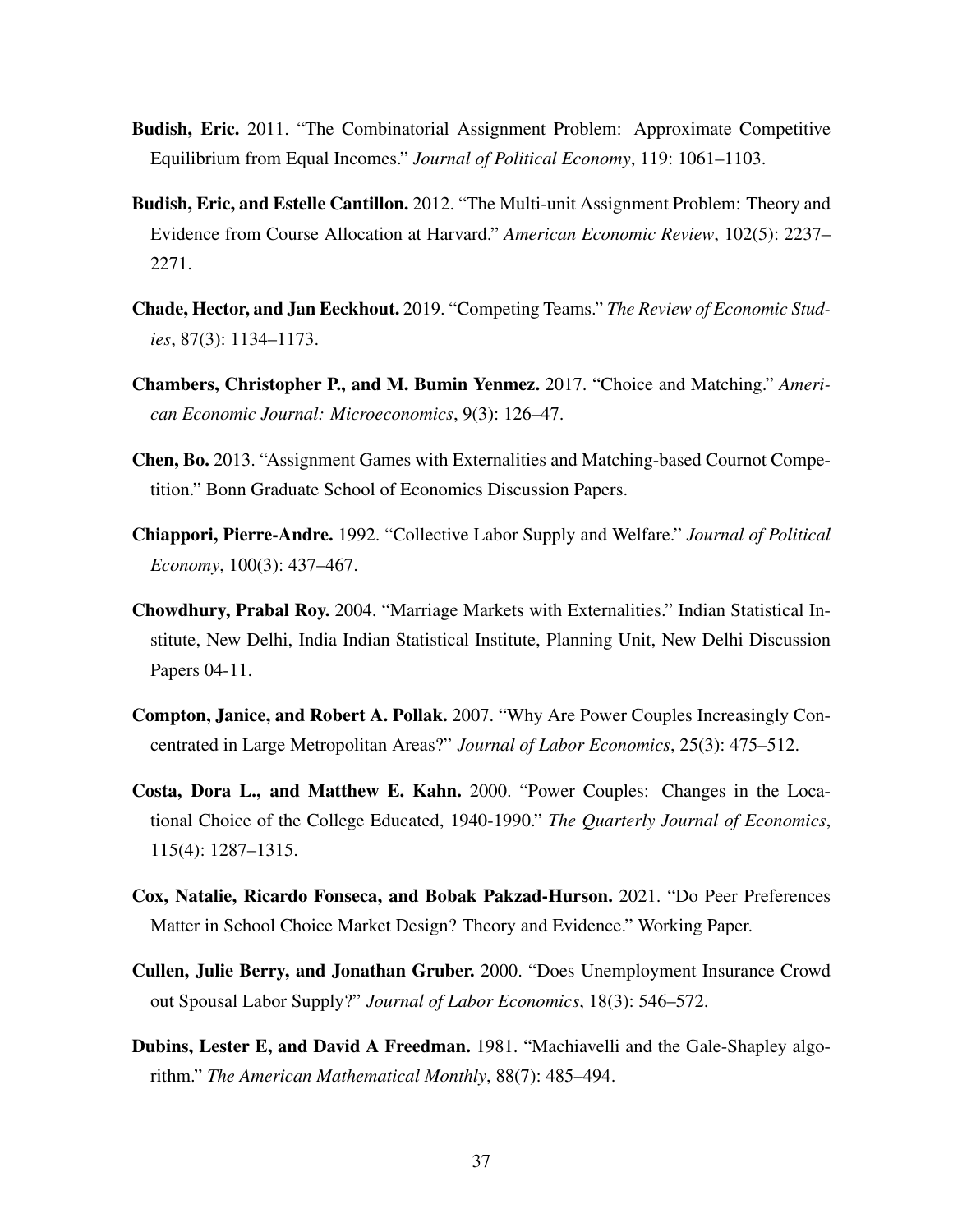- <span id="page-37-12"></span>Duflo, Esther, Pascaline Dupas, and Michael Kremer. 2011. "Peer Effects, Teacher Incentives, and the Impact of Tracking: Evidence from a Randomized Evaluation in Kenya." *American Economic Review*, 101(5): 1739–74.
- <span id="page-37-10"></span>Dur, Umut Mert, and Thomas Wiseman. 2019. "School choice with neighbors." *Journal of Mathematical Economics*, 83: 101–109.
- <span id="page-37-4"></span>Dutta, Bhaskar, and Jordi Massó. 1997. "Stability of Matchings When Individuals Have Preferences over Colleagues." *Journal of Economic Theory*, 75(2): 464–475.
- <span id="page-37-7"></span>Echenique, Federico, and Jorge Oviedo. 2004. "Core Many-to-One Matchings by Fixed Point Methods." *Journal of Economic Theory*, 115(2): 358–376.
- <span id="page-37-6"></span>Echenique, Federico, and Jorge Oviedo. 2006. "A Theory of Stability in Many-to-Many Matching Markets." *Theoretical Economics*, 1(2): 233–273.
- <span id="page-37-5"></span>Echenique, Federico, and M. Bumin Yenmez. 2007. "A Solution to Matching with Preferences over Colleagues." *Games and Economic Behavior*, 59(1): 46–71.
- <span id="page-37-2"></span>Eriksson, Kimmo, Fredrik Jansson, and Thomas Vetander. 2011. "The Assignment Game with Negative Externalities and Bounded Rationality." *International Game Theory Review*, 13(04): 443–459.
- <span id="page-37-9"></span>Fisher, James C.D., and Isa E. Hafalir. 2016. "Matching with Aggregate Externalities." *Mathematical Social Sciences*, 81: 1–7.
- <span id="page-37-8"></span>Fleiner, Tamás. 2002. "Some results on stable matchings and fixed points." Working Paper.
- <span id="page-37-1"></span>Fleiner, Tamás. 2003. "A Fixed-Point Approach to Stable Matchings and Some Applications." *Mathematics of Operations Research*, 28(1): 103–126.
- <span id="page-37-11"></span>Frys, Lucien, and C.-Philipp Heller. 2016. "House Allocation with Limited Externalities." Working Paper.
- <span id="page-37-0"></span>Gale, David, and Lloyd S. Shapley. 1962. "College Admissions and the Stability of Marriage." *The American Mathematical Monthly*, 69(1): 9–15.
- <span id="page-37-3"></span>Gudmundsson, Jens, and Helga Habis. 2017. "Assignment games with externalities revisited." *Economic Theory Bulletin*, 5(2): 247–257.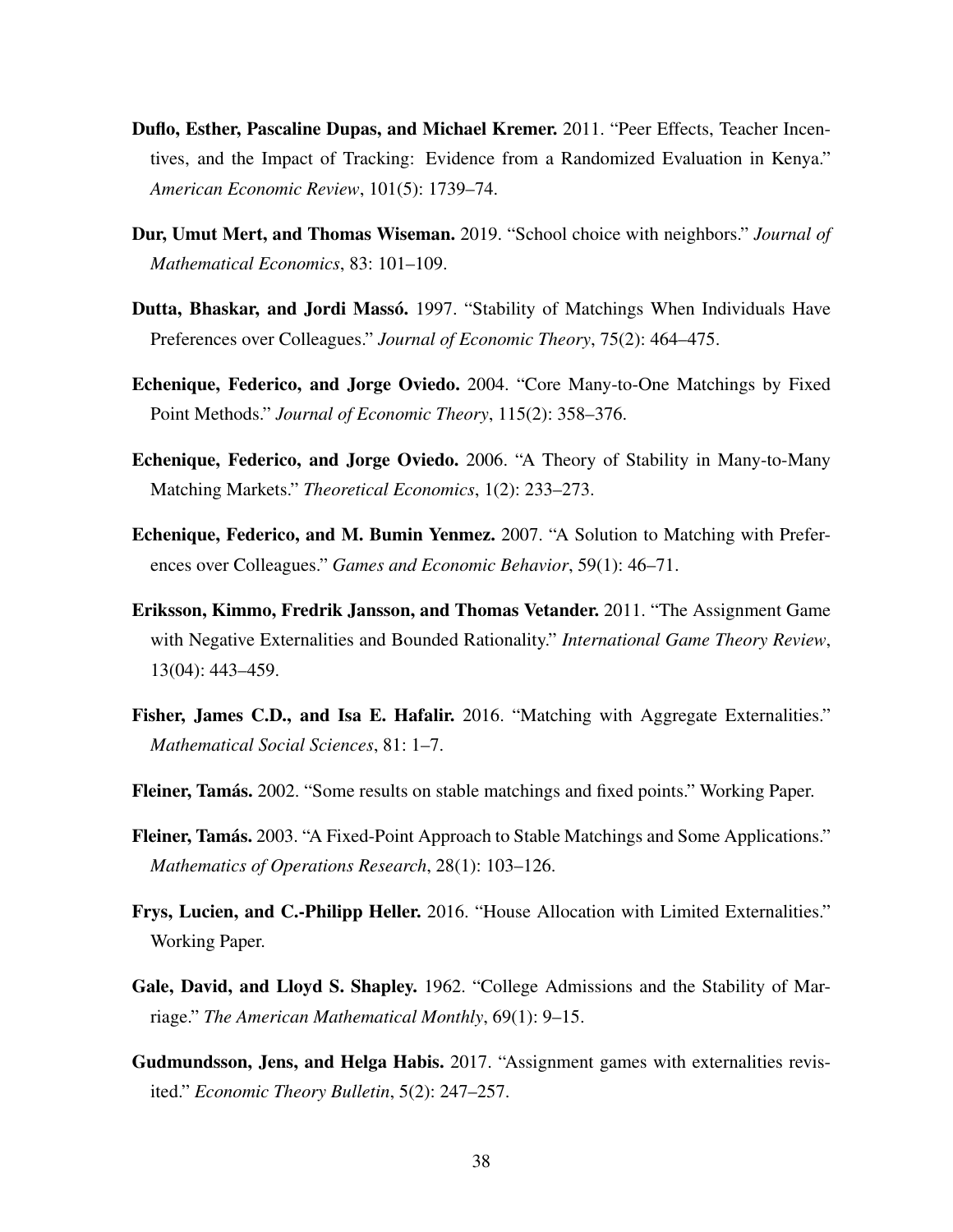- <span id="page-38-5"></span>Hafalir, Isa E. 2008. "Stability of Marriage with Externalities." *International Journal of Game Theory*, 37(3): 353–369.
- <span id="page-38-4"></span>Hatfield, John, and Fuhito Kojima. 2010. "Substitutes and Stability for Matching with Contracts." *Journal of Economic Theory*, 145(5): 1704 – 1723.
- <span id="page-38-1"></span>Hatfield, John, and Paul Milgrom. 2005. "Matching with Contracts." *American Economic Review*, 95(4): 913–935.
- <span id="page-38-7"></span>Hatfield, John William, and Scott Duke Kominers. 2015. "Multilateral Matching." *Journal of Economic Theory*, 156: 175 – 206.
- <span id="page-38-11"></span>Hatfield, John William, and Scott Duke Kominers. 2016. "Hidden substitutes."
- <span id="page-38-3"></span>Hatfield, John William, and Scott Duke Kominers. 2017. "Contract design and stability in many-to-many matching." *Games and Economic Behavior*, 101: 78–97.
- <span id="page-38-12"></span>Hatfield, John William, Scott Duke Kominers, and Alexander Westkamp. 2020. "Stability, Strategy-Proofness, and Cumulative Offer Mechanisms." *The Review of Economic Studies*, 88(3): 1457–1502.
- <span id="page-38-13"></span>Hong, Miho, and Jaeok Park. 2018. "Core and Top Trading Cycles in a Market with Indivisible Goods and Externalities." Working Paper.
- <span id="page-38-8"></span>˙Inal, Hakan. 2015. "Core of Coalition Formation Games and Fixed-Point Methods." *Social Choice and Welfare*, 45(4): 745–763.
- <span id="page-38-10"></span>Johnson, William R., and Jonathan Skinner. 1986. "Labor Supply and Marital Separation." *The American Economic Review*, 76(3): 455–469.
- <span id="page-38-0"></span>Kelso, Alexander S., and Vincent P. Crawford. 1982. "Job Matching, Coalition Formation, and Gross Substitutes." *Econometrica*, 50: 1483–1504.
- <span id="page-38-6"></span>Klaus, Bettina, and Flip Klijn. 2005. "Stable Matchings and Preferences of Couples." *Journal of Economic Theory*, 121(1): 75–106.
- <span id="page-38-2"></span>Klaus, Bettina, and Markus Walzl. 2009. "Stable many-to-many matchings with contracts." *Journal of Mathematical Economics*, 45: 422 – 434.
- <span id="page-38-9"></span>Kleven, Henrik Jacobsen, Claus Thustrup Kreiner, and Emmanuel Saez. 2009. "The Optimal Income Taxation of Couples." *Econometrica*, 77(2): 537–560.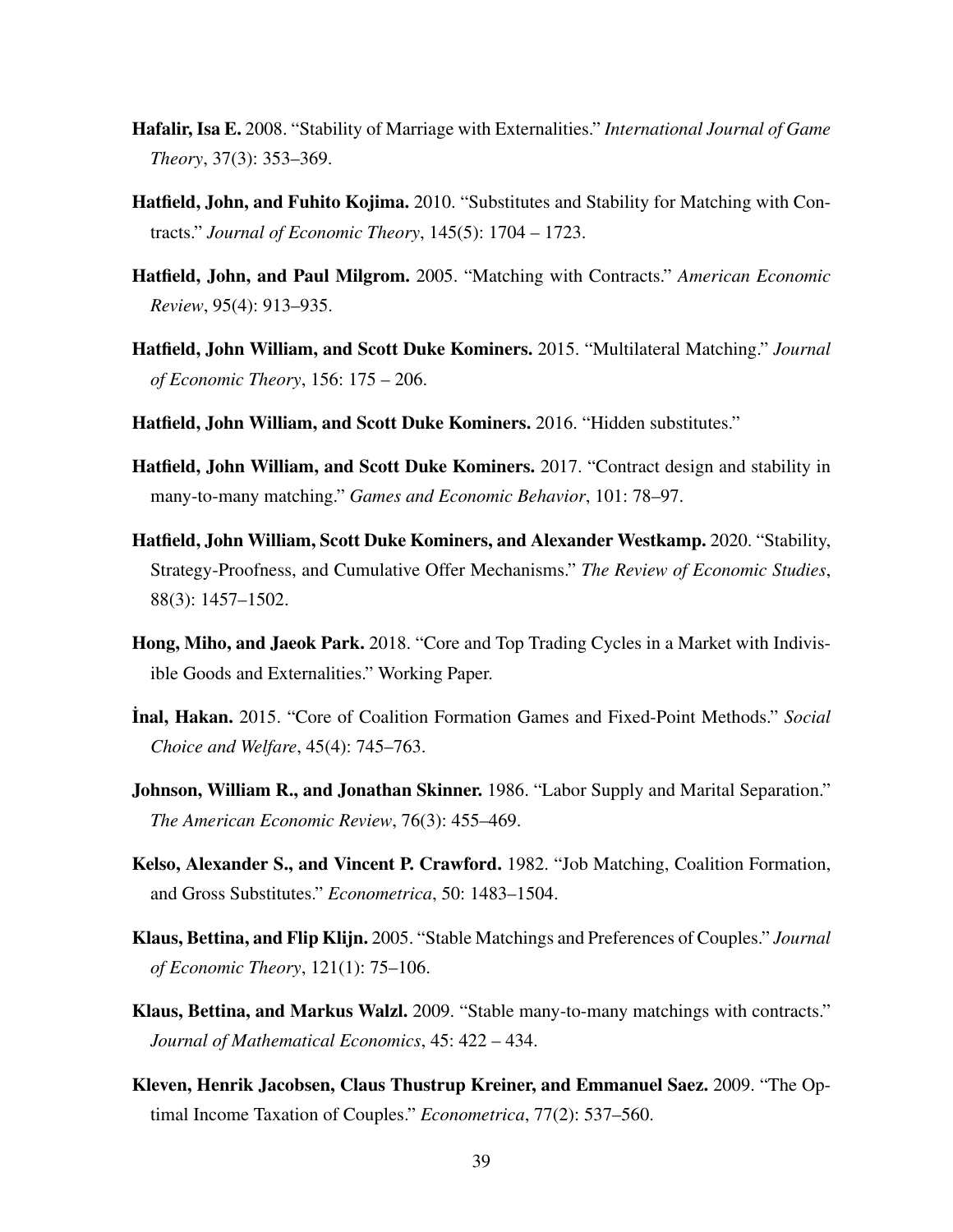- <span id="page-39-1"></span>Kojima, Fuhito, Parag A. Pathak, and Alvin E. Roth. 2013. "Matching with Couples: Stability and Incentives in Large Markets." *The Quarterly Journal of Economics*, 128(4): 1585– 1632.
- <span id="page-39-13"></span>Kumano, Taro, and Kyohei Marutani. 2021. "Matching with Interdependent Choice." Working Paper.
- <span id="page-39-12"></span>Leshno, Jacob D. 2021. "Stable Matching with Peer-Dependent Preferences in Large Markets: Existence and Cutoff Characterization." Working Paper.
- <span id="page-39-7"></span>Lundberg, Shelly. 1985. "The Added Worker Effect." *Journal of Labor Economics*, 3(1): 11– 37.
- <span id="page-39-8"></span>Manning, Alan, and Barbara Petrongolo. 2017. "How Local Are Labor Markets? Evidence from a Spatial Job Search Model." *American Economic Review*, 107(10): 2877–2907.
- <span id="page-39-6"></span>Manser, Marilyn, and Murray Brown. 1980. "Marriage and Household Decision-Making: A Bargaining Analysis." *International Economic Review*, 21(1): 31–44.
- <span id="page-39-0"></span>McVitie, D. G., and L. B. Wilson. 1970. "Stable marriage assignment for unequal sets." *BIT Numerical Mathematics*, 10(3): 295–309.
- <span id="page-39-11"></span>Miralles, Antonio, and Marek Pycia. 2020. "Foundations of Pseudomarkets: Walrasian Equilibria for Discrete Resources,." Working Paper.
- <span id="page-39-5"></span>Mumcu, Ayse, and Ismail Saglam. 2010. "Stable One-to-One Matchings with Externalities." *Mathematical Social Sciences*, 60(2): 154–159.
- <span id="page-39-3"></span>Ostrovsky, Michael. 2008. "Stability in Supply Chain Networks." *American Economic Review*, 98(3): 897–923.
- <span id="page-39-9"></span>Pigou, A.C. 1932. *The Economics of Welfare.* American Mathematical Society.
- <span id="page-39-4"></span>Pycia, Marek. 2008. "Non-Existence Result for Matching Games with Transfers." Working Paper.
- <span id="page-39-2"></span>Pycia, Marek. 2012. "Stability and Preference Alignment in Matching and Coalition Formation." *Econometrica*, 80(1): 323–362.
- <span id="page-39-10"></span>Ray, Debraj, and Rajiv Vohra. 2001. "Coalitional Power and Public Goods." *Journal of Political Economy*, 109(6): 1355–1384.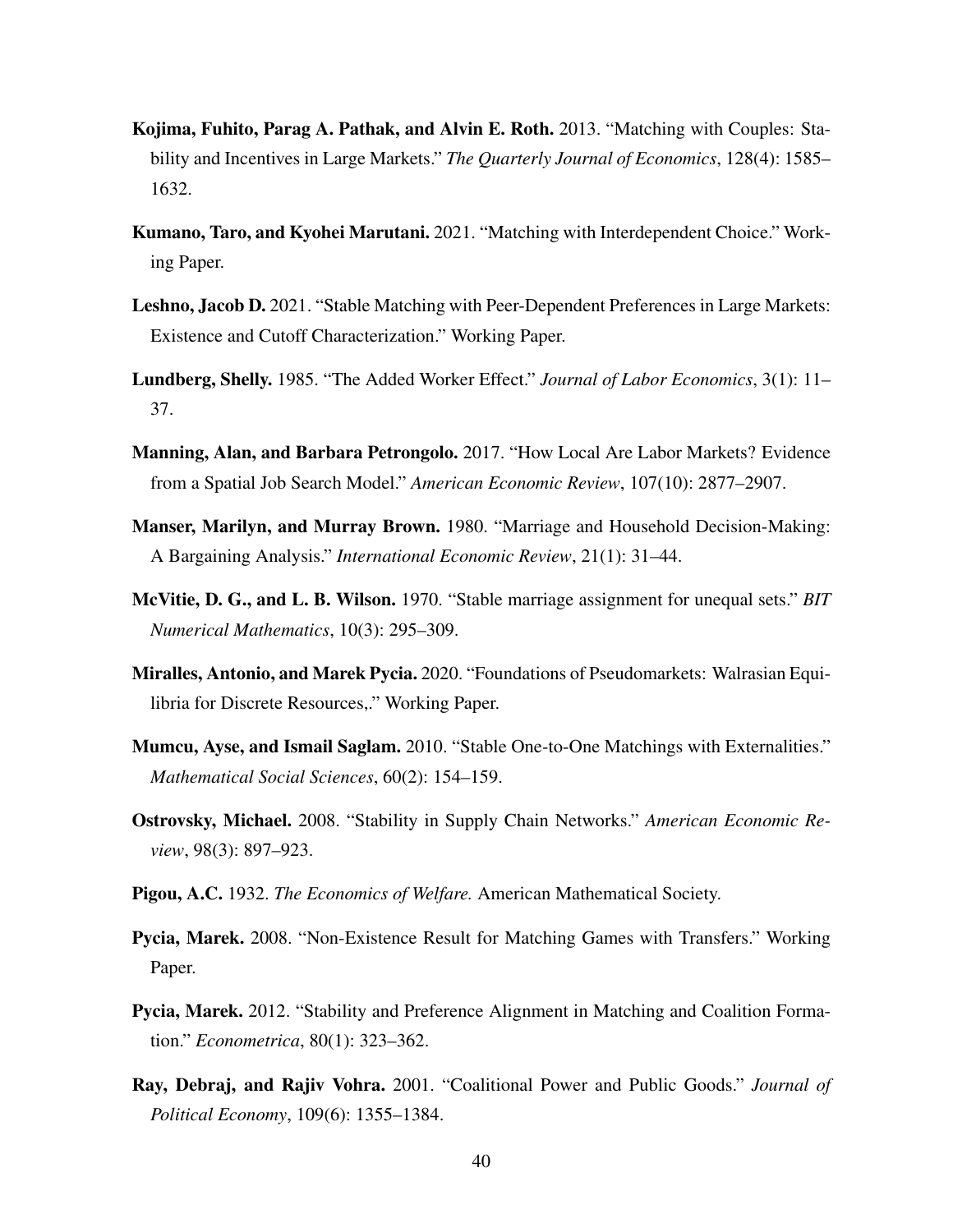- <span id="page-40-4"></span>Ray, Debraj, and Rajiv Vohra. 2015. "The Farsighted Stable Set." *Econometrica*, 83(3): 977– 1011.
- <span id="page-40-10"></span>Rostek, Marzena, and Nathan Yoder. 2019. "Matching with Multilateral Contracts." Working paper.
- <span id="page-40-11"></span>Rostek, Marzena, and Nathan Yoder. 2020. "Matching With Complementary Contracts." *Econometrica*, 88(5): 1793–1827.
- <span id="page-40-0"></span>Roth, Alvin E. 1984. "Stability and Polarization of Interests in Job Matching." *Econometrica*, 52(1): 47–57.
- <span id="page-40-9"></span>Roth, Alvin E., and Uriel G. Rothblum. 1999. "Truncation strategies in matching markets in search of advice for participants." *Econometrica*, 67(1): 21–43.
- <span id="page-40-12"></span>Sacerdote, Bruce. 2001. "Peer Effects with Random Assignment: Results for Dartmouth Roommates\*." *The Quarterly Journal of Economics*, 116(2): 681–704.
- <span id="page-40-2"></span>Salgado-Torres, Alfredo. 2011*a*. "A Solution Concept for Housing Market Problems with Externalities." *Economics Bulletin*, 31(1): 623–630.
- <span id="page-40-3"></span>Salgado-Torres, Alfredo. 2011*b*. "Many-to-One Matching: Externalities and Stability." Working paper.
- <span id="page-40-1"></span>Sasaki, Hiroo, and Manabu Toda. 1996. "Two-Sided Matching Problems with Externalities." *Journal of Economic Theory*, 70(1): 93 – 108.
- <span id="page-40-6"></span>Sun, Ning, and Zaifu Yang. 2006. "Equilibria and Indivisibilities: Gross Substitutes and Complements." *Econometrica*, 74(5): 1385–1402.
- <span id="page-40-8"></span>Tarski, Alfred. 1955. "A lattice-theoretical fixpoint theorem and its applications." *Pacific journal of Mathematics*, 5(2): 285–309.
- <span id="page-40-7"></span>Teytelboym, Alexander. 2012. "Strong Stability in Networks and Matching Markets with Contracts." Working Paper.
- <span id="page-40-5"></span>Uetake, Kosuke, and Yasutora Watanabe. 2012. "Entry by Merger: Estimates from a Two-Sided Matching Model with Externalities." Working Paper.